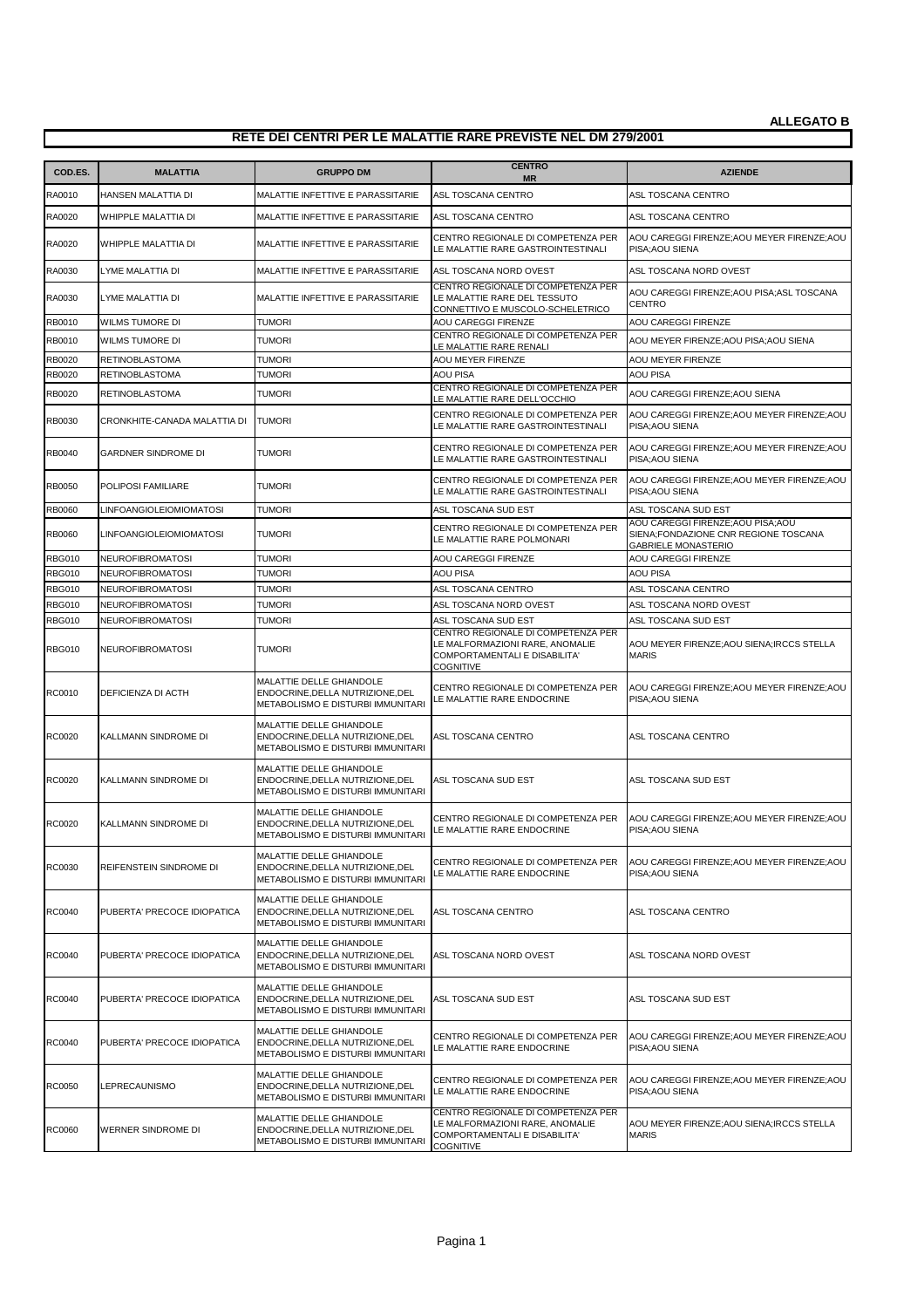| COD.ES.       | <b>MALATTIA</b>                                    | <b>GRUPPO DM</b>                                                                                  | <b>CENTRO</b><br><b>MR</b>                                                                   | <b>AZIENDE</b>                                                                                                        |
|---------------|----------------------------------------------------|---------------------------------------------------------------------------------------------------|----------------------------------------------------------------------------------------------|-----------------------------------------------------------------------------------------------------------------------|
| RC0070        | DEFICIENZA CONGENITA DI ZINCO                      | MALATTIE DELLE GHIANDOLE<br>ENDOCRINE, DELLA NUTRIZIONE, DEL<br>METABOLISMO E DISTURBI IMMUNITARI | CENTRO REGIONALE DI COMPETENZA PER<br>DISORDINI RARI METABOLICI EREDITARI                    | AOU MEYER FIRENZE; AOU PISA; AOU<br>SIENA;FONDAZIONE CNR REGIONE TOSCANA<br>GABRIELE MONASTERIO; IRCCS STELLA MARIS   |
| <b>RC0080</b> | LIPODISTROFIA TOTALE                               | MALATTIE DELLE GHIANDOLE<br>ENDOCRINE, DELLA NUTRIZIONE, DEL<br>METABOLISMO E DISTURBI IMMUNITARI | CENTRO REGIONALE DI COMPETENZA PER<br>DISORDINI RARI METABOLICI EREDITARI                    | AOU MEYER FIRENZE; AOU PISA; AOU<br>SIENA;FONDAZIONE CNR REGIONE TOSCANA<br>GABRIELE MONASTERIO; IRCCS STELLA MARIS   |
| RC0090        | DERCUM MALATTIA DI                                 | MALATTIE DELLE GHIANDOLE<br>ENDOCRINE, DELLA NUTRIZIONE, DEL<br>METABOLISMO E DISTURBI IMMUNITARI | CENTRO REGIONALE DI COMPETENZA PER<br>LE MALATTIE RARE DELLA PELLE                           | AOU PISA; AOU SIENA; ASL TOSCANA CENTRO                                                                               |
| RC0100        | FARBER MALATTIA DI                                 | MALATTIE DELLE GHIANDOLE<br>ENDOCRINE, DELLA NUTRIZIONE, DEL<br>METABOLISMO E DISTURBI IMMUNITARI | CENTRO REGIONALE DI COMPETENZA PER<br>DISORDINI RARI METABOLICI EREDITARI                    | AOU MEYER FIRENZE; AOU PISA; AOU<br>SIENA;FONDAZIONE CNR REGIONE TOSCANA<br>GABRIELE MONASTERIO; IRCCS STELLA MARIS   |
| RC0110        | CRIOGLOBULINEMIA MISTA                             | MALATTIE DELLE GHIANDOLE<br>ENDOCRINE, DELLA NUTRIZIONE, DEL<br>METABOLISMO E DISTURBI IMMUNITARI | AOU SIENA                                                                                    | <b>AOU SIENA</b>                                                                                                      |
| RC0110        | CRIOGLOBULINEMIA MISTA                             | MALATTIE DELLE GHIANDOLE<br>ENDOCRINE, DELLA NUTRIZIONE, DEL<br>METABOLISMO E DISTURBI IMMUNITARI | ASL TOSCANA NORD OVEST                                                                       | ASL TOSCANA NORD OVEST                                                                                                |
| RC0110        | CRIOGLOBULINEMIA MISTA                             | MALATTIE DELLE GHIANDOLE<br>ENDOCRINE, DELLA NUTRIZIONE, DEL<br>METABOLISMO E DISTURBI IMMUNITARI | CENTRO REGIONALE DI COMPETENZA PER<br>LE MALATTIE RARE VASCOLARI<br><b>MULTISISTEMICHE</b>   | AOU CAREGGI FIRENZE; AOU PISA; ASL TOSCANA<br><b>CENTRO</b>                                                           |
| RC0120        | ACERULOPLASMINEMIA<br><b>CONGENITA</b>             | MALATTIE DELLE GHIANDOLE<br>ENDOCRINE, DELLA NUTRIZIONE, DEL<br>METABOLISMO E DISTURBI IMMUNITARI | ASL TOSCANA CENTRO                                                                           | ASL TOSCANA CENTRO                                                                                                    |
| RC0120        | ACERULOPLASMINEMIA<br><b>CONGENITA</b>             | MALATTIE DELLE GHIANDOLE<br>ENDOCRINE, DELLA NUTRIZIONE, DEL<br>METABOLISMO E DISTURBI IMMUNITARI | CENTRO REGIONALE DI COMPETENZA PER<br>DISORDINI RARI METABOLICI EREDITARI                    | AOU MEYER FIRENZE; AOU PISA; AOU<br>SIENA;FONDAZIONE CNR REGIONE TOSCANA<br>GABRIELE MONASTERIO; IRCCS STELLA MARIS   |
| RC0130        | ATRANSFERRINEMIA CONGENITA                         | MALATTIE DELLE GHIANDOLE<br>ENDOCRINE, DELLA NUTRIZIONE, DEL<br>METABOLISMO E DISTURBI IMMUNITARI | CENTRO REGIONALE DI COMPETENZA PER<br>DISORDINI RARI METABOLICI EREDITARI                    | AOU MEYER FIRENZE; AOU PISA; AOU<br>SIENA;FONDAZIONE CNR REGIONE TOSCANA<br>GABRIELE MONASTERIO; IRCCS STELLA MARIS   |
| RC0140        | WALDMANN MALATTIA DI                               | MALATTIE DELLE GHIANDOLE<br>ENDOCRINE, DELLA NUTRIZIONE, DEL<br>METABOLISMO E DISTURBI IMMUNITARI | CENTRO REGIONALE DI COMPETENZA PER<br>LE MALATTIE RARE GASTROINTESTINALI                     | AOU CAREGGI FIRENZE; AOU MEYER FIRENZE; AOU<br>PISA; AOU SIENA                                                        |
| RC0150        | <b>WILSON MALATTIA DI</b>                          | MALATTIE DELLE GHIANDOLE<br>ENDOCRINE, DELLA NUTRIZIONE, DEL<br>METABOLISMO E DISTURBI IMMUNITARI | AOU CAREGGI FIRENZE                                                                          | AOU CAREGGI FIRENZE                                                                                                   |
| RC0150        | WILSON MALATTIA DI                                 | MALATTIE DELLE GHIANDOLE<br>ENDOCRINE, DELLA NUTRIZIONE, DEL<br>METABOLISMO E DISTURBI IMMUNITARI | ASL TOSCANA CENTRO                                                                           | ASL TOSCANA CENTRO                                                                                                    |
| RC0150        | <b>WILSON MALATTIA DI</b>                          | MALATTIE DELLE GHIANDOLE<br>ENDOCRINE, DELLA NUTRIZIONE, DEL<br>METABOLISMO E DISTURBI IMMUNITARI | ASL TOSCANA SUD EST                                                                          | ASL TOSCANA SUD EST                                                                                                   |
| RC0150        | <b>WILSON MALATTIA DI</b>                          | MALATTIE DELLE GHIANDOLE<br>ENDOCRINE, DELLA NUTRIZIONE, DEL<br>METABOLISMO E DISTURBI IMMUNITARI | CENTRO REGIONALE DI COMPETENZA PER<br>DISORDINI RARI METABOLICI EREDITARI                    | AOU MEYER FIRENZE; AOU PISA; AOU<br>SIENA;FONDAZIONE CNR REGIONE TOSCANA<br>GABRIELE MONASTERIO; IRCCS STELLA MARIS   |
| RC0160        | <b>IPOFOSFATASIA</b>                               | MALATTIE DELLE GHIANDOLE<br>ENDOCRINE, DELLA NUTRIZIONE, DEL<br>METABOLISMO E DISTURBI IMMUNITARI | CENTRO REGIONALE DI COMPETENZA PER<br>DISORDINI RARI METABOLICI EREDITARI                    | AOU MEYER FIRENZE; AOU PISA; AOU<br>SIENA;FONDAZIONE CNR REGIONE TOSCANA<br>GABRIELE MONASTERIO; IRCCS STELLA MARIS   |
| RC0170        | RACHITISMO IPOFOSFATEMICO<br>VITAMINA D RESISTENTE | MALATTIE DELLE GHIANDOLE<br>ENDOCRINE, DELLA NUTRIZIONE, DEL<br>METABOLISMO E DISTURBI IMMUNITARI | AOU CAREGGI FIRENZE                                                                          | AOU CAREGGI FIRENZE                                                                                                   |
| RC0170        | RACHITISMO IPOFOSFATEMICO<br>VITAMINA D RESISTENTE | MALATTIE DELLE GHIANDOLE<br>ENDOCRINE, DELLA NUTRIZIONE, DEL<br>METABOLISMO E DISTURBI IMMUNITARI | CENTRO REGIONALE DI COMPETENZA PER<br>DISORDINI RARI METABOLICI EREDITARI                    | AOU MEYER FIRENZE; AOU PISA; AOU<br>SIENA;FONDAZIONE CNR REGIONE TOSCANA<br>GABRIELE MONASTERIO; IRCCS STELLA MARIS   |
| RC0180        | CRIGLER-NAJJAR SINDROME DI                         | MALATTIE DELLE GHIANDOLE<br>ENDOCRINE, DELLA NUTRIZIONE, DEL<br>METABOLISMO E DISTURBI IMMUNITARI | AOU CAREGGI FIRENZE                                                                          | AOU CAREGGI FIRENZE                                                                                                   |
| <b>RC0180</b> | CRIGLER-NAJJAR SINDROME DI                         | MALATTIE DELLE GHIANDOLE<br>ENDOCRINE, DELLA NUTRIZIONE, DEL<br>METABOLISMO E DISTURBI IMMUNITARI | CENTRO REGIONALE DI COMPETENZA PER<br>DISORDINI RARI METABOLICI EREDITARI                    | AOU MEYER FIRENZE; AOU PISA; AOU<br>SIENA;FONDAZIONE CNR REGIONE TOSCANA<br>GABRIELE MONASTERIO; IRCCS STELLA MARIS   |
| RC0190        | ANGIOEDEMA EREDITARIO                              | MALATTIE DELLE GHIANDOLE<br>ENDOCRINE, DELLA NUTRIZIONE, DEL<br>METABOLISMO E DISTURBI IMMUNITARI | CENTRO REGIONALE DI COMPETENZA PER<br>LE MALATTIE RARE IMMUNOLOGICHE E<br>AUTO-INFIAMMATORIE | AOU CAREGGI FIRENZE; AOU MEYER FIRENZE; AOU<br>PISA; AOU SIENA; FONDAZIONE CNR REGIONE<br>TOSCANA GABRIELE MONASTERIO |
| RC0200        | CARENZA CONGENITA DI ALFA1<br><b>ANTITRIPSINA</b>  | MALATTIE DELLE GHIANDOLE<br>ENDOCRINE, DELLA NUTRIZIONE, DEL<br>METABOLISMO E DISTURBI IMMUNITARI | AOU MEYER FIRENZE                                                                            | AOU MEYER FIRENZE                                                                                                     |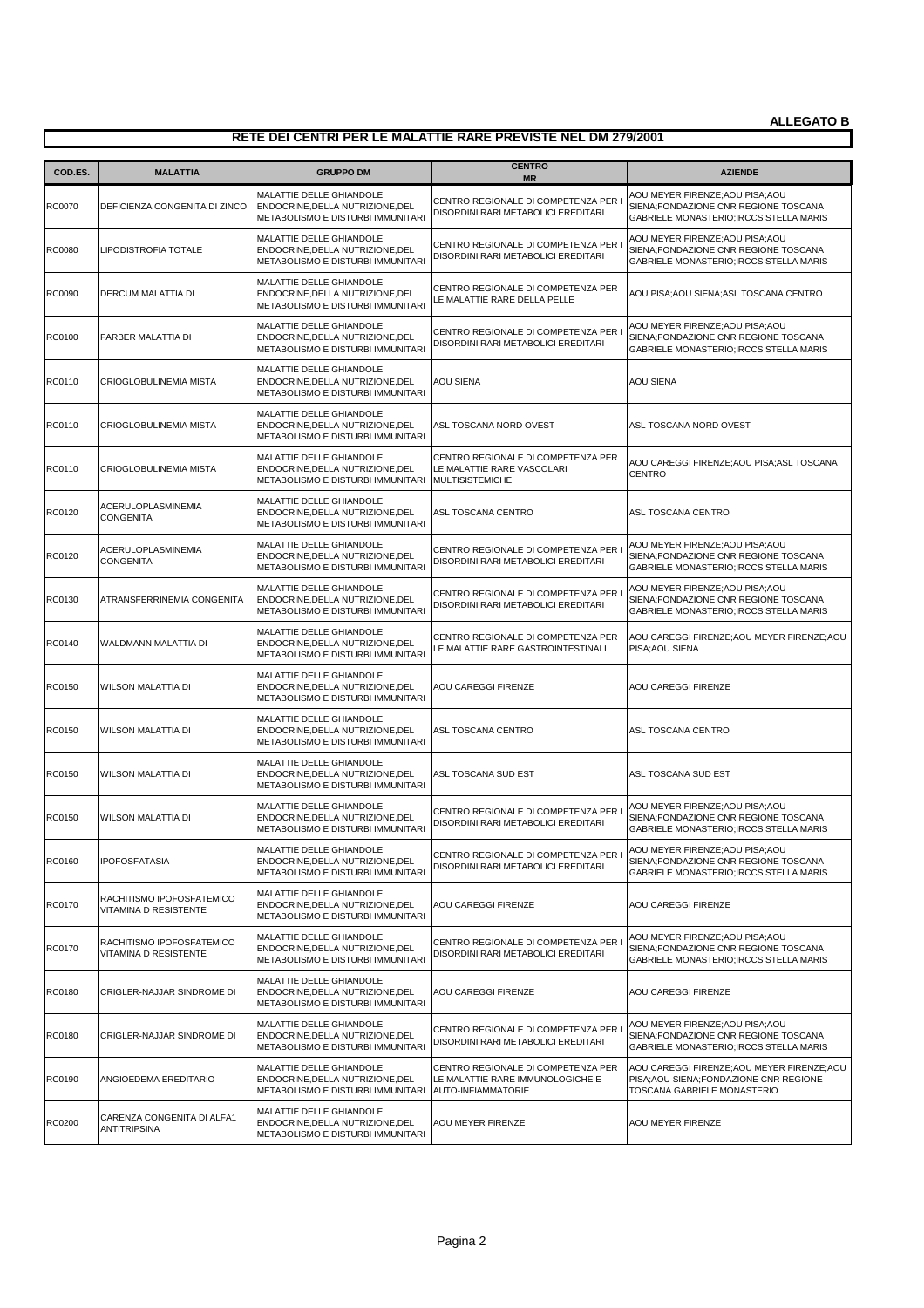| COD.ES.       | <b>MALATTIA</b>                                              | <b>GRUPPO DM</b>                                                                                  | <b>CENTRO</b><br><b>MR</b>                                                                 | <b>AZIENDE</b>                                                                                           |
|---------------|--------------------------------------------------------------|---------------------------------------------------------------------------------------------------|--------------------------------------------------------------------------------------------|----------------------------------------------------------------------------------------------------------|
| RC0200        | CARENZA CONGENITA DI ALFA1<br><b>ANTITRIPSINA</b>            | MALATTIE DELLE GHIANDOLE<br>ENDOCRINE, DELLA NUTRIZIONE, DEL<br>METABOLISMO E DISTURBI IMMUNITARI | ASL TOSCANA CENTRO                                                                         | ASL TOSCANA CENTRO                                                                                       |
| RC0200        | CARENZA CONGENITA DI ALFA1<br><b>ANTITRIPSINA</b>            | MALATTIE DELLE GHIANDOLE<br>ENDOCRINE, DELLA NUTRIZIONE, DEL<br>METABOLISMO E DISTURBI IMMUNITARI | ASL TOSCANA NORD OVEST                                                                     | ASL TOSCANA NORD OVEST                                                                                   |
| <b>RC0200</b> | CARENZA CONGENITA DI ALFA1<br>ANTITRIPSINA                   | MALATTIE DELLE GHIANDOLE<br>ENDOCRINE, DELLA NUTRIZIONE, DEL<br>METABOLISMO E DISTURBI IMMUNITARI | CENTRO REGIONALE DI COMPETENZA PER<br>LE MALATTIE RARE POLMONARI                           | AOU CAREGGI FIRENZE; AOU PISA; AOU<br>SIENA;FONDAZIONE CNR REGIONE TOSCANA<br><b>GABRIELE MONASTERIO</b> |
| RC0210        | BEHÇET MALATTIA DI                                           | MALATTIE DELLE GHIANDOLE<br>ENDOCRINE, DELLA NUTRIZIONE, DEL<br>METABOLISMO E DISTURBI IMMUNITARI | AOU MEYER FIRENZE                                                                          | AOU MEYER FIRENZE                                                                                        |
| RC0210        | BEHÇET MALATTIA DI                                           | MALATTIE DELLE GHIANDOLE<br>ENDOCRINE, DELLA NUTRIZIONE, DEL<br>METABOLISMO E DISTURBI IMMUNITARI | <b>AOU SIENA</b>                                                                           | <b>AOU SIENA</b>                                                                                         |
| RC0210        | BEHÇET MALATTIA DI                                           | MALATTIE DELLE GHIANDOLE<br>ENDOCRINE, DELLA NUTRIZIONE, DEL<br>METABOLISMO E DISTURBI IMMUNITARI | ASL TOSCANA NORD OVEST                                                                     | ASL TOSCANA NORD OVEST                                                                                   |
| RC0210        | BEHÇET MALATTIA DI                                           | MALATTIE DELLE GHIANDOLE<br>ENDOCRINE, DELLA NUTRIZIONE, DEL<br>METABOLISMO E DISTURBI IMMUNITARI | CENTRO REGIONALE DI COMPETENZA PER<br>LE MALATTIE RARE VASCOLARI<br><b>MULTISISTEMICHE</b> | AOU CAREGGI FIRENZE; AOU PISA; ASL TOSCANA<br><b>CENTRO</b>                                              |
| <b>RCG010</b> | <b>IPERALDOSTERONISMI PRIMITIVI</b>                          | MALATTIE DELLE GHIANDOLE<br>ENDOCRINE, DELLA NUTRIZIONE, DEL<br>METABOLISMO E DISTURBI IMMUNITARI | ASL TOSCANA CENTRO                                                                         | ASL TOSCANA CENTRO                                                                                       |
| <b>RCG010</b> | IPERALDOSTERONISMI PRIMITIVI                                 | MALATTIE DELLE GHIANDOLE<br>ENDOCRINE, DELLA NUTRIZIONE, DEL<br>METABOLISMO E DISTURBI IMMUNITARI | ASL TOSCANA NORD OVEST                                                                     | ASL TOSCANA NORD OVEST                                                                                   |
| <b>RCG010</b> | <b>IPERALDOSTERONISMI PRIMITIVI</b>                          | MALATTIE DELLE GHIANDOLE<br>ENDOCRINE, DELLA NUTRIZIONE, DEL<br>METABOLISMO E DISTURBI IMMUNITARI | ASL TOSCANA SUD EST                                                                        | ASL TOSCANA SUD EST                                                                                      |
| <b>RCG010</b> | <b>IPERALDOSTERONISMI PRIMITIVI</b>                          | MALATTIE DELLE GHIANDOLE<br>ENDOCRINE, DELLA NUTRIZIONE, DEL<br>METABOLISMO E DISTURBI IMMUNITARI | CENTRO REGIONALE DI COMPETENZA PER<br>LE MALATTIE RARE ENDOCRINE                           | AOU CAREGGI FIRENZE; AOU MEYER FIRENZE; AOU<br>PISA; AOU SIENA                                           |
| <b>RCG020</b> | SINDROMI ADRENOGENITALI<br><b>CONGENITE</b>                  | MALATTIE DELLE GHIANDOLE<br>ENDOCRINE, DELLA NUTRIZIONE, DEL<br>METABOLISMO E DISTURBI IMMUNITARI | ASL TOSCANA CENTRO                                                                         | ASL TOSCANA CENTRO                                                                                       |
| <b>RCG020</b> | SINDROMI ADRENOGENITALI<br><b>CONGENITE</b>                  | MALATTIE DELLE GHIANDOLE<br>ENDOCRINE, DELLA NUTRIZIONE, DEL<br>METABOLISMO E DISTURBI IMMUNITARI | ASL TOSCANA NORD OVEST                                                                     | ASL TOSCANA NORD OVEST                                                                                   |
| <b>RCG020</b> | SINDROMI ADRENOGENITALI<br>CONGENITE                         | MALATTIE DELLE GHIANDOLE<br>ENDOCRINE, DELLA NUTRIZIONE, DEL<br>METABOLISMO E DISTURBI IMMUNITARI | ASL TOSCANA SUD EST                                                                        | ASL TOSCANA SUD EST                                                                                      |
| <b>RCG020</b> | SINDROMI ADRENOGENITALI<br><b>CONGENITE</b>                  | MALATTIE DELLE GHIANDOLE<br>ENDOCRINE, DELLA NUTRIZIONE, DEL<br>METABOLISMO E DISTURBI IMMUNITARI | CENTRO REGIONALE DI COMPETENZA PER<br>LE MALATTIE RARE ENDOCRINE                           | AOU CAREGGI FIRENZE; AOU MEYER FIRENZE; AOU<br>PISA; AOU SIENA                                           |
| <b>RCG030</b> | POLIENDOCRINOPATIE<br><b>AUTOIMMUNI</b>                      | MALATTIE DELLE GHIANDOLE<br>ENDOCRINE, DELLA NUTRIZIONE, DEL<br>METABOLISMO E DISTURBI IMMUNITARI | ASL TOSCANA CENTRO                                                                         | ASL TOSCANA CENTRO                                                                                       |
| <b>RCG030</b> | POLIENDOCRINOPATIE<br><b>AUTOIMMUNI</b>                      | MALATTIE DELLE GHIANDOLE<br>ENDOCRINE, DELLA NUTRIZIONE, DEL<br>METABOLISMO E DISTURBI IMMUNITARI | ASL TOSCANA SUD EST                                                                        | ASL TOSCANA SUD EST                                                                                      |
| <b>RCG030</b> | POLIENDOCRINOPATIE<br><b>AUTOIMMUNI</b>                      | MALATTIE DELLE GHIANDOLE<br>ENDOCRINE, DELLA NUTRIZIONE, DEL<br>METABOLISMO E DISTURBI IMMUNITARI | CENTRO REGIONALE DI COMPETENZA PER<br>LE MALATTIE RARE ENDOCRINE                           | AOU CAREGGI FIRENZE; AOU MEYER FIRENZE; AOU<br>PISA; AOU SIENA                                           |
| <b>RCG040</b> | DISTURBI DEL METABOLISMO E DEI<br>TRASPORTO DEGLI AMINOACIDI | MALATTIE DELLE GHIANDOLE<br>ENDOCRINE, DELLA NUTRIZIONE, DEL<br>METABOLISMO E DISTURBI IMMUNITARI | AOU CAREGGI FIRENZE                                                                        | <b>AOU CAREGGI FIRENZE</b>                                                                               |
| <b>RCG040</b> | DISTURBI DEL METABOLISMO E DEI<br>TRASPORTO DEGLI AMINOACIDI | MALATTIE DELLE GHIANDOLE<br>ENDOCRINE, DELLA NUTRIZIONE, DEL<br>METABOLISMO E DISTURBI IMMUNITARI | ASL TOSCANA CENTRO                                                                         | ASL TOSCANA CENTRO                                                                                       |
| <b>RCG040</b> | DISTURBI DEL METABOLISMO E DEL<br>TRASPORTO DEGLI AMINOACIDI | MALATTIE DELLE GHIANDOLE<br>ENDOCRINE, DELLA NUTRIZIONE, DEL<br>METABOLISMO E DISTURBI IMMUNITARI | ASL TOSCANA NORD OVEST                                                                     | ASL TOSCANA NORD OVEST                                                                                   |
| <b>RCG040</b> | DISTURBI DEL METABOLISMO E DEI<br>TRASPORTO DEGLI AMINOACIDI | MALATTIE DELLE GHIANDOLE<br>ENDOCRINE, DELLA NUTRIZIONE, DEL<br>METABOLISMO E DISTURBI IMMUNITARI | ASL TOSCANA SUD EST                                                                        | ASL TOSCANA SUD EST                                                                                      |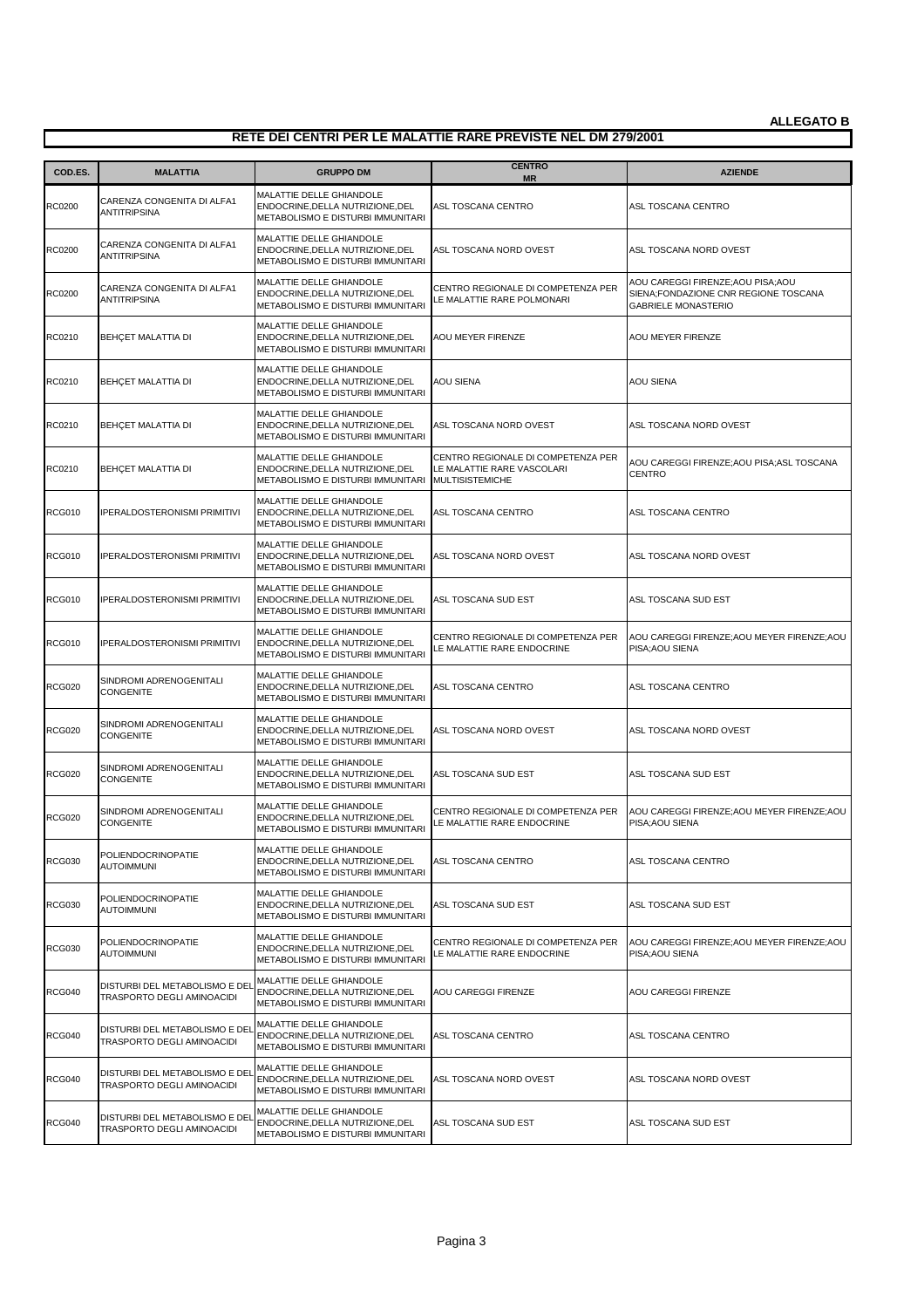| COD.ES.       | <b>MALATTIA</b>                                                                                                                                                                                                                                                                | <b>GRUPPO DM</b>                                                                                  | <b>CENTRO</b><br><b>MR</b>                                                  | <b>AZIENDE</b>                                                                                                       |
|---------------|--------------------------------------------------------------------------------------------------------------------------------------------------------------------------------------------------------------------------------------------------------------------------------|---------------------------------------------------------------------------------------------------|-----------------------------------------------------------------------------|----------------------------------------------------------------------------------------------------------------------|
| <b>RCG040</b> | DISTURBI DEL METABOLISMO E DEL<br>TRASPORTO DEGLI AMINOACIDI                                                                                                                                                                                                                   | MALATTIE DELLE GHIANDOLE<br>ENDOCRINE.DELLA NUTRIZIONE.DEL<br>METABOLISMO E DISTURBI IMMUNITARI   | CENTRO REGIONALE DI COMPETENZA PER<br>DISORDINI RARI METABOLICI EREDITARI   | AOU MEYER FIRENZE; AOU PISA; AOU<br>SIENA: FONDAZIONE CNR REGIONE TOSCANA<br>GABRIELE MONASTERIO; IRCCS STELLA MARIS |
| <b>RCG050</b> | DISTURBI DEL CICLO DELL'UREA                                                                                                                                                                                                                                                   | MALATTIE DELLE GHIANDOLE<br>ENDOCRINE, DELLA NUTRIZIONE, DEL<br>METABOLISMO E DISTURBI IMMUNITARI | CENTRO REGIONALE DI COMPETENZA PER<br>DISORDINI RARI METABOLICI EREDITARI   | AOU MEYER FIRENZE: AOU PISA: AOU<br>SIENA;FONDAZIONE CNR REGIONE TOSCANA<br>GABRIELE MONASTERIO; IRCCS STELLA MARIS  |
| <b>RCG060</b> | DISTURBI DEL METABOLISMO E DEL MALATTIE DELLE GHIANDOLE<br>TRASPORTO DEI CARBOIDRATI<br>(ESCLUSO: DIABETE MELLITO)                                                                                                                                                             | ENDOCRINE, DELLA NUTRIZIONE, DEL<br>METABOLISMO E DISTURBI IMMUNITARI                             | ASL TOSCANA CENTRO                                                          | ASL TOSCANA CENTRO                                                                                                   |
| <b>RCG060</b> | DISTURBI DEL METABOLISMO E DEL MALATTIE DELLE GHIANDOLE<br>TRASPORTO DEI CARBOIDRATI<br>(ESCLUSO: DIABETE MELLITO)                                                                                                                                                             | ENDOCRINE, DELLA NUTRIZIONE, DEL<br>METABOLISMO E DISTURBI IMMUNITARI                             | CENTRO REGIONALE DI COMPETENZA PER I<br>DISORDINI RARI METABOLICI EREDITARI | AOU MEYER FIRENZE; AOU PISA; AOU<br>SIENA;FONDAZIONE CNR REGIONE TOSCANA<br>GABRIELE MONASTERIO; IRCCS STELLA MARIS  |
| <b>RCG070</b> | ALTERAZIONI CONGENITE DEL<br>METABOLISMO DELLE<br>LIPOPROTEINE ESCLUSO:<br>IPERCOLESTEROLEMIA FAMILIARE<br>ETEROZIGOTE TIPO IIA E IIB;<br>IPERCOLESTEROLEMIA PRIMITIVA<br>POLIGENICA;<br>IPERCOLESTEROLEMIA FAMILIARE<br>COMBINATA;<br><b>IPERLIPOPROTEINEMIA DI TIPO III.</b> | MALATTIE DELLE GHIANDOLE<br>ENDOCRINE, DELLA NUTRIZIONE, DEL<br>METABOLISMO E DISTURBI IMMUNITARI | AOU CAREGGI FIRENZE                                                         | <b>AOU CAREGGI FIRENZE</b>                                                                                           |
| <b>RCG070</b> | ALTERAZIONI CONGENITE DEL<br>METABOLISMO DELLE<br>LIPOPROTEINE ESCLUSO:<br><b>IPERCOLESTEROLEMIA FAMILIARE</b><br>ETEROZIGOTE TIPO IIA E IIB:<br>IPERCOLESTEROLEMIA PRIMITIVA<br>POLIGENICA:<br>IPERCOLESTEROLEMIA FAMILIARE<br>COMBINATA;<br>IPERLIPOPROTEINEMIA DI TIPO III. | MALATTIE DELLE GHIANDOLE<br>ENDOCRINE, DELLA NUTRIZIONE, DEL<br>METABOLISMO E DISTURBI IMMUNITARI | ASL TOSCANA CENTRO                                                          | ASL TOSCANA CENTRO                                                                                                   |
| <b>RCG070</b> | ALTERAZIONI CONGENITE DEL<br>METABOLISMO DELLE<br>LIPOPROTEINE ESCLUSO:<br>IPERCOLESTEROLEMIA FAMILIARE<br>ETEROZIGOTE TIPO IIA E IIB;<br>IPERCOLESTEROLEMIA PRIMITIVA<br>POLIGENICA;<br>IPERCOLESTEROLEMIA FAMILIARE<br>COMBINATA;<br>IPERLIPOPROTEINEMIA DI TIPO III.        | MALATTIE DELLE GHIANDOLE<br>ENDOCRINE, DELLA NUTRIZIONE, DEL<br>METABOLISMO E DISTURBI IMMUNITARI | ASL TOSCANA SUD EST                                                         | ASL TOSCANA SUD EST                                                                                                  |
| <b>RCG070</b> | ALTERAZIONI CONGENITE DEL<br>METABOLISMO DELLE<br>LIPOPROTEINE ESCLUSO:<br>IPERCOLESTEROLEMIA FAMILIARE<br>ETEROZIGOTE TIPO IIA E IIB;<br>IPERCOLESTEROLEMIA PRIMITIVA<br>POLIGENICA;<br>IPERCOLESTEROLEMIA FAMILIARE<br>COMBINATA;<br><b>IPERLIPOPROTEINEMIA DI TIPO III.</b> | MALATTIE DELLE GHIANDOLE<br>ENDOCRINE.DELLA NUTRIZIONE.DEL<br>METABOLISMO E DISTURBI IMMUNITARI   | CENTRO REGIONALE DI COMPETENZA PER I<br>DISORDINI RARI METABOLICI EREDITARI | AOU MEYER FIRENZE; AOU PISA; AOU<br>SIENA: FONDAZIONE CNR REGIONE TOSCANA<br>GABRIELE MONASTERIO; IRCCS STELLA MARIS |
| <b>RCG080</b> | DISTURBI DA ACCUMULO DI LIPIDI                                                                                                                                                                                                                                                 | MALATTIE DELLE GHIANDOLE<br>ENDOCRINE, DELLA NUTRIZIONE, DEL<br>METABOLISMO E DISTURBI IMMUNITARI | AOU CAREGGI FIRENZE                                                         | AOU CAREGGI FIRENZE                                                                                                  |
| <b>RCG080</b> | DISTURBI DA ACCUMULO DI LIPIDI                                                                                                                                                                                                                                                 | MALATTIE DELLE GHIANDOLE<br>ENDOCRINE, DELLA NUTRIZIONE, DEL<br>METABOLISMO E DISTURBI IMMUNITARI | ASL TOSCANA NORD OVEST                                                      | ASL TOSCANA NORD OVEST                                                                                               |
| <b>RCG080</b> | DISTURBI DA ACCUMULO DI LIPIDI                                                                                                                                                                                                                                                 | MALATTIE DELLE GHIANDOLE<br>ENDOCRINE, DELLA NUTRIZIONE, DEL<br>METABOLISMO E DISTURBI IMMUNITARI | CENTRO REGIONALE DI COMPETENZA PER<br>DISORDINI RARI METABOLICI EREDITARI   | AOU MEYER FIRENZE;AOU PISA;AOU<br>SIENA;FONDAZIONE CNR REGIONE TOSCANA<br>GABRIELE MONASTERIO; IRCCS STELLA MARIS    |
| <b>RCG090</b> | <b>MUCOLIPIDOSI</b>                                                                                                                                                                                                                                                            | MALATTIE DELLE GHIANDOLE<br>ENDOCRINE, DELLA NUTRIZIONE, DEL<br>METABOLISMO E DISTURBI IMMUNITARI | ASL TOSCANA SUD EST                                                         | ASL TOSCANA SUD EST                                                                                                  |
| <b>RCG090</b> | <b>MUCOLIPIDOSI</b>                                                                                                                                                                                                                                                            | MALATTIE DELLE GHIANDOLE<br>ENDOCRINE, DELLA NUTRIZIONE, DEL<br>METABOLISMO E DISTURBI IMMUNITARI | CENTRO REGIONALE DI COMPETENZA PER<br>DISORDINI RARI METABOLICI EREDITARI   | AOU MEYER FIRENZE; AOU PISA; AOU<br>SIENA;FONDAZIONE CNR REGIONE TOSCANA<br>GABRIELE MONASTERIO; IRCCS STELLA MARIS  |
| <b>RCG100</b> | ALTERAZIONI CONGENITE DEL<br>METABOLISMO DEL FERRO                                                                                                                                                                                                                             | MALATTIE DELLE GHIANDOLE<br>ENDOCRINE, DELLA NUTRIZIONE, DEL<br>METABOLISMO E DISTURBI IMMUNITARI | AOU CAREGGI FIRENZE                                                         | AOU CAREGGI FIRENZE                                                                                                  |
| <b>RCG100</b> | ALTERAZIONI CONGENITE DEL<br>METABOLISMO DEL FERRO                                                                                                                                                                                                                             | MALATTIE DELLE GHIANDOLE<br>ENDOCRINE, DELLA NUTRIZIONE, DEL<br>METABOLISMO E DISTURBI IMMUNITARI | ASL TOSCANA CENTRO                                                          | ASL TOSCANA CENTRO                                                                                                   |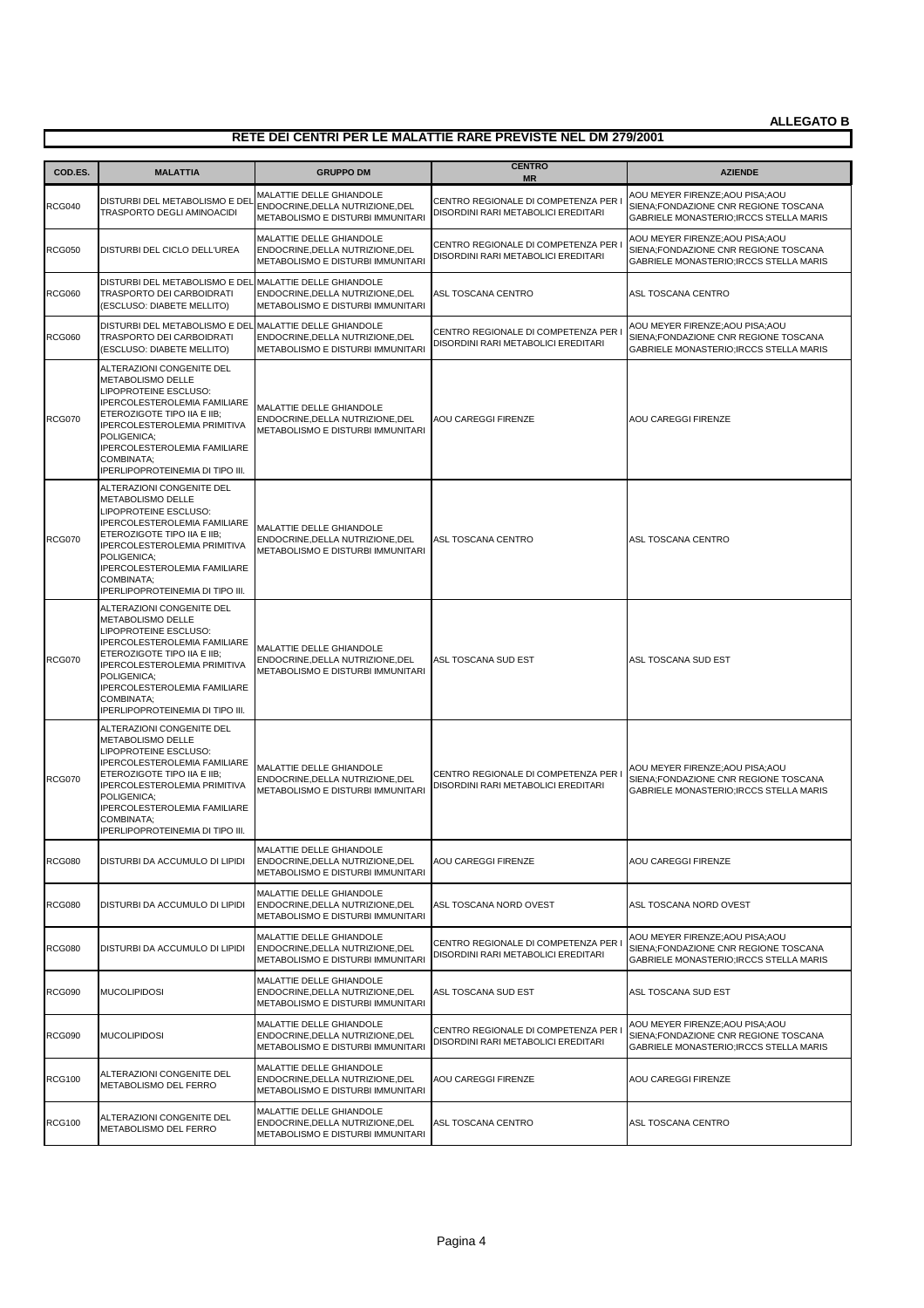| COD.ES.       | <b>MALATTIA</b>                                              | <b>GRUPPO DM</b>                                                                                  | <b>CENTRO</b><br><b>MR</b>                                                                          | <b>AZIENDE</b>                                                                                                            |
|---------------|--------------------------------------------------------------|---------------------------------------------------------------------------------------------------|-----------------------------------------------------------------------------------------------------|---------------------------------------------------------------------------------------------------------------------------|
| <b>RCG100</b> | ALTERAZIONI CONGENITE DEL<br>METABOLISMO DEL FERRO           | MALATTIE DELLE GHIANDOLE<br>ENDOCRINE, DELLA NUTRIZIONE, DEL<br>METABOLISMO E DISTURBI IMMUNITARI | ASL TOSCANA NORD OVEST                                                                              | ASL TOSCANA NORD OVEST                                                                                                    |
| <b>RCG100</b> | ALTERAZIONI CONGENITE DEL<br><b>METABOLISMO DEL FERRO</b>    | MALATTIE DELLE GHIANDOLE<br>ENDOCRINE, DELLA NUTRIZIONE, DEL<br>METABOLISMO E DISTURBI IMMUNITARI | ASL TOSCANA SUD EST                                                                                 | ASL TOSCANA SUD EST                                                                                                       |
| <b>RCG100</b> | ALTERAZIONI CONGENITE DEL<br>METABOLISMO DEL FERRO           | MALATTIE DELLE GHIANDOLE<br>ENDOCRINE, DELLA NUTRIZIONE, DEL<br>METABOLISMO E DISTURBI IMMUNITARI | CENTRO REGIONALE DI COMPETENZA PER<br>DISORDINI RARI METABOLICI EREDITARI                           | AOU MEYER FIRENZE;AOU PISA;AOU<br>SIENA;FONDAZIONE CNR REGIONE TOSCANA<br>GABRIELE MONASTERIO; IRCCS STELLA MARIS         |
| <b>RCG110</b> | <b>PORFIRIE</b>                                              | MALATTIE DELLE GHIANDOLE<br>ENDOCRINE, DELLA NUTRIZIONE, DEL<br>METABOLISMO E DISTURBI IMMUNITARI | ASL TOSCANA CENTRO                                                                                  | ASL TOSCANA CENTRO                                                                                                        |
| <b>RCG110</b> | <b>PORFIRIE</b>                                              | MALATTIE DELLE GHIANDOLE<br>ENDOCRINE, DELLA NUTRIZIONE, DEL<br>METABOLISMO E DISTURBI IMMUNITARI | ASL TOSCANA NORD OVEST                                                                              | ASL TOSCANA NORD OVEST                                                                                                    |
| <b>RCG110</b> | <b>PORFIRIE</b>                                              | MALATTIE DELLE GHIANDOLE<br>ENDOCRINE, DELLA NUTRIZIONE, DEL<br>METABOLISMO E DISTURBI IMMUNITARI | ASL TOSCANA SUD EST                                                                                 | ASL TOSCANA SUD EST                                                                                                       |
| <b>RCG110</b> | <b>PORFIRIE</b>                                              | MALATTIE DELLE GHIANDOLE<br>ENDOCRINE, DELLA NUTRIZIONE, DEL<br>METABOLISMO E DISTURBI IMMUNITARI | CENTRO REGIONALE DI COMPETENZA PER I<br>DISORDINI RARI METABOLICI EREDITARI                         | AOU MEYER FIRENZE; AOU PISA; AOU<br>SIENA;FONDAZIONE CNR REGIONE TOSCANA<br>GABRIELE MONASTERIO; IRCCS STELLA MARIS       |
| <b>RCG120</b> | DISORDINI DEL METABOLISMO<br>DELLE PURINE E DELLE PIRIMIDINE | MALATTIE DELLE GHIANDOLE<br>ENDOCRINE, DELLA NUTRIZIONE, DEL<br>METABOLISMO E DISTURBI IMMUNITARI | CENTRO REGIONALE DI COMPETENZA PER<br>DISORDINI RARI METABOLICI EREDITARI                           | AOU MEYER FIRENZE; AOU PISA; AOU<br>SIENA;FONDAZIONE CNR REGIONE TOSCANA<br>GABRIELE MONASTERIO; IRCCS STELLA MARIS       |
| <b>RCG130</b> | AMILOIDOSI PRIMARIE E FAMILIARI                              | MALATTIE DELLE GHIANDOLE<br>ENDOCRINE, DELLA NUTRIZIONE, DEL<br>METABOLISMO E DISTURBI IMMUNITARI | ASL TOSCANA CENTRO                                                                                  | ASL TOSCANA CENTRO                                                                                                        |
| <b>RCG130</b> | AMILOIDOSI PRIMARIE E FAMILIARI                              | MALATTIE DELLE GHIANDOLE<br>ENDOCRINE, DELLA NUTRIZIONE, DEL<br>METABOLISMO E DISTURBI IMMUNITARI | ASL TOSCANA SUD EST                                                                                 | ASL TOSCANA SUD EST                                                                                                       |
| <b>RCG130</b> | AMILOIDOSI PRIMARIE E FAMILIARI                              | MALATTIE DELLE GHIANDOLE<br>ENDOCRINE, DELLA NUTRIZIONE, DEL<br>METABOLISMO E DISTURBI IMMUNITARI | CENTRO REGIONALE DI COMPETENZA PER<br>LE MALATTIE RARE IMMUNOLOGICHE E<br><b>AUTO-INFIAMMATORIE</b> | AOU CAREGGI FIRENZE; AOU MEYER FIRENZE; AOU<br>PISA; AOU SIENA; FONDAZIONE CNR REGIONE<br>TOSCANA GABRIELE MONASTERIO     |
| <b>RCG140</b> | <b>MUCOPOLISACCARIDOSI</b>                                   | MALATTIE DELLE GHIANDOLE<br>ENDOCRINE, DELLA NUTRIZIONE, DEL<br>METABOLISMO E DISTURBI IMMUNITARI | AOU CAREGGI FIRENZE                                                                                 | AOU CAREGGI FIRENZE                                                                                                       |
| <b>RCG140</b> | <b>MUCOPOLISACCARIDOSI</b>                                   | MALATTIE DELLE GHIANDOLE<br>ENDOCRINE, DELLA NUTRIZIONE, DEL<br>METABOLISMO E DISTURBI IMMUNITARI | ASL TOSCANA SUD EST                                                                                 | ASL TOSCANA SUD EST                                                                                                       |
| <b>RCG140</b> | <b>MUCOPOLISACCARIDOSI</b>                                   | MALATTIE DELLE GHIANDOLE<br>ENDOCRINE.DELLA NUTRIZIONE.DEL<br>METABOLISMO E DISTURBI IMMUNITARI   | CENTRO REGIONALE DI COMPETENZA PER<br>DISORDINI RARI METABOLICI EREDITARI                           | AOU MEYER FIRENZE; AOU PISA; AOU<br>SIENA;FONDAZIONE CNR REGIONE TOSCANA<br><b>GABRIELE MONASTERIO:IRCCS STELLA MARIS</b> |
| <b>RCG150</b> | <b>ISTIOCITOSI CRONICHE</b>                                  | MALATTIE DELLE GHIANDOLE<br>ENDOCRINE, DELLA NUTRIZIONE, DEL<br>METABOLISMO E DISTURBI IMMUNITARI | <b>AOU PISA</b>                                                                                     | <b>AOU PISA</b>                                                                                                           |
| <b>RCG150</b> | <b>ISTIOCITOSI CRONICHE</b>                                  | MALATTIE DELLE GHIANDOLE<br>ENDOCRINE, DELLA NUTRIZIONE, DEL<br>METABOLISMO E DISTURBI IMMUNITARI | <b>AOU SIENA</b>                                                                                    | <b>AOU SIENA</b>                                                                                                          |
| <b>RCG150</b> | <b>ISTIOCITOSI CRONICHE</b>                                  | MALATTIE DELLE GHIANDOLE<br>ENDOCRINE, DELLA NUTRIZIONE, DEL<br>METABOLISMO E DISTURBI IMMUNITARI | ASL TOSCANA CENTRO                                                                                  | ASL TOSCANA CENTRO                                                                                                        |
| <b>RCG150</b> | <b>ISTIOCITOSI CRONICHE</b>                                  | MALATTIE DELLE GHIANDOLE<br>ENDOCRINE, DELLA NUTRIZIONE, DEL<br>METABOLISMO E DISTURBI IMMUNITARI | ASL TOSCANA SUD EST                                                                                 | ASL TOSCANA SUD EST                                                                                                       |
| <b>RCG150</b> | <b>ISTIOCITOSI CRONICHE</b>                                  | MALATTIE DELLE GHIANDOLE<br>ENDOCRINE, DELLA NUTRIZIONE, DEL<br>METABOLISMO E DISTURBI IMMUNITARI | CENTRO REGIONALE DI COMPETENZA PER<br>LE MALATTIE RARE EMATOLOGICHE                                 | AOU CAREGGI FIRENZE;AOU MEYER<br>FIRENZE;FONDAZIONE CNR REGIONE TOSCANA<br><b>GABRIELE MONASTERIO</b>                     |
| <b>RCG150</b> | <b>ISTIOCITOSI CRONICHE</b>                                  | MALATTIE DELLE GHIANDOLE<br>ENDOCRINE, DELLA NUTRIZIONE, DEL<br>METABOLISMO E DISTURBI IMMUNITARI | <b>IRCCS STELLA MARIS</b>                                                                           | <b>IRCCS STELLA MARIS</b>                                                                                                 |
| <b>RCG160</b> | IMMUNODEFICIENZE PRIMARIE                                    | MALATTIE DELLE GHIANDOLE<br>ENDOCRINE, DELLA NUTRIZIONE, DEL<br>METABOLISMO E DISTURBI IMMUNITARI | ASL TOSCANA CENTRO                                                                                  | ASL TOSCANA CENTRO                                                                                                        |
| <b>RCG160</b> | IMMUNODEFICIENZE PRIMARIE                                    | MALATTIE DELLE GHIANDOLE<br>ENDOCRINE, DELLA NUTRIZIONE, DEL<br>METABOLISMO E DISTURBI IMMUNITARI | ASL TOSCANA NORD OVEST                                                                              | ASL TOSCANA NORD OVEST                                                                                                    |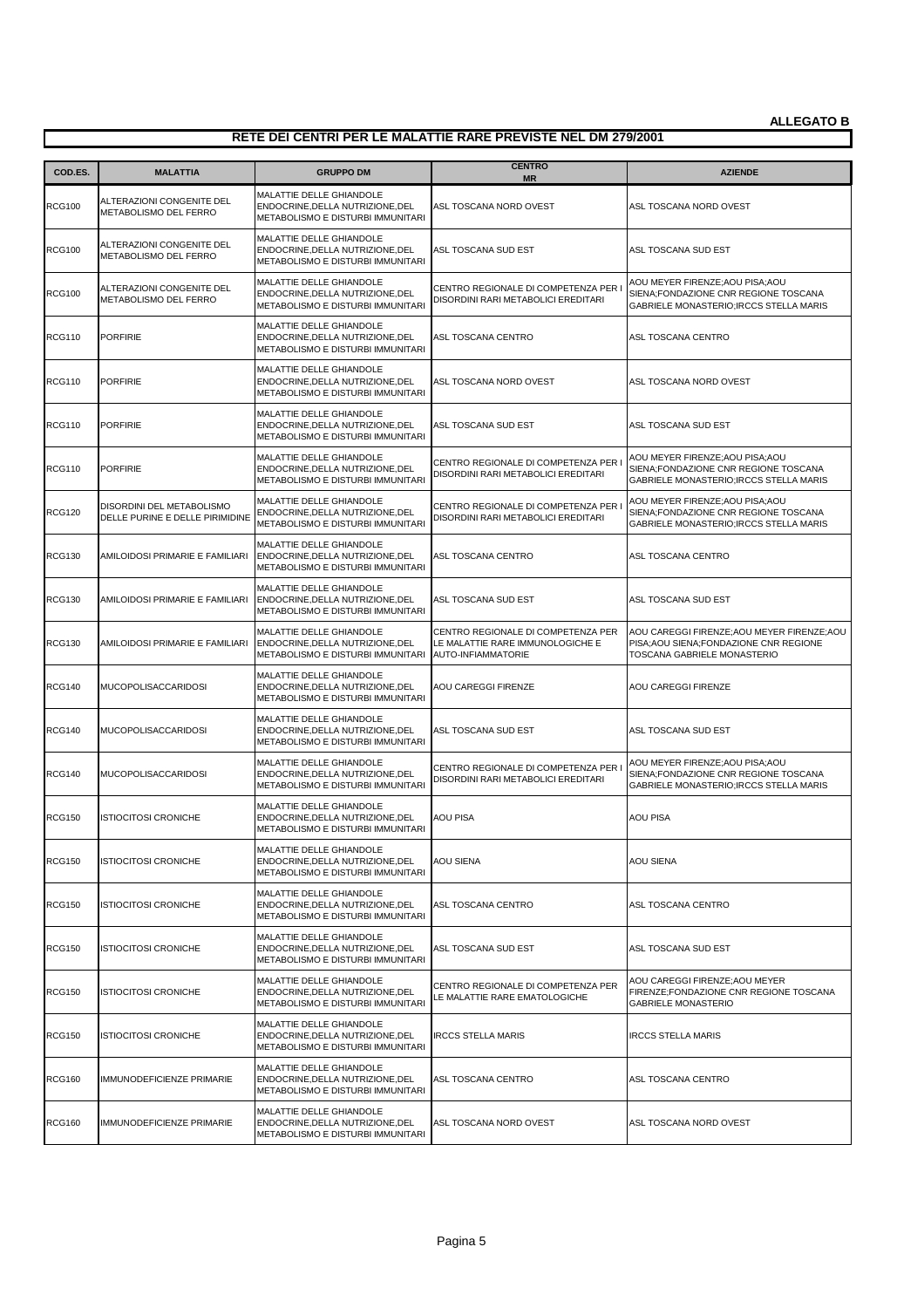| COD.ES.       | <b>MALATTIA</b>                                                              | <b>GRUPPO DM</b>                                                                                  | <b>CENTRO</b><br><b>MR</b>                                                                   | <b>AZIENDE</b>                                                                                                        |
|---------------|------------------------------------------------------------------------------|---------------------------------------------------------------------------------------------------|----------------------------------------------------------------------------------------------|-----------------------------------------------------------------------------------------------------------------------|
| <b>RCG160</b> | <b>IMMUNODEFICIENZE PRIMARIE</b>                                             | MALATTIE DELLE GHIANDOLE<br>ENDOCRINE, DELLA NUTRIZIONE, DEL<br>METABOLISMO E DISTURBI IMMUNITARI | ASL TOSCANA SUD EST                                                                          | ASL TOSCANA SUD EST                                                                                                   |
| <b>RCG160</b> | <b>IMMUNODEFICIENZE PRIMARIE</b>                                             | MALATTIE DELLE GHIANDOLE<br>ENDOCRINE, DELLA NUTRIZIONE, DEL<br>METABOLISMO E DISTURBI IMMUNITARI | CENTRO REGIONALE DI COMPETENZA PER<br>LE MALATTIE RARE IMMUNOLOGICHE E<br>AUTO-INFIAMMATORIE | AOU CAREGGI FIRENZE; AOU MEYER FIRENZE; AOU<br>PISA; AOU SIENA; FONDAZIONE CNR REGIONE<br>TOSCANA GABRIELE MONASTERIO |
| <b>RCG160</b> | <b>IMMUNODEFICIENZE PRIMARIE</b>                                             | MALATTIE DELLE GHIANDOLE<br>ENDOCRINE, DELLA NUTRIZIONE, DEL<br>METABOLISMO E DISTURBI IMMUNITARI | <b>IRCCS STELLA MARIS</b>                                                                    | <b>IRCCS STELLA MARIS</b>                                                                                             |
| RD0010        | SINDROME EMOLITICO UREMICA                                                   | MALATTIE DEL SANGUE E DEGLI<br>ORGANI EMATOPOIETICI                                               | <b>AOU SIENA</b>                                                                             | <b>AOU SIENA</b>                                                                                                      |
| RD0010        | SINDROME EMOLITICO UREMICA                                                   | MALATTIE DEL SANGUE E DEGLI<br>ORGANI EMATOPOIETICI                                               | ASL TOSCANA CENTRO                                                                           | ASL TOSCANA CENTRO                                                                                                    |
| RD0010        | SINDROME EMOLITICO UREMICA                                                   | MALATTIE DEL SANGUE E DEGLI<br>ORGANI EMATOPOIETICI                                               | ASL TOSCANA NORD OVEST                                                                       | ASL TOSCANA NORD OVEST                                                                                                |
| RD0010        | SINDROME EMOLITICO UREMICA                                                   | MALATTIE DEL SANGUE E DEGLI<br>ORGANI EMATOPOIETICI                                               | ASL TOSCANA SUD EST                                                                          | ASL TOSCANA SUD EST                                                                                                   |
| RD0010        | SINDROME EMOLITICO UREMICA                                                   | MALATTIE DEL SANGUE E DEGLI<br>ORGANI EMATOPOIETICI                                               | CENTRO REGIONALE DI COMPETENZA PER<br>LE MALATTIE RARE EMATOLOGICHE                          | AOU CAREGGI FIRENZE; AOU MEYER<br>FIRENZE;FONDAZIONE CNR REGIONE TOSCANA<br><b>GABRIELE MONASTERIO</b>                |
| RD0020        | EMOGLOBINURIA PAROSSISTICA<br><b>NOTTURNA</b>                                | MALATTIE DEL SANGUE E DEGLI<br>ORGANI EMATOPOIETICI                                               | <b>AOU PISA</b>                                                                              | AOU PISA                                                                                                              |
| RD0020        | EMOGLOBINURIA PAROSSISTICA<br><b>NOTTURNA</b>                                | MALATTIE DEL SANGUE E DEGLI<br>ORGANI EMATOPOIETICI                                               | CENTRO REGIONALE DI COMPETENZA PER<br>LE MALATTIE RARE EMATOLOGICHE                          | AOU CAREGGI FIRENZE; AOU MEYER<br>FIRENZE;FONDAZIONE CNR REGIONE TOSCANA<br><b>GABRIELE MONASTERIO</b>                |
| RD0030        | PORPORA DI HENOCH-SCHONLEIN MALATTIE DEL SANGUE E DEGLI<br><b>RICORRENTE</b> | ORGANI EMATOPOIETICI                                                                              | AOU MEYER FIRENZE                                                                            | AOU MEYER FIRENZE                                                                                                     |
| RD0030        | PORPORA DI HENOCH-SCHONLEIN<br><b>RICORRENTE</b>                             | MALATTIE DEL SANGUE E DEGLI<br>ORGANI EMATOPOIETICI                                               | <b>AOU SIENA</b>                                                                             | <b>AOU SIENA</b>                                                                                                      |
| RD0030        | PORPORA DI HENOCH-SCHONLEIN<br><b>RICORRENTE</b>                             | MALATTIE DEL SANGUE E DEGLI<br>ORGANI EMATOPOIETICI                                               | CENTRO REGIONALE DI COMPETENZA PER<br>LE MALATTIE RARE VASCOLARI<br>MULTISISTEMICHE          | AOU CAREGGI FIRENZE: AOU PISA: ASL TOSCANA<br><b>CENTRO</b>                                                           |
| RD0040        | NEUTROPENIA CICLICA                                                          | MALATTIE DEL SANGUE E DEGLI<br>ORGANI EMATOPOIETICI                                               | ASL TOSCANA NORD OVEST                                                                       | ASL TOSCANA NORD OVEST                                                                                                |
| RD0040        | NEUTROPENIA CICLICA                                                          | MALATTIE DEL SANGUE E DEGLI<br>ORGANI EMATOPOIETICI                                               | CENTRO REGIONALE DI COMPETENZA PER<br>LE MALATTIE RARE IMMUNOLOGICHE E<br>AUTO-INFIAMMATORIE | AOU CAREGGI FIRENZE; AOU MEYER FIRENZE; AOU<br>PISA; AOU SIENA; FONDAZIONE CNR REGIONE<br>TOSCANA GABRIELE MONASTERIO |
| RD0050        | MALATTIA GRANULOMATOSA<br><b>CRONICA</b>                                     | MALATTIE DEL SANGUE E DEGLI<br>ORGANI EMATOPOIETICI                                               | CENTRO REGIONALE DI COMPETENZA PER<br>LE MALATTIE RARE IMMUNOLOGICHE E<br>AUTO-INFIAMMATORIE | AOU CAREGGI FIRENZE; AOU MEYER FIRENZE; AOU<br>PISA; AOU SIENA; FONDAZIONE CNR REGIONE<br>TOSCANA GABRIELE MONASTERIO |
| RD0060        | CHEDIAK-HIGASHI MALATTIA DI                                                  | MALATTIE DEL SANGUE E DEGLI<br>ORGANI EMATOPOIETICI                                               | CENTRO REGIONALE DI COMPETENZA PER<br>LE MALATTIE RARE IMMUNOLOGICHE E<br>AUTO-INFIAMMATORIE | AOU CAREGGI FIRENZE; AOU MEYER FIRENZE; AOU<br>PISA; AOU SIENA; FONDAZIONE CNR REGIONE<br>TOSCANA GABRIELE MONASTERIO |
| <b>RDG010</b> | ANEMIE EREDITARIE                                                            | MALATTIE DEL SANGUE E DEGLI<br>ORGANI EMATOPOIETICI                                               | <b>AOU PISA</b>                                                                              | <b>AOU PISA</b>                                                                                                       |
| <b>RDG010</b> | ANEMIE EREDITARIE                                                            | MALATTIE DEL SANGUE E DEGLI<br>ORGANI EMATOPOIETICI                                               | <b>AOU SIENA</b>                                                                             | <b>AOU SIENA</b>                                                                                                      |
| <b>RDG010</b> | ANEMIE EREDITARIE                                                            | MALATTIE DEL SANGUE E DEGLI<br>ORGANI EMATOPOIETICI                                               | ASL TOSCANA CENTRO                                                                           | ASL TOSCANA CENTRO                                                                                                    |
| <b>RDG010</b> | ANEMIE EREDITARIE                                                            | MALATTIE DEL SANGUE E DEGLI<br>ORGANI EMATOPOIETICI                                               | ASL TOSCANA NORD OVEST                                                                       | ASL TOSCANA NORD OVEST                                                                                                |
| <b>RDG010</b> | ANEMIE EREDITARIE                                                            | MALATTIE DEL SANGUE E DEGLI<br>ORGANI EMATOPOIETICI                                               | ASL TOSCANA SUD EST                                                                          | ASL TOSCANA SUD EST                                                                                                   |
| <b>RDG010</b> | ANEMIE EREDITARIE                                                            | MALATTIE DEL SANGUE E DEGLI<br>ORGANI EMATOPOIETICI                                               | CENTRO REGIONALE DI COMPETENZA PER<br>LE MALATTIE RARE EMATOLOGICHE                          | AOU CAREGGI FIRENZE: AOU MEYER<br>FIRENZE:FONDAZIONE CNR REGIONE TOSCANA<br><b>GABRIELE MONASTERIO</b>                |
| <b>RDG020</b> | DIFETTI EREDITARI DELLA<br>COAGULAZIONE                                      | MALATTIE DEL SANGUE E DEGLI<br>ORGANI EMATOPOIETICI                                               | AOU PISA                                                                                     | <b>AOU PISA</b>                                                                                                       |
| <b>RDG020</b> | DIFETTI EREDITARI DELLA<br>COAGULAZIONE                                      | MALATTIE DEL SANGUE E DEGLI<br><b>ORGANI EMATOPOIETICI</b>                                        | AOU SIENA                                                                                    | <b>AOU SIENA</b>                                                                                                      |
| <b>RDG020</b> | DIFETTI EREDITARI DELLA<br>COAGULAZIONE                                      | MALATTIE DEL SANGUE E DEGLI<br>ORGANI EMATOPOIETICI                                               | ASL TOSCANA NORD OVEST                                                                       | ASL TOSCANA NORD OVEST                                                                                                |
| <b>RDG020</b> | DIFETTI EREDITARI DELLA<br>COAGULAZIONE                                      | MALATTIE DEL SANGUE E DEGLI<br>ORGANI EMATOPOIETICI                                               | ASL TOSCANA SUD EST                                                                          | ASL TOSCANA SUD EST                                                                                                   |
| <b>RDG020</b> | DIFETTI EREDITARI DELLA<br>COAGULAZIONE                                      | MALATTIE DEL SANGUE E DEGLI<br>ORGANI EMATOPOIETICI                                               | CENTRO REGIONALE DI COMPETENZA PER<br>LE MALATTIE RARE EMATOLOGICHE                          | AOU CAREGGI FIRENZE; AOU MEYER<br>FIRENZE;FONDAZIONE CNR REGIONE TOSCANA<br><b>GABRIELE MONASTERIO</b>                |
| <b>RDG030</b> | PIASTRINOPATIE EREDITARIE                                                    | MALATTIE DEL SANGUE E DEGLI<br>ORGANI EMATOPOIETICI                                               | AOU PISA                                                                                     | <b>AOU PISA</b>                                                                                                       |
| <b>RDG030</b> | PIASTRINOPATIE EREDITARIE                                                    | MALATTIE DEL SANGUE E DEGLI<br>ORGANI EMATOPOIETICI                                               | CENTRO REGIONALE DI COMPETENZA PER<br>LE MALATTIE RARE EMATOLOGICHE                          | AOU CAREGGI FIRENZE; AOU MEYER<br>FIRENZE; FONDAZIONE CNR REGIONE TOSCANA<br><b>GABRIELE MONASTERIO</b>               |
| <b>RDG040</b> | TROMBOCITOPENIE PRIMARIE<br><b>EREDITARIE</b>                                | MALATTIE DEL SANGUE E DEGLI<br>ORGANI EMATOPOIETICI                                               | CENTRO REGIONALE DI COMPETENZA PER<br>LE MALATTIE RARE EMATOLOGICHE                          | AOU CAREGGI FIRENZE; AOU MEYER<br>FIRENZE;FONDAZIONE CNR REGIONE TOSCANA<br><b>GABRIELE MONASTERIO</b>                |
| RF0010        | ALPERS MALATTIA DI                                                           | MALATTIE DEL SISTEMA NERVOSO E<br>DEGLI ORGANI DI SENSO                                           | ASL TOSCANA SUD EST                                                                          | ASL TOSCANA SUD EST                                                                                                   |
| RF0010        | ALPERS MALATTIA DI                                                           | MALATTIE DEL SISTEMA NERVOSO E<br>DEGLI ORGANI DI SENSO                                           | CENTRO REGIONALE DI COMPETENZA PER<br>DISORDINI RARI METABOLICI EREDITARI                    | AOU MEYER FIRENZE; AOU PISA; AOU<br>SIENA;FONDAZIONE CNR REGIONE TOSCANA<br>GABRIELE MONASTERIO; IRCCS STELLA MARIS   |
| <b>RF0020</b> | KEARNS-SAYRE SINDROME DI                                                     | MALATTIE DEL SISTEMA NERVOSO E<br>DEGLI ORGANI DI SENSO                                           | AOU CAREGGI FIRENZE                                                                          | AOU CAREGGI FIRENZE                                                                                                   |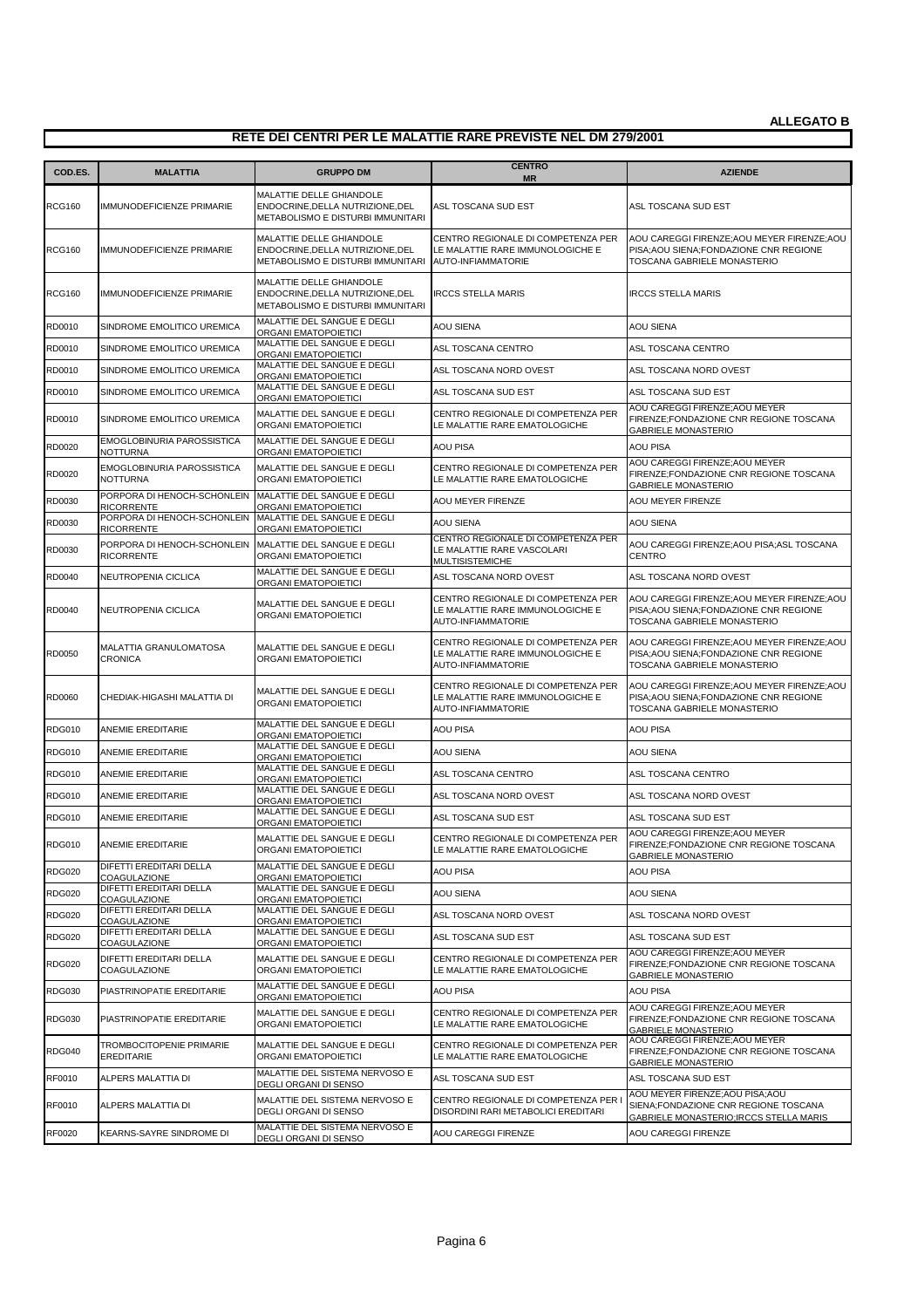| COD.ES.       | <b>MALATTIA</b>                            | <b>GRUPPO DM</b>                                               | <b>CENTRO</b><br><b>MR</b>                                                  | <b>AZIENDE</b>                                                                                                      |
|---------------|--------------------------------------------|----------------------------------------------------------------|-----------------------------------------------------------------------------|---------------------------------------------------------------------------------------------------------------------|
| <b>RF0020</b> | KEARNS-SAYRE SINDROME DI                   | MALATTIE DEL SISTEMA NERVOSO E<br><b>DEGLI ORGANI DI SENSO</b> | CENTRO REGIONALE DI COMPETENZA PER I<br>DISORDINI RARI METABOLICI EREDITARI | AOU MEYER FIRENZE; AOU PISA; AOU<br>SIENA:FONDAZIONE CNR REGIONE TOSCANA<br>GABRIELE MONASTERIO; IRCCS STELLA MARIS |
| <b>RF0030</b> | LEIGH MALATTIA DI                          | MALATTIE DEL SISTEMA NERVOSO E<br>DEGLI ORGANI DI SENSO        | CENTRO REGIONALE DI COMPETENZA PER<br>DISORDINI RARI METABOLICI EREDITARI   | AOU MEYER FIRENZE; AOU PISA; AOU<br>SIENA;FONDAZIONE CNR REGIONE TOSCANA<br>GABRIELE MONASTERIO; IRCCS STELLA MARIS |
| <b>RF0040</b> | RETT SINDROME DI                           | MALATTIE DEL SISTEMA NERVOSO E<br>DEGLI ORGANI DI SENSO        | ASL TOSCANA CENTRO                                                          | ASL TOSCANA CENTRO                                                                                                  |
| RF0040        | RETT SINDROME DI                           | MALATTIE DEL SISTEMA NERVOSO E<br>DEGLI ORGANI DI SENSO        | ASL TOSCANA NORD OVEST                                                      | ASL TOSCANA NORD OVEST                                                                                              |
| RF0040        | RETT SINDROME DI                           | MALATTIE DEL SISTEMA NERVOSO E<br>DEGLI ORGANI DI SENSO        | ASL TOSCANA SUD EST                                                         | ASL TOSCANA SUD EST                                                                                                 |
| <b>RF0040</b> | RETT SINDROME DI                           | MALATTIE DEL SISTEMA NERVOSO E<br>DEGLI ORGANI DI SENSO        | CENTRO REGIONALE DI COMPETENZA PER<br>LE MALATTIE RARE NEUROLOGICHE         | AOU CAREGGI FIRENZE; AOU MEYER FIRENZE; AOU<br>PISA; AOU SIENA; IRCCS STELLA MARIS                                  |
| RF0050        | ATROFIA DENTATO<br>RUBROPALLIDOLUYSIANA    | MALATTIE DEL SISTEMA NERVOSO E<br>DEGLI ORGANI DI SENSO        | CENTRO REGIONALE DI COMPETENZA PER<br>LE MALATTIE RARE NEUROLOGICHE         | AOU CAREGGI FIRENZE; AOU MEYER FIRENZE; AOU<br>PISA; AOU SIENA; IRCCS STELLA MARIS                                  |
| RF0060        | EPILESSIA MIOCLONICA<br><b>PROGRESSIVA</b> | MALATTIE DEL SISTEMA NERVOSO E<br>DEGLI ORGANI DI SENSO        | ASL TOSCANA CENTRO                                                          | ASL TOSCANA CENTRO                                                                                                  |
| RF0060        | EPILESSIA MIOCLONICA<br><b>PROGRESSIVA</b> | MALATTIE DEL SISTEMA NERVOSO E<br>DEGLI ORGANI DI SENSO        | ASL TOSCANA SUD EST                                                         | ASL TOSCANA SUD EST                                                                                                 |
| <b>RF0060</b> | EPILESSIA MIOCLONICA<br><b>PROGRESSIVA</b> | MALATTIE DEL SISTEMA NERVOSO E<br>DEGLI ORGANI DI SENSO        | CENTRO REGIONALE DI COMPETENZA PER<br>LE MALATTIE RARE NEUROLOGICHE         | AOU CAREGGI FIRENZE; AOU MEYER FIRENZE; AOU<br>PISA; AOU SIENA; IRCCS STELLA MARIS                                  |
| <b>RF0070</b> | MIOCLONO ESSENZIALE<br><b>EREDITARIO</b>   | MALATTIE DEL SISTEMA NERVOSO E<br>DEGLI ORGANI DI SENSO        | CENTRO REGIONALE DI COMPETENZA PER<br>LE MALATTIE RARE NEUROLOGICHE         | AOU CAREGGI FIRENZE; AOU MEYER FIRENZE; AOU<br>PISA; AOU SIENA; IRCCS STELLA MARIS                                  |
| <b>RF0080</b> | COREA DI HUNTINGTON                        | MALATTIE DEL SISTEMA NERVOSO E<br>DEGLI ORGANI DI SENSO        | ASL TOSCANA CENTRO                                                          | ASL TOSCANA CENTRO                                                                                                  |
| RF0080        | <b>COREA DI HUNTINGTON</b>                 | MALATTIE DEL SISTEMA NERVOSO E<br>DEGLI ORGANI DI SENSO        | ASL TOSCANA NORD OVEST                                                      | ASL TOSCANA NORD OVEST                                                                                              |
| RF0080        | COREA DI HUNTINGTON                        | MALATTIE DEL SISTEMA NERVOSO E<br>DEGLI ORGANI DI SENSO        | ASL TOSCANA SUD EST                                                         | ASL TOSCANA SUD EST                                                                                                 |
| <b>RF0080</b> | COREA DI HUNTINGTON                        | MALATTIE DEL SISTEMA NERVOSO E<br>DEGLI ORGANI DI SENSO        | CENTRO REGIONALE DI COMPETENZA PER<br>LE MALATTIE RARE NEUROLOGICHE         | AOU CAREGGI FIRENZE; AOU MEYER FIRENZE; AOU<br>PISA; AOU SIENA; IRCCS STELLA MARIS                                  |
| <b>RF0090</b> | DISTONIA DI TORSIONE IDIOPATICA            | MALATTIE DEL SISTEMA NERVOSO E<br>DEGLI ORGANI DI SENSO        | ASL TOSCANA CENTRO                                                          | ASL TOSCANA CENTRO                                                                                                  |
| <b>RF0090</b> | DISTONIA DI TORSIONE IDIOPATICA            | MALATTIE DEL SISTEMA NERVOSO E<br>DEGLI ORGANI DI SENSO        | ASL TOSCANA SUD EST                                                         | ASL TOSCANA SUD EST                                                                                                 |
| <b>RF0090</b> | DISTONIA DI TORSIONE IDIOPATICA            | MALATTIE DEL SISTEMA NERVOSO E<br>DEGLI ORGANI DI SENSO        | CENTRO REGIONALE DI COMPETENZA PER<br>LE MALATTIE RARE NEUROLOGICHE         | AOU CAREGGI FIRENZE; AOU MEYER FIRENZE; AOU<br>PISA; AOU SIENA; IRCCS STELLA MARIS                                  |
| RF0100        | SCLEROSI LATERALE AMIOTROFICA              | MALATTIE DEL SISTEMA NERVOSO E<br>DEGLI ORGANI DI SENSO        | ASL TOSCANA CENTRO                                                          | ASL TOSCANA CENTRO                                                                                                  |
| <b>RF0100</b> | SCLEROSI LATERALE AMIOTROFICA              | MALATTIE DEL SISTEMA NERVOSO E<br>DEGLI ORGANI DI SENSO        | ASL TOSCANA NORD OVEST                                                      | ASL TOSCANA NORD OVEST                                                                                              |
| RF0100        | SCLEROSI LATERALE AMIOTROFICA              | MALATTIE DEL SISTEMA NERVOSO E<br>DEGLI ORGANI DI SENSO        | ASL TOSCANA SUD EST                                                         | ASL TOSCANA SUD EST                                                                                                 |
| RF0100        | SCLEROSI LATERALE AMIOTROFICA              | MALATTIE DEL SISTEMA NERVOSO E<br>DEGLI ORGANI DI SENSO        | CENTRO REGIONALE DI COMPETENZA PER<br>LE MALATTIE RARE NEUROMUSCOLARI       | AOU CAREGGI FIRENZE; AOU MEYER FIRENZE; AOU<br>PISA; AOU SIENA; IRCCS STELLA MARIS                                  |
| RF0110        | SCLEROSI LATERALE PRIMARIA                 | MALATTIE DEL SISTEMA NERVOSO E<br>DEGLI ORGANI DI SENSO        | ASL TOSCANA CENTRO                                                          | ASL TOSCANA CENTRO                                                                                                  |
| RF0110        | <b>SCLEROSI LATERALE PRIMARIA</b>          | MALATTIE DEL SISTEMA NERVOSO E<br>DEGLI ORGANI DI SENSO        | ASL TOSCANA NORD OVEST                                                      | ASL TOSCANA NORD OVEST                                                                                              |
| RF0110        | SCLEROSI LATERALE PRIMARIA                 | MALATTIE DEL SISTEMA NERVOSO E<br>DEGLI ORGANI DI SENSO        | ASL TOSCANA SUD EST                                                         | ASL TOSCANA SUD EST                                                                                                 |
| RF0110        | SCLEROSI LATERALE PRIMARIA                 | MALATTIE DEL SISTEMA NERVOSO E<br>DEGLI ORGANI DI SENSO        | CENTRO REGIONALE DI COMPETENZA PER<br>LE MALATTIE RARE NEUROMUSCOLARI       | AOU CAREGGI FIRENZE; AOU MEYER FIRENZE; AOU<br>PISA; AOU SIENA; IRCCS STELLA MARIS                                  |
| <b>RF0120</b> | ADRENOLEUCODISTROFIA                       | MALATTIE DEL SISTEMA NERVOSO E<br>DEGLI ORGANI DI SENSO        | ASL TOSCANA NORD OVEST                                                      | ASL TOSCANA NORD OVEST                                                                                              |
| <b>RF0120</b> | ADRENOLEUCODISTROFIA                       | MALATTIE DEL SISTEMA NERVOSO E<br>DEGLI ORGANI DI SENSO        | CENTRO REGIONALE DI COMPETENZA PER<br>LE MALATTIE RARE NEUROLOGICHE         | AOU CAREGGI FIRENZE; AOU MEYER FIRENZE; AOU<br>PISA; AOU SIENA; IRCCS STELLA MARIS                                  |
| RF0130        | LENNOX GASTAUT SINDROME DI                 | MALATTIE DEL SISTEMA NERVOSO E<br>DEGLI ORGANI DI SENSO        | ASL TOSCANA NORD OVEST                                                      | ASL TOSCANA NORD OVEST                                                                                              |
| RF0130        | LENNOX GASTAUT SINDROME DI                 | MALATTIE DEL SISTEMA NERVOSO E<br>DEGLI ORGANI DI SENSO        | ASL TOSCANA SUD EST                                                         | ASL TOSCANA SUD EST                                                                                                 |
| RF0130        | LENNOX GASTAUT SINDROME DI                 | MALATTIE DEL SISTEMA NERVOSO E<br>DEGLI ORGANI DI SENSO        | CENTRO REGIONALE DI COMPETENZA PER<br>LE MALATTIE RARE NEUROLOGICHE         | AOU CAREGGI FIRENZE; AOU MEYER FIRENZE; AOU<br>PISA; AOU SIENA; IRCCS STELLA MARIS                                  |
| <b>RF0140</b> | WEST SINDROME DI                           | MALATTIE DEL SISTEMA NERVOSO E<br>DEGLI ORGANI DI SENSO        | ASL TOSCANA SUD EST                                                         | ASL TOSCANA SUD EST                                                                                                 |
| <b>RF0140</b> | WEST SINDROME DI                           | MALATTIE DEL SISTEMA NERVOSO E<br>DEGLI ORGANI DI SENSO        | CENTRO REGIONALE DI COMPETENZA PER<br>LE MALATTIE RARE NEUROLOGICHE         | AOU CAREGGI FIRENZE; AOU MEYER FIRENZE; AOU<br>PISA; AOU SIENA; IRCCS STELLA MARIS                                  |
| RF0150        | NARCOLESSIA                                | MALATTIE DEL SISTEMA NERVOSO E<br>DEGLI ORGANI DI SENSO        | ASL TOSCANA CENTRO                                                          | ASL TOSCANA CENTRO                                                                                                  |
| <b>RF0150</b> | NARCOLESSIA                                | MALATTIE DEL SISTEMA NERVOSO E<br>DEGLI ORGANI DI SENSO        | ASL TOSCANA SUD EST                                                         | ASL TOSCANA SUD EST                                                                                                 |
| <b>RF0150</b> | NARCOLESSIA                                | MALATTIE DEL SISTEMA NERVOSO E<br>DEGLI ORGANI DI SENSO        | CENTRO REGIONALE DI COMPETENZA PER<br>LE MALATTIE RARE NEUROLOGICHE         | AOU CAREGGI FIRENZE; AOU MEYER FIRENZE; AOU<br>PISA; AOU SIENA; IRCCS STELLA MARIS                                  |
| RF0160        | MELKERSSON-ROSENTHAL<br>SINDROME DI        | MALATTIE DEL SISTEMA NERVOSO E<br>DEGLI ORGANI DI SENSO        | ASL TOSCANA CENTRO                                                          | ASL TOSCANA CENTRO                                                                                                  |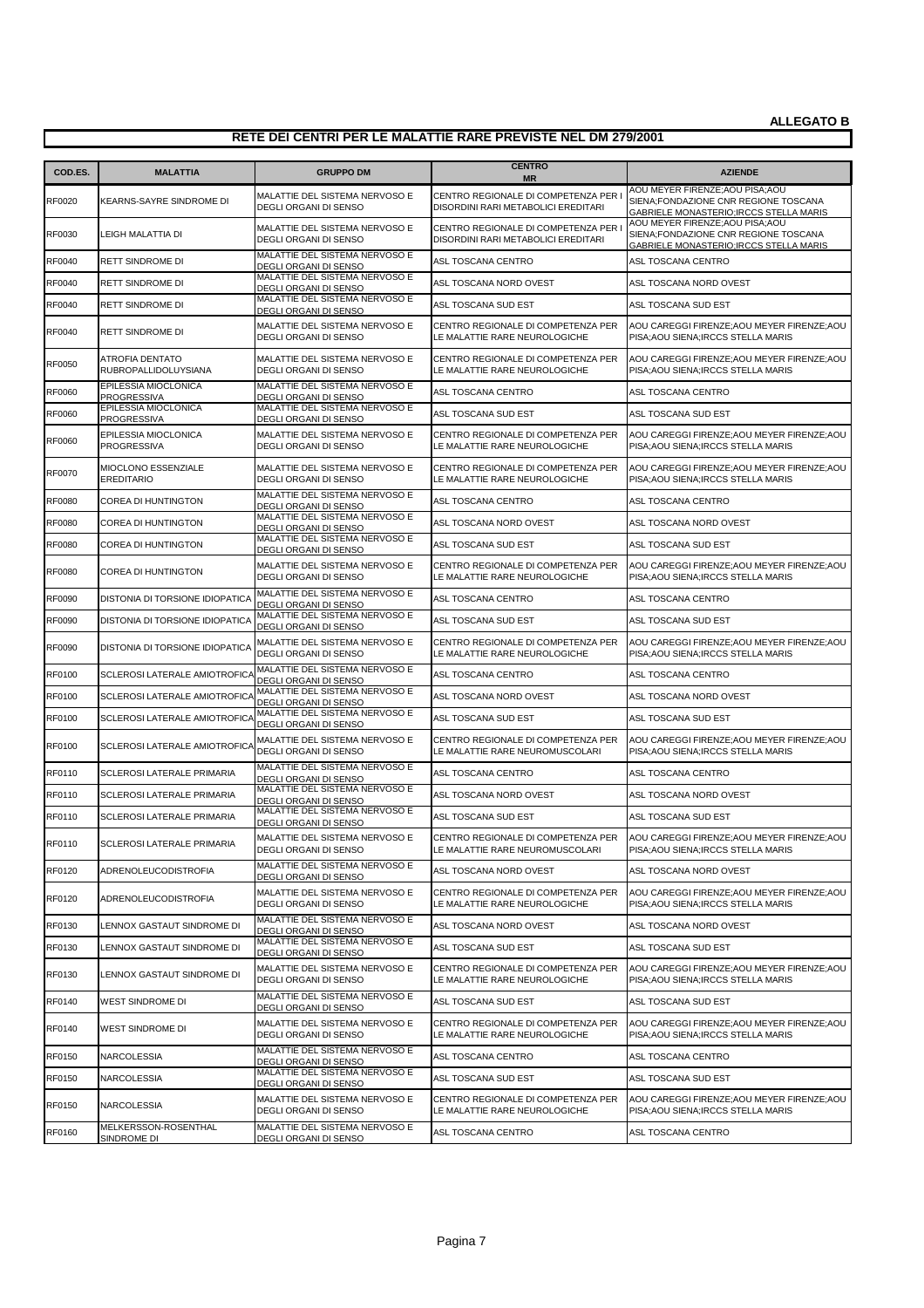| COD.ES.       | <b>MALATTIA</b>                                         | <b>GRUPPO DM</b>                                                                           | <b>CENTRO</b><br><b>MR</b>                                                                       | <b>AZIENDE</b>                                                                     |
|---------------|---------------------------------------------------------|--------------------------------------------------------------------------------------------|--------------------------------------------------------------------------------------------------|------------------------------------------------------------------------------------|
| RF0160        | MELKERSSON-ROSENTHAL                                    | MALATTIE DEL SISTEMA NERVOSO E                                                             | CENTRO REGIONALE DI COMPETENZA PER                                                               | AOU CAREGGI FIRENZE; AOU MEYER FIRENZE; AOU                                        |
| RF0170        | SINDROME DI                                             | <b>DEGLI ORGANI DI SENSO</b><br>STEELE-RICHARDSON-OLSZEWSKI MALATTIE DEL SISTEMA NERVOSO E | LE MALATTIE RARE NEUROLOGICHE<br>ASL TOSCANA CENTRO                                              | PISA; AOU SIENA; IRCCS STELLA MARIS<br>ASL TOSCANA CENTRO                          |
| <b>RF0170</b> | SINDROME DI                                             | DEGLI ORGANI DI SENSO<br>STEELE-RICHARDSON-OLSZEWSKI MALATTIE DEL SISTEMA NERVOSO E        | ASL TOSCANA NORD OVEST                                                                           | ASL TOSCANA NORD OVEST                                                             |
| <b>RF0170</b> | Sindrome di<br>STEELE-RICHARDSON-OLSZEWSKI              | DEGLI ORGANI DI SENSO<br>MALATTIE DEL SISTEMA NERVOSO E                                    | ASL TOSCANA SUD EST                                                                              | ASL TOSCANA SUD EST                                                                |
|               | SINDROME DI                                             | DEGLI ORGANI DI SENSO                                                                      |                                                                                                  |                                                                                    |
| <b>RF0170</b> | STEELE-RICHARDSON-OLSZEWSKI<br>SINDROME DI              | MALATTIE DEL SISTEMA NERVOSO E<br><b>DEGLI ORGANI DI SENSO</b>                             | CENTRO REGIONALE DI COMPETENZA PER<br>LE MALATTIE RARE NEUROLOGICHE                              | AOU CAREGGI FIRENZE; AOU MEYER FIRENZE; AOU<br>PISA: AOU SIENA: IRCCS STELLA MARIS |
| <b>RF0180</b> | POLINEUROPATIA CRONICA<br>INFIAMMATORIA DEMIELINIZZANTE | MALATTIE DEL SISTEMA NERVOSO E<br><b>DEGLI ORGANI DI SENSO</b>                             | ASL TOSCANA CENTRO                                                                               | ASL TOSCANA CENTRO                                                                 |
| <b>RF0180</b> | POLINEUROPATIA CRONICA<br>INFIAMMATORIA DEMIELINIZZANTE | MALATTIE DEL SISTEMA NERVOSO E<br><b>DEGLI ORGANI DI SENSO</b>                             | ASL TOSCANA NORD OVEST                                                                           | ASL TOSCANA NORD OVEST                                                             |
| <b>RF0180</b> | POLINEUROPATIA CRONICA<br>INFIAMMATORIA DEMIELINIZZANTE | MALATTIE DEL SISTEMA NERVOSO E<br><b>DEGLI ORGANI DI SENSO</b>                             | ASL TOSCANA SUD EST                                                                              | ASL TOSCANA SUD EST                                                                |
| RF0180        | POLINEUROPATIA CRONICA<br>INFIAMMATORIA DEMIELINIZZANTE | MALATTIE DEL SISTEMA NERVOSO E<br><b>DEGLI ORGANI DI SENSO</b>                             | CENTRO REGIONALE DI COMPETENZA PER<br>LE MALATTIE RARE NEUROLOGICHE                              | AOU CAREGGI FIRENZE; AOU MEYER FIRENZE; AOU<br>PISA; AOU SIENA; IRCCS STELLA MARIS |
| RF0190        | EATON-LAMBERT SINDROME DI                               | MALATTIE DEL SISTEMA NERVOSO E<br>DEGLI ORGANI DI SENSO                                    | ASL TOSCANA SUD EST                                                                              | ASL TOSCANA SUD EST                                                                |
| <b>RF0190</b> | EATON-LAMBERT SINDROME DI                               | MALATTIE DEL SISTEMA NERVOSO E<br>DEGLI ORGANI DI SENSO                                    | CENTRO REGIONALE DI COMPETENZA PER<br>LE MALATTIE RARE NEUROMUSCOLARI                            | AOU CAREGGI FIRENZE; AOU MEYER FIRENZE; AOU<br>PISA; AOU SIENA; IRCCS STELLA MARIS |
| RF0200        | VITREORETINOPATIA ESSUDATIVA<br><b>FAMILIARE</b>        | MALATTIE DEL SISTEMA NERVOSO E<br>DEGLI ORGANI DI SENSO                                    | CENTRO REGIONALE DI COMPETENZA PER<br>LE MALATTIE RARE DELL'OCCHIO                               | AOU CAREGGI FIRENZE; AOU SIENA                                                     |
| RF0210        | EALES MALATTIA DI                                       | MALATTIE DEL SISTEMA NERVOSO E<br>DEGLI ORGANI DI SENSO                                    | CENTRO REGIONALE DI COMPETENZA PER<br>LE MALATTIE RARE DELL'OCCHIO                               | AOU CAREGGI FIRENZE; AOU SIENA                                                     |
| RF0220        | BEHR SINDROME DI                                        | MALATTIE DEL SISTEMA NERVOSO E<br>DEGLI ORGANI DI SENSO                                    | CENTRO REGIONALE DI COMPETENZA PER<br>LE MALATTIE RARE DELL'OCCHIO                               | AOU CAREGGI FIRENZE; AOU SIENA                                                     |
| RF0230        | CICLITE ETEROCROMICA DI FUCH                            | MALATTIE DEL SISTEMA NERVOSO E<br>DEGLI ORGANI DI SENSO                                    | CENTRO REGIONALE DI COMPETENZA PER<br>LE MALATTIE RARE DELL'OCCHIO                               | AOU CAREGGI FIRENZE; AOU SIENA                                                     |
| RF0240        | ATROFIA ESSENZIALE DELL'IRIDE                           | MALATTIE DEL SISTEMA NERVOSO E<br>DEGLI ORGANI DI SENSO                                    | CENTRO REGIONALE DI COMPETENZA PER                                                               | AOU CAREGGI FIRENZE; AOU SIENA                                                     |
| RF0250        | EMERALOPIA CONGENITA                                    | MALATTIE DEL SISTEMA NERVOSO E                                                             | LE MALATTIE RARE DELL'OCCHIO<br>CENTRO REGIONALE DI COMPETENZA PER                               | AOU CAREGGI FIRENZE; AOU SIENA                                                     |
| RF0260        | OGUCHI SINDROME DI                                      | DEGLI ORGANI DI SENSO<br>MALATTIE DEL SISTEMA NERVOSO E                                    | LE MALATTIE RARE DELL'OCCHIO<br><b>AOU PISA</b>                                                  | <b>AOU PISA</b>                                                                    |
| RF0260        | OGUCHI SINDROME DI                                      | DEGLI ORGANI DI SENSO<br>MALATTIE DEL SISTEMA NERVOSO E                                    | CENTRO REGIONALE DI COMPETENZA PER                                                               | AOU CAREGGI FIRENZE; AOU SIENA                                                     |
| RF0270        | COGAN SINDROME DI                                       | DEGLI ORGANI DI SENSO<br>MALATTIE DEL SISTEMA NERVOSO E<br>DEGLI ORGANI DI SENSO           | LE MALATTIE RARE DELL'OCCHIO<br>CENTRO REGIONALE DI COMPETENZA PER<br>LE MALATTIE RARE VASCOLARI | AOU CAREGGI FIRENZE; AOU PISA; ASL TOSCANA<br><b>CENTRO</b>                        |
| RF0280        | CHERATOCONO                                             | MALATTIE DEL SISTEMA NERVOSO E                                                             | <b>MULTISISTEMICHE</b><br><b>AOU MEYER FIRENZE</b>                                               | AOU MEYER FIRENZE                                                                  |
| RF0280        | CHERATOCONO                                             | DEGLI ORGANI DI SENSO<br>MALATTIE DEL SISTEMA NERVOSO E                                    | <b>AOU PISA</b>                                                                                  | AOU PISA                                                                           |
|               |                                                         | DEGLI ORGANI DI SENSO<br>MALATTIE DEL SISTEMA NERVOSO E                                    |                                                                                                  |                                                                                    |
| RF0280        | CHERATOCONO                                             | DEGLI ORGANI DI SENSO<br>MALATTIE DEL SISTEMA NERVOSO E                                    | ASL TOSCANA CENTRO                                                                               | ASL TOSCANA CENTRO                                                                 |
| <b>RF0280</b> | CHERATOCONO                                             | DEGLI ORGANI DI SENSO                                                                      | ASL TOSCANA NORD OVEST                                                                           | ASL TOSCANA NORD OVEST                                                             |
| RF0280        | CHERATOCONO                                             | MALATTIE DEL SISTEMA NERVOSO E<br>DEGLI ORGANI DI SENSO                                    | ASL TOSCANA SUD EST                                                                              | ASL TOSCANA SUD EST                                                                |
| <b>RF0280</b> | CHERATOCONO                                             | MALATTIE DEL SISTEMA NERVOSO E<br>DEGLI ORGANI DI SENSO                                    | CENTRO REGIONALE DI COMPETENZA PER<br>LE MALATTIE RARE DELL'OCCHIO                               | AOU CAREGGI FIRENZE; AOU SIENA                                                     |
| RF0290        | CONGIUNTIVITE LIGNEA                                    | MALATTIE DEL SISTEMA NERVOSO E<br>DEGLI ORGANI DI SENSO                                    | CENTRO REGIONALE DI COMPETENZA PER<br>LE MALATTIE RARE DELL'OCCHIO                               | AOU CAREGGI FIRENZE;AOU SIENA                                                      |
| RF0300        | ATROFIA OTTICA DI LEBER                                 | MALATTIE DEL SISTEMA NERVOSO E<br>DEGLI ORGANI DI SENSO                                    | <b>AOU PISA</b>                                                                                  | <b>AOU PISA</b>                                                                    |
| RF0300        | ATROFIA OTTICA DI LEBER                                 | MALATTIE DEL SISTEMA NERVOSO E<br>DEGLI ORGANI DI SENSO                                    | ASL TOSCANA CENTRO                                                                               | ASL TOSCANA CENTRO                                                                 |
| RF0300        | ATROFIA OTTICA DI LEBER                                 | MALATTIE DEL SISTEMA NERVOSO E<br>DEGLI ORGANI DI SENSO                                    | ASL TOSCANA SUD EST                                                                              | ASL TOSCANA SUD EST                                                                |
| RF0300        | ATROFIA OTTICA DI LEBER                                 | MALATTIE DEL SISTEMA NERVOSO E<br><b>DEGLI ORGANI DI SENSO</b>                             | CENTRO REGIONALE DI COMPETENZA PER                                                               | AOU CAREGGI FIRENZE; AOU SIENA                                                     |
| RF0300        | ATROFIA OTTICA DI LEBER                                 | MALATTIE DEL SISTEMA NERVOSO E                                                             | LE MALATTIE RARE DELL'OCCHIO<br><b>IRCCS STELLA MARIS</b>                                        | <b>IRCCS STELLA MARIS</b>                                                          |
| <b>RFG010</b> | LEUCODISTROFIE                                          | DEGLI ORGANI DI SENSO<br>MALATTIE DEL SISTEMA NERVOSO E                                    | ASL TOSCANA CENTRO                                                                               | ASL TOSCANA CENTRO                                                                 |
| <b>RFG010</b> | LEUCODISTROFIE                                          | DEGLI ORGANI DI SENSO<br>MALATTIE DEL SISTEMA NERVOSO E                                    | ASL TOSCANA SUD EST                                                                              | ASL TOSCANA SUD EST                                                                |
| <b>RFG010</b> | LEUCODISTROFIE                                          | DEGLI ORGANI DI SENSO<br>MALATTIE DEL SISTEMA NERVOSO E<br>DEGLI ORGANI DI SENSO           | CENTRO REGIONALE DI COMPETENZA PER<br>LE MALATTIE RARE NEUROLOGICHE                              | AOU CAREGGI FIRENZE; AOU MEYER FIRENZE; AOU<br>PISA; AOU SIENA; IRCCS STELLA MARIS |
| <b>RFG020</b> | CEROIDO-LIPOFUSCINOSI                                   | MALATTIE DEL SISTEMA NERVOSO E<br>DEGLI ORGANI DI SENSO                                    | CENTRO REGIONALE DI COMPETENZA PER<br>LE MALATTIE RARE NEUROLOGICHE                              | AOU CAREGGI FIRENZE; AOU MEYER FIRENZE; AOU<br>PISA; AOU SIENA; IRCCS STELLA MARIS |
| <b>RFG030</b> | <b>GANGLIOSIDOSI</b>                                    | MALATTIE DEL SISTEMA NERVOSO E<br>DEGLI ORGANI DI SENSO                                    | CENTRO REGIONALE DI COMPETENZA PER<br>LE MALATTIE RARE NEUROLOGICHE                              | AOU CAREGGI FIRENZE; AOU MEYER FIRENZE; AOU<br>PISA; AOU SIENA; IRCCS STELLA MARIS |
| <b>RFG040</b> | MALATTIE SPINOCEREBELLARI                               | MALATTIE DEL SISTEMA NERVOSO E<br>DEGLI ORGANI DI SENSO                                    | ASL TOSCANA CENTRO                                                                               | ASL TOSCANA CENTRO                                                                 |
| <b>RFG040</b> | MALATTIE SPINOCEREBELLARI                               | MALATTIE DEL SISTEMA NERVOSO E<br>DEGLI ORGANI DI SENSO                                    | ASL TOSCANA NORD OVEST                                                                           | ASL TOSCANA NORD OVEST                                                             |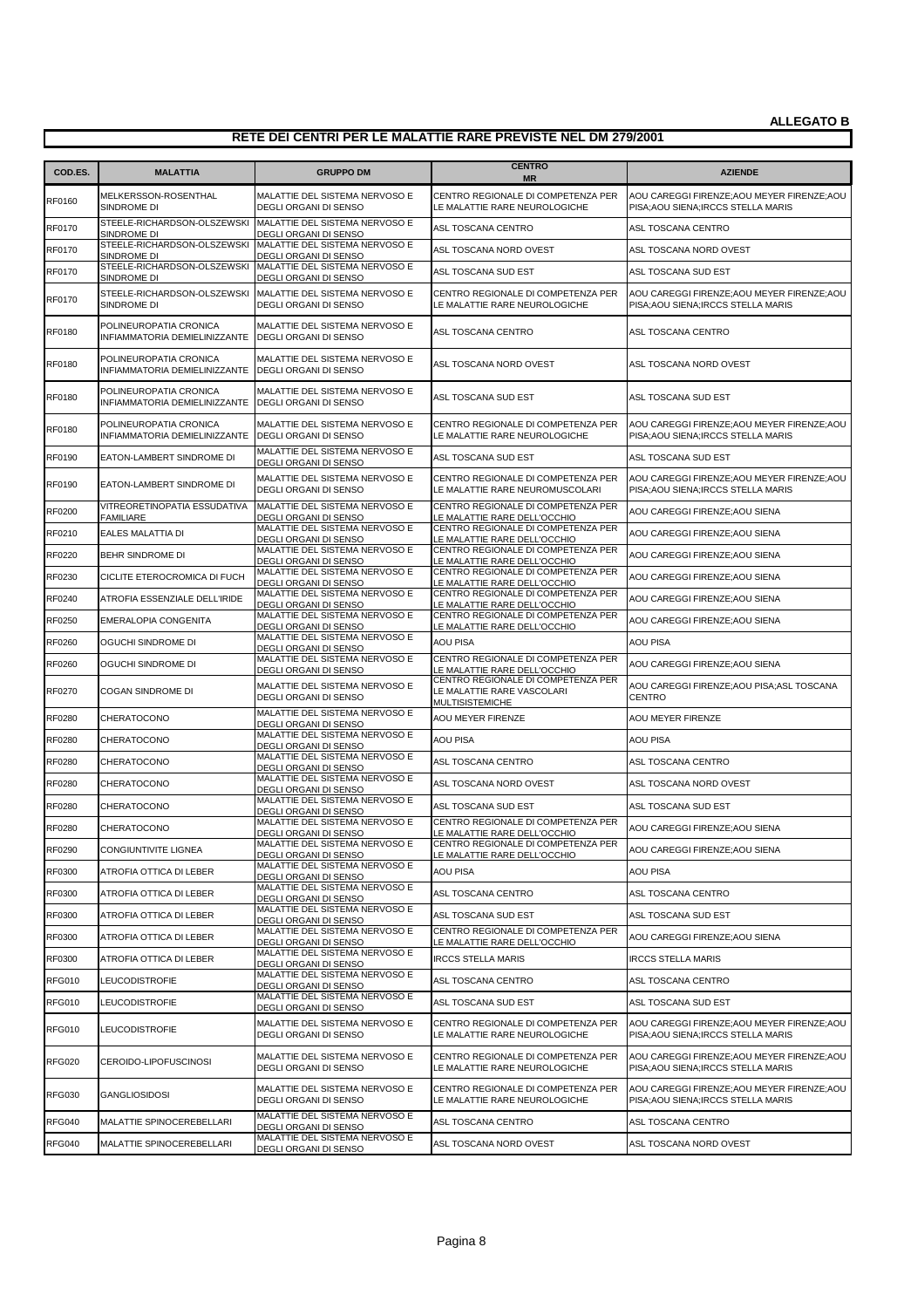| MALATTIE DEL SISTEMA NERVOSO E<br>ASL TOSCANA SUD EST<br>ASL TOSCANA SUD EST<br><b>RFG040</b><br><b>MALATTIE SPINOCEREBELLARI</b><br>DEGLI ORGANI DI SENSO<br>MALATTIE DEL SISTEMA NERVOSO E<br>CENTRO REGIONALE DI COMPETENZA PER<br>AOU CAREGGI FIRENZE; AOU MEYER FIRENZE; AOU<br><b>RFG040</b><br>MALATTIE SPINOCEREBELLARI<br><b>DEGLI ORGANI DI SENSO</b><br>LE MALATTIE RARE NEUROLOGICHE<br>PISA; AOU SIENA; IRCCS STELLA MARIS<br>MALATTIE DEL SISTEMA NERVOSO E<br><b>RFG050</b><br>ATROFIE MUSCOLARI SPINALI<br>ASL TOSCANA CENTRO<br>ASL TOSCANA CENTRO<br>DEGLI ORGANI DI SENSO<br>MALATTIE DEL SISTEMA NERVOSO E<br><b>RFG050</b><br>ASL TOSCANA NORD OVEST<br>ASL TOSCANA NORD OVEST<br>ATROFIE MUSCOLARI SPINALI<br>DEGLI ORGANI DI SENSO<br>MALATTIE DEL SISTEMA NERVOSO E<br><b>RFG050</b><br>ATROFIE MUSCOLARI SPINALI<br>ASL TOSCANA SUD EST<br>ASL TOSCANA SUD EST<br>DEGLI ORGANI DI SENSO<br>MALATTIE DEL SISTEMA NERVOSO E<br>CENTRO REGIONALE DI COMPETENZA PER<br>AOU CAREGGI FIRENZE; AOU MEYER FIRENZE; AOU<br><b>RFG050</b><br>ATROFIE MUSCOLARI SPINALI<br>DEGLI ORGANI DI SENSO<br>LE MALATTIE RARE NEUROMUSCOLARI<br>PISA; AOU SIENA; IRCCS STELLA MARIS<br>MALATTIE DEL SISTEMA NERVOSO E<br><b>RFG060</b><br>ASL TOSCANA CENTRO<br>ASL TOSCANA CENTRO<br>NEUROPATIE EREDITARIE<br>DEGLI ORGANI DI SENSO<br>MALATTIE DEL SISTEMA NERVOSO E<br><b>RFG060</b><br>ASL TOSCANA NORD OVEST<br>ASL TOSCANA NORD OVEST<br>NEUROPATIE EREDITARIE<br>DEGLI ORGANI DI SENSO<br>MALATTIE DEL SISTEMA NERVOSO E<br><b>RFG060</b><br>NEUROPATIE EREDITARIE<br>ASL TOSCANA SUD EST<br>ASL TOSCANA SUD EST<br>DEGLI ORGANI DI SENSO<br>MALATTIE DEL SISTEMA NERVOSO E<br>CENTRO REGIONALE DI COMPETENZA PER<br>AOU CAREGGI FIRENZE; AOU MEYER FIRENZE; AOU<br><b>RFG060</b><br>NEUROPATIE EREDITARIE<br>DEGLI ORGANI DI SENSO<br>LE MALATTIE RARE NEUROLOGICHE<br>PISA; AOU SIENA; IRCCS STELLA MARIS<br>MALATTIE DEL SISTEMA NERVOSO E<br>MIOPATIE CONGENITE EREDITARIE<br><b>RFG070</b><br>ASL TOSCANA CENTRO<br>ASL TOSCANA CENTRO<br>DEGLI ORGANI DI SENSO<br>MALATTIE DEL SISTEMA NERVOSO E<br><b>RFG070</b><br>MIOPATIE CONGENITE EREDITARIE<br>ASL TOSCANA NORD OVEST<br>ASL TOSCANA NORD OVEST<br>DEGLI ORGANI DI SENSO<br>MALATTIE DEL SISTEMA NERVOSO E<br><b>RFG070</b><br>ASL TOSCANA SUD EST<br>MIOPATIE CONGENITE EREDITARIE<br>ASL TOSCANA SUD EST<br>DEGLI ORGANI DI SENSO<br>MALATTIE DEL SISTEMA NERVOSO E<br>CENTRO REGIONALE DI COMPETENZA PER<br>AOU CAREGGI FIRENZE; AOU MEYER FIRENZE; AOU<br><b>RFG070</b><br>MIOPATIE CONGENITE EREDITARIE<br><b>DEGLI ORGANI DI SENSO</b><br>PISA; AOU SIENA; IRCCS STELLA MARIS<br>LE MALATTIE RARE NEUROMUSCOLARI<br>MALATTIE DEL SISTEMA NERVOSO E<br><b>RFG080</b><br>DISTROFIE MUSCOLARI<br>ASL TOSCANA CENTRO<br>ASL TOSCANA CENTRO<br>DEGLI ORGANI DI SENSO<br>MALATTIE DEL SISTEMA NERVOSO E<br><b>RFG080</b><br><b>DISTROFIE MUSCOLARI</b><br>ASL TOSCANA NORD OVEST<br>ASL TOSCANA NORD OVEST<br>DEGLI ORGANI DI SENSO<br>MALATTIE DEL SISTEMA NERVOSO E<br><b>RFG080</b><br>ASL TOSCANA SUD EST<br>ASL TOSCANA SUD EST<br>DISTROFIE MUSCOLARI<br>DEGLI ORGANI DI SENSO<br>MALATTIE DEL SISTEMA NERVOSO E<br>CENTRO REGIONALE DI COMPETENZA PER<br>AOU CAREGGI FIRENZE; AOU MEYER FIRENZE; AOU<br><b>RFG080</b><br>DISTROFIE MUSCOLARI<br>DEGLI ORGANI DI SENSO<br>LE MALATTIE RARE NEUROMUSCOLARI<br>PISA; AOU SIENA; IRCCS STELLA MARIS<br>MALATTIE DEL SISTEMA NERVOSO E<br><b>RFG090</b><br><b>DISTROFIE MIOTONICHE</b><br>ASL TOSCANA CENTRO<br>ASL TOSCANA CENTRO<br>DEGLI ORGANI DI SENSO<br>MALATTIE DEL SISTEMA NERVOSO E<br><b>RFG090</b><br><b>DISTROFIE MIOTONICHE</b><br>ASL TOSCANA NORD OVEST<br>ASL TOSCANA NORD OVEST<br>DEGLI ORGANI DI SENSO<br>MALATTIE DEL SISTEMA NERVOSO E<br><b>RFG090</b><br>DISTROFIE MIOTONICHE<br>ASL TOSCANA SUD EST<br>ASL TOSCANA SUD EST<br>DEGLI ORGANI DI SENSO<br>MALATTIE DEL SISTEMA NERVOSO E<br>AOU CAREGGI FIRENZE; AOU MEYER FIRENZE; AOU<br>CENTRO REGIONALE DI COMPETENZA PER<br><b>RFG090</b><br>DISTROFIE MIOTONICHE<br>DEGLI ORGANI DI SENSO<br>LE MALATTIE RARE NEUROMUSCOLARI<br>PISA; AOU SIENA; IRCCS STELLA MARIS<br>PARALISI NORMOKALIEMICHE, IPO<br>MALATTIE DEL SISTEMA NERVOSO E<br><b>RFG100</b><br>ASL TOSCANA CENTRO<br>ASL TOSCANA CENTRO<br>E IPERKALIEMICHE<br>DEGLI ORGANI DI SENSO<br>PARALISI NORMOKALIEMICHE, IPO<br>MALATTIE DEL SISTEMA NERVOSO E<br><b>RFG100</b><br>ASL TOSCANA NORD OVEST<br>ASL TOSCANA NORD OVEST<br>E IPERKALIEMICHE<br><b>DEGLI ORGANI DI SENSO</b><br>PARALISI NORMOKALIEMICHE, IPO<br>MALATTIE DEL SISTEMA NERVOSO E<br>CENTRO REGIONALE DI COMPETENZA PER<br>AOU CAREGGI FIRENZE; AOU MEYER FIRENZE; AOU<br><b>RFG100</b><br>E IPERKALIEMICHE<br>DEGLI ORGANI DI SENSO<br>LE MALATTIE RARE NEUROMUSCOLARI<br>PISA; AOU SIENA; IRCCS STELLA MARIS<br>MALATTIE DEL SISTEMA NERVOSO E<br><b>RFG110</b><br>DISTROFIE RETINICHE EREDITARIE<br><b>AOU MEYER FIRENZE</b><br>AOU MEYER FIRENZE<br>DEGLI ORGANI DI SENSO<br>MALATTIE DEL SISTEMA NERVOSO E<br><b>AOU PISA</b><br><b>RFG110</b><br>DISTROFIE RETINICHE EREDITARIE<br>AOU PISA<br>DEGLI ORGANI DI SENSO<br>MALATTIE DEL SISTEMA NERVOSO E<br><b>RFG110</b><br>DISTROFIE RETINICHE EREDITARIE<br>ASL TOSCANA CENTRO<br>ASL TOSCANA CENTRO<br>DEGLI ORGANI DI SENSO<br>MALATTIE DEL SISTEMA NERVOSO E<br><b>RFG110</b><br>DISTROFIE RETINICHE EREDITARIE<br>ASL TOSCANA SUD EST<br>ASL TOSCANA SUD EST<br>DEGLI ORGANI DI SENSO<br>MALATTIE DEL SISTEMA NERVOSO E<br>CENTRO REGIONALE DI COMPETENZA PER<br>DISTROFIE RETINICHE EREDITARIE<br><b>RFG110</b><br>AOU CAREGGI FIRENZE; AOU SIENA<br>DEGLI ORGANI DI SENSO<br>LE MALATTIE RARE DELL'OCCHIO<br>MALATTIE DEL SISTEMA NERVOSO E<br><b>RFG110</b><br>DISTROFIE RETINICHE EREDITARIE<br><b>IRCCS STELLA MARIS</b><br><b>IRCCS STELLA MARIS</b><br>DEGLI ORGANI DI SENSO<br>DISTROFIE EREDITARIE DELLA<br>MALATTIE DEL SISTEMA NERVOSO E<br>CENTRO REGIONALE DI COMPETENZA PER<br><b>RFG120</b><br>AOU CAREGGI FIRENZE; AOU SIENA<br>COROIDE<br>DEGLI ORGANI DI SENSO<br>LE MALATTIE RARE DELL'OCCHIO<br>MALATTIE DEL SISTEMA NERVOSO E<br>CENTRO REGIONALE DI COMPETENZA PER<br><b>RFG130</b><br>DEGENERAZIONI DELLA CORNEA<br>AOU CAREGGI FIRENZE; AOU SIENA<br>DEGLI ORGANI DI SENSO<br>LE MALATTIE RARE DELL'OCCHIO<br>DISTROFIE EREDITARIE DELLA<br>MALATTIE DEL SISTEMA NERVOSO E<br><b>RFG140</b><br>ASL TOSCANA SUD EST<br>ASL TOSCANA SUD EST<br>CORNEA<br>DEGLI ORGANI DI SENSO<br>DISTROFIE EREDITARIE DELLA<br>MALATTIE DEL SISTEMA NERVOSO E<br>CENTRO REGIONALE DI COMPETENZA PER<br><b>RFG140</b><br>AOU CAREGGI FIRENZE: AOU SIENA<br>CORNEA<br>DEGLI ORGANI DI SENSO<br>LE MALATTIE RARE DELL'OCCHIO<br>RG0010<br>ENDOCARDITE REUMATICA<br>MALATTIE DEL SISTEMA CIRCOLATORIO<br>ASL TOSCANA NORD OVEST<br>ASL TOSCANA NORD OVEST<br>CENTRO REGIONALE DI COMPETENZA PER<br>AOU CAREGGI FIRENZE; AOU PISA; ASL TOSCANA<br>RG0010<br>MALATTIE DEL SISTEMA CIRCOLATORIO<br>LE MALATTIE RARE DEL TESSUTO<br>ENDOCARDITE REUMATICA<br>CENTRO<br>CONNETTIVO E MUSCOLO-SCHELETRICO<br>MALATTIE DEL SISTEMA CIRCOLATORIO AOU SIENA<br><b>RG0020</b><br><b>AOU SIENA</b><br>POLIANGIOITE MICROSCOPICA<br>CENTRO REGIONALE DI COMPETENZA PER<br>AOU CAREGGI FIRENZE; AOU PISA; ASL TOSCANA<br><b>RG0020</b><br>MALATTIE DEL SISTEMA CIRCOLATORIO LE MALATTIE RARE VASCOLARI<br>POLIANGIOITE MICROSCOPICA<br><b>CENTRO</b><br>MULTISISTEMICHE<br>RG0030<br>POLIARTERITE NODOSA<br>MALATTIE DEL SISTEMA CIRCOLATORIO AOU SIENA<br>AOU SIENA | COD.ES. | <b>MALATTIA</b> | <b>GRUPPO DM</b> | <b>CENTRO</b> | <b>AZIENDE</b> |
|------------------------------------------------------------------------------------------------------------------------------------------------------------------------------------------------------------------------------------------------------------------------------------------------------------------------------------------------------------------------------------------------------------------------------------------------------------------------------------------------------------------------------------------------------------------------------------------------------------------------------------------------------------------------------------------------------------------------------------------------------------------------------------------------------------------------------------------------------------------------------------------------------------------------------------------------------------------------------------------------------------------------------------------------------------------------------------------------------------------------------------------------------------------------------------------------------------------------------------------------------------------------------------------------------------------------------------------------------------------------------------------------------------------------------------------------------------------------------------------------------------------------------------------------------------------------------------------------------------------------------------------------------------------------------------------------------------------------------------------------------------------------------------------------------------------------------------------------------------------------------------------------------------------------------------------------------------------------------------------------------------------------------------------------------------------------------------------------------------------------------------------------------------------------------------------------------------------------------------------------------------------------------------------------------------------------------------------------------------------------------------------------------------------------------------------------------------------------------------------------------------------------------------------------------------------------------------------------------------------------------------------------------------------------------------------------------------------------------------------------------------------------------------------------------------------------------------------------------------------------------------------------------------------------------------------------------------------------------------------------------------------------------------------------------------------------------------------------------------------------------------------------------------------------------------------------------------------------------------------------------------------------------------------------------------------------------------------------------------------------------------------------------------------------------------------------------------------------------------------------------------------------------------------------------------------------------------------------------------------------------------------------------------------------------------------------------------------------------------------------------------------------------------------------------------------------------------------------------------------------------------------------------------------------------------------------------------------------------------------------------------------------------------------------------------------------------------------------------------------------------------------------------------------------------------------------------------------------------------------------------------------------------------------------------------------------------------------------------------------------------------------------------------------------------------------------------------------------------------------------------------------------------------------------------------------------------------------------------------------------------------------------------------------------------------------------------------------------------------------------------------------------------------------------------------------------------------------------------------------------------------------------------------------------------------------------------------------------------------------------------------------------------------------------------------------------------------------------------------------------------------------------------------------------------------------------------------------------------------------------------------------------------------------------------------------------------------------------------------------------------------------------------------------------------------------------------------------------------------------------------------------------------------------------------------------------------------------------------------------------------------------------------------------------------------------------------------------------------------------------------------------------------------------------------------------------------------------------------------------------------------------------------------------------------------------------------------------------------------------------------------------------------------------------------------------------------------------------------------------------------------------------------------------------------------------------------------------------------------------------------------------------------------------------------------------------------------------------------------------------------------------------------------------------------------------------------------------------------------------------------------------------------------------------------------------------------------------------------------------------------------------------------------------------------------------------------------------------------------------------------------------------------------------------------------------------------------------------------------------------------------------------------------------------------------------------------------------------------------------------------------------------------------------------------------------------------------------------------------------------------------------------------------------------------------------------------------------------------------------------------------------------------------------------------------------------------------------------------------------------------------------------------------------------------------------------------------------------------------------------------------------------------------------------------------|---------|-----------------|------------------|---------------|----------------|
|                                                                                                                                                                                                                                                                                                                                                                                                                                                                                                                                                                                                                                                                                                                                                                                                                                                                                                                                                                                                                                                                                                                                                                                                                                                                                                                                                                                                                                                                                                                                                                                                                                                                                                                                                                                                                                                                                                                                                                                                                                                                                                                                                                                                                                                                                                                                                                                                                                                                                                                                                                                                                                                                                                                                                                                                                                                                                                                                                                                                                                                                                                                                                                                                                                                                                                                                                                                                                                                                                                                                                                                                                                                                                                                                                                                                                                                                                                                                                                                                                                                                                                                                                                                                                                                                                                                                                                                                                                                                                                                                                                                                                                                                                                                                                                                                                                                                                                                                                                                                                                                                                                                                                                                                                                                                                                                                                                                                                                                                                                                                                                                                                                                                                                                                                                                                                                                                                                                                                                                                                                                                                                                                                                                                                                                                                                                                                                                                                                                                                                                                                                                                                                                                                                                                                                                                                                                                                                                                                                                                                                                                                                                                                                                                                                                                                                                                                                                                                                                                                                                                                            |         |                 |                  | <b>MR</b>     |                |
|                                                                                                                                                                                                                                                                                                                                                                                                                                                                                                                                                                                                                                                                                                                                                                                                                                                                                                                                                                                                                                                                                                                                                                                                                                                                                                                                                                                                                                                                                                                                                                                                                                                                                                                                                                                                                                                                                                                                                                                                                                                                                                                                                                                                                                                                                                                                                                                                                                                                                                                                                                                                                                                                                                                                                                                                                                                                                                                                                                                                                                                                                                                                                                                                                                                                                                                                                                                                                                                                                                                                                                                                                                                                                                                                                                                                                                                                                                                                                                                                                                                                                                                                                                                                                                                                                                                                                                                                                                                                                                                                                                                                                                                                                                                                                                                                                                                                                                                                                                                                                                                                                                                                                                                                                                                                                                                                                                                                                                                                                                                                                                                                                                                                                                                                                                                                                                                                                                                                                                                                                                                                                                                                                                                                                                                                                                                                                                                                                                                                                                                                                                                                                                                                                                                                                                                                                                                                                                                                                                                                                                                                                                                                                                                                                                                                                                                                                                                                                                                                                                                                                            |         |                 |                  |               |                |
|                                                                                                                                                                                                                                                                                                                                                                                                                                                                                                                                                                                                                                                                                                                                                                                                                                                                                                                                                                                                                                                                                                                                                                                                                                                                                                                                                                                                                                                                                                                                                                                                                                                                                                                                                                                                                                                                                                                                                                                                                                                                                                                                                                                                                                                                                                                                                                                                                                                                                                                                                                                                                                                                                                                                                                                                                                                                                                                                                                                                                                                                                                                                                                                                                                                                                                                                                                                                                                                                                                                                                                                                                                                                                                                                                                                                                                                                                                                                                                                                                                                                                                                                                                                                                                                                                                                                                                                                                                                                                                                                                                                                                                                                                                                                                                                                                                                                                                                                                                                                                                                                                                                                                                                                                                                                                                                                                                                                                                                                                                                                                                                                                                                                                                                                                                                                                                                                                                                                                                                                                                                                                                                                                                                                                                                                                                                                                                                                                                                                                                                                                                                                                                                                                                                                                                                                                                                                                                                                                                                                                                                                                                                                                                                                                                                                                                                                                                                                                                                                                                                                                            |         |                 |                  |               |                |
|                                                                                                                                                                                                                                                                                                                                                                                                                                                                                                                                                                                                                                                                                                                                                                                                                                                                                                                                                                                                                                                                                                                                                                                                                                                                                                                                                                                                                                                                                                                                                                                                                                                                                                                                                                                                                                                                                                                                                                                                                                                                                                                                                                                                                                                                                                                                                                                                                                                                                                                                                                                                                                                                                                                                                                                                                                                                                                                                                                                                                                                                                                                                                                                                                                                                                                                                                                                                                                                                                                                                                                                                                                                                                                                                                                                                                                                                                                                                                                                                                                                                                                                                                                                                                                                                                                                                                                                                                                                                                                                                                                                                                                                                                                                                                                                                                                                                                                                                                                                                                                                                                                                                                                                                                                                                                                                                                                                                                                                                                                                                                                                                                                                                                                                                                                                                                                                                                                                                                                                                                                                                                                                                                                                                                                                                                                                                                                                                                                                                                                                                                                                                                                                                                                                                                                                                                                                                                                                                                                                                                                                                                                                                                                                                                                                                                                                                                                                                                                                                                                                                                            |         |                 |                  |               |                |
|                                                                                                                                                                                                                                                                                                                                                                                                                                                                                                                                                                                                                                                                                                                                                                                                                                                                                                                                                                                                                                                                                                                                                                                                                                                                                                                                                                                                                                                                                                                                                                                                                                                                                                                                                                                                                                                                                                                                                                                                                                                                                                                                                                                                                                                                                                                                                                                                                                                                                                                                                                                                                                                                                                                                                                                                                                                                                                                                                                                                                                                                                                                                                                                                                                                                                                                                                                                                                                                                                                                                                                                                                                                                                                                                                                                                                                                                                                                                                                                                                                                                                                                                                                                                                                                                                                                                                                                                                                                                                                                                                                                                                                                                                                                                                                                                                                                                                                                                                                                                                                                                                                                                                                                                                                                                                                                                                                                                                                                                                                                                                                                                                                                                                                                                                                                                                                                                                                                                                                                                                                                                                                                                                                                                                                                                                                                                                                                                                                                                                                                                                                                                                                                                                                                                                                                                                                                                                                                                                                                                                                                                                                                                                                                                                                                                                                                                                                                                                                                                                                                                                            |         |                 |                  |               |                |
|                                                                                                                                                                                                                                                                                                                                                                                                                                                                                                                                                                                                                                                                                                                                                                                                                                                                                                                                                                                                                                                                                                                                                                                                                                                                                                                                                                                                                                                                                                                                                                                                                                                                                                                                                                                                                                                                                                                                                                                                                                                                                                                                                                                                                                                                                                                                                                                                                                                                                                                                                                                                                                                                                                                                                                                                                                                                                                                                                                                                                                                                                                                                                                                                                                                                                                                                                                                                                                                                                                                                                                                                                                                                                                                                                                                                                                                                                                                                                                                                                                                                                                                                                                                                                                                                                                                                                                                                                                                                                                                                                                                                                                                                                                                                                                                                                                                                                                                                                                                                                                                                                                                                                                                                                                                                                                                                                                                                                                                                                                                                                                                                                                                                                                                                                                                                                                                                                                                                                                                                                                                                                                                                                                                                                                                                                                                                                                                                                                                                                                                                                                                                                                                                                                                                                                                                                                                                                                                                                                                                                                                                                                                                                                                                                                                                                                                                                                                                                                                                                                                                                            |         |                 |                  |               |                |
|                                                                                                                                                                                                                                                                                                                                                                                                                                                                                                                                                                                                                                                                                                                                                                                                                                                                                                                                                                                                                                                                                                                                                                                                                                                                                                                                                                                                                                                                                                                                                                                                                                                                                                                                                                                                                                                                                                                                                                                                                                                                                                                                                                                                                                                                                                                                                                                                                                                                                                                                                                                                                                                                                                                                                                                                                                                                                                                                                                                                                                                                                                                                                                                                                                                                                                                                                                                                                                                                                                                                                                                                                                                                                                                                                                                                                                                                                                                                                                                                                                                                                                                                                                                                                                                                                                                                                                                                                                                                                                                                                                                                                                                                                                                                                                                                                                                                                                                                                                                                                                                                                                                                                                                                                                                                                                                                                                                                                                                                                                                                                                                                                                                                                                                                                                                                                                                                                                                                                                                                                                                                                                                                                                                                                                                                                                                                                                                                                                                                                                                                                                                                                                                                                                                                                                                                                                                                                                                                                                                                                                                                                                                                                                                                                                                                                                                                                                                                                                                                                                                                                            |         |                 |                  |               |                |
|                                                                                                                                                                                                                                                                                                                                                                                                                                                                                                                                                                                                                                                                                                                                                                                                                                                                                                                                                                                                                                                                                                                                                                                                                                                                                                                                                                                                                                                                                                                                                                                                                                                                                                                                                                                                                                                                                                                                                                                                                                                                                                                                                                                                                                                                                                                                                                                                                                                                                                                                                                                                                                                                                                                                                                                                                                                                                                                                                                                                                                                                                                                                                                                                                                                                                                                                                                                                                                                                                                                                                                                                                                                                                                                                                                                                                                                                                                                                                                                                                                                                                                                                                                                                                                                                                                                                                                                                                                                                                                                                                                                                                                                                                                                                                                                                                                                                                                                                                                                                                                                                                                                                                                                                                                                                                                                                                                                                                                                                                                                                                                                                                                                                                                                                                                                                                                                                                                                                                                                                                                                                                                                                                                                                                                                                                                                                                                                                                                                                                                                                                                                                                                                                                                                                                                                                                                                                                                                                                                                                                                                                                                                                                                                                                                                                                                                                                                                                                                                                                                                                                            |         |                 |                  |               |                |
|                                                                                                                                                                                                                                                                                                                                                                                                                                                                                                                                                                                                                                                                                                                                                                                                                                                                                                                                                                                                                                                                                                                                                                                                                                                                                                                                                                                                                                                                                                                                                                                                                                                                                                                                                                                                                                                                                                                                                                                                                                                                                                                                                                                                                                                                                                                                                                                                                                                                                                                                                                                                                                                                                                                                                                                                                                                                                                                                                                                                                                                                                                                                                                                                                                                                                                                                                                                                                                                                                                                                                                                                                                                                                                                                                                                                                                                                                                                                                                                                                                                                                                                                                                                                                                                                                                                                                                                                                                                                                                                                                                                                                                                                                                                                                                                                                                                                                                                                                                                                                                                                                                                                                                                                                                                                                                                                                                                                                                                                                                                                                                                                                                                                                                                                                                                                                                                                                                                                                                                                                                                                                                                                                                                                                                                                                                                                                                                                                                                                                                                                                                                                                                                                                                                                                                                                                                                                                                                                                                                                                                                                                                                                                                                                                                                                                                                                                                                                                                                                                                                                                            |         |                 |                  |               |                |
|                                                                                                                                                                                                                                                                                                                                                                                                                                                                                                                                                                                                                                                                                                                                                                                                                                                                                                                                                                                                                                                                                                                                                                                                                                                                                                                                                                                                                                                                                                                                                                                                                                                                                                                                                                                                                                                                                                                                                                                                                                                                                                                                                                                                                                                                                                                                                                                                                                                                                                                                                                                                                                                                                                                                                                                                                                                                                                                                                                                                                                                                                                                                                                                                                                                                                                                                                                                                                                                                                                                                                                                                                                                                                                                                                                                                                                                                                                                                                                                                                                                                                                                                                                                                                                                                                                                                                                                                                                                                                                                                                                                                                                                                                                                                                                                                                                                                                                                                                                                                                                                                                                                                                                                                                                                                                                                                                                                                                                                                                                                                                                                                                                                                                                                                                                                                                                                                                                                                                                                                                                                                                                                                                                                                                                                                                                                                                                                                                                                                                                                                                                                                                                                                                                                                                                                                                                                                                                                                                                                                                                                                                                                                                                                                                                                                                                                                                                                                                                                                                                                                                            |         |                 |                  |               |                |
|                                                                                                                                                                                                                                                                                                                                                                                                                                                                                                                                                                                                                                                                                                                                                                                                                                                                                                                                                                                                                                                                                                                                                                                                                                                                                                                                                                                                                                                                                                                                                                                                                                                                                                                                                                                                                                                                                                                                                                                                                                                                                                                                                                                                                                                                                                                                                                                                                                                                                                                                                                                                                                                                                                                                                                                                                                                                                                                                                                                                                                                                                                                                                                                                                                                                                                                                                                                                                                                                                                                                                                                                                                                                                                                                                                                                                                                                                                                                                                                                                                                                                                                                                                                                                                                                                                                                                                                                                                                                                                                                                                                                                                                                                                                                                                                                                                                                                                                                                                                                                                                                                                                                                                                                                                                                                                                                                                                                                                                                                                                                                                                                                                                                                                                                                                                                                                                                                                                                                                                                                                                                                                                                                                                                                                                                                                                                                                                                                                                                                                                                                                                                                                                                                                                                                                                                                                                                                                                                                                                                                                                                                                                                                                                                                                                                                                                                                                                                                                                                                                                                                            |         |                 |                  |               |                |
|                                                                                                                                                                                                                                                                                                                                                                                                                                                                                                                                                                                                                                                                                                                                                                                                                                                                                                                                                                                                                                                                                                                                                                                                                                                                                                                                                                                                                                                                                                                                                                                                                                                                                                                                                                                                                                                                                                                                                                                                                                                                                                                                                                                                                                                                                                                                                                                                                                                                                                                                                                                                                                                                                                                                                                                                                                                                                                                                                                                                                                                                                                                                                                                                                                                                                                                                                                                                                                                                                                                                                                                                                                                                                                                                                                                                                                                                                                                                                                                                                                                                                                                                                                                                                                                                                                                                                                                                                                                                                                                                                                                                                                                                                                                                                                                                                                                                                                                                                                                                                                                                                                                                                                                                                                                                                                                                                                                                                                                                                                                                                                                                                                                                                                                                                                                                                                                                                                                                                                                                                                                                                                                                                                                                                                                                                                                                                                                                                                                                                                                                                                                                                                                                                                                                                                                                                                                                                                                                                                                                                                                                                                                                                                                                                                                                                                                                                                                                                                                                                                                                                            |         |                 |                  |               |                |
|                                                                                                                                                                                                                                                                                                                                                                                                                                                                                                                                                                                                                                                                                                                                                                                                                                                                                                                                                                                                                                                                                                                                                                                                                                                                                                                                                                                                                                                                                                                                                                                                                                                                                                                                                                                                                                                                                                                                                                                                                                                                                                                                                                                                                                                                                                                                                                                                                                                                                                                                                                                                                                                                                                                                                                                                                                                                                                                                                                                                                                                                                                                                                                                                                                                                                                                                                                                                                                                                                                                                                                                                                                                                                                                                                                                                                                                                                                                                                                                                                                                                                                                                                                                                                                                                                                                                                                                                                                                                                                                                                                                                                                                                                                                                                                                                                                                                                                                                                                                                                                                                                                                                                                                                                                                                                                                                                                                                                                                                                                                                                                                                                                                                                                                                                                                                                                                                                                                                                                                                                                                                                                                                                                                                                                                                                                                                                                                                                                                                                                                                                                                                                                                                                                                                                                                                                                                                                                                                                                                                                                                                                                                                                                                                                                                                                                                                                                                                                                                                                                                                                            |         |                 |                  |               |                |
|                                                                                                                                                                                                                                                                                                                                                                                                                                                                                                                                                                                                                                                                                                                                                                                                                                                                                                                                                                                                                                                                                                                                                                                                                                                                                                                                                                                                                                                                                                                                                                                                                                                                                                                                                                                                                                                                                                                                                                                                                                                                                                                                                                                                                                                                                                                                                                                                                                                                                                                                                                                                                                                                                                                                                                                                                                                                                                                                                                                                                                                                                                                                                                                                                                                                                                                                                                                                                                                                                                                                                                                                                                                                                                                                                                                                                                                                                                                                                                                                                                                                                                                                                                                                                                                                                                                                                                                                                                                                                                                                                                                                                                                                                                                                                                                                                                                                                                                                                                                                                                                                                                                                                                                                                                                                                                                                                                                                                                                                                                                                                                                                                                                                                                                                                                                                                                                                                                                                                                                                                                                                                                                                                                                                                                                                                                                                                                                                                                                                                                                                                                                                                                                                                                                                                                                                                                                                                                                                                                                                                                                                                                                                                                                                                                                                                                                                                                                                                                                                                                                                                            |         |                 |                  |               |                |
|                                                                                                                                                                                                                                                                                                                                                                                                                                                                                                                                                                                                                                                                                                                                                                                                                                                                                                                                                                                                                                                                                                                                                                                                                                                                                                                                                                                                                                                                                                                                                                                                                                                                                                                                                                                                                                                                                                                                                                                                                                                                                                                                                                                                                                                                                                                                                                                                                                                                                                                                                                                                                                                                                                                                                                                                                                                                                                                                                                                                                                                                                                                                                                                                                                                                                                                                                                                                                                                                                                                                                                                                                                                                                                                                                                                                                                                                                                                                                                                                                                                                                                                                                                                                                                                                                                                                                                                                                                                                                                                                                                                                                                                                                                                                                                                                                                                                                                                                                                                                                                                                                                                                                                                                                                                                                                                                                                                                                                                                                                                                                                                                                                                                                                                                                                                                                                                                                                                                                                                                                                                                                                                                                                                                                                                                                                                                                                                                                                                                                                                                                                                                                                                                                                                                                                                                                                                                                                                                                                                                                                                                                                                                                                                                                                                                                                                                                                                                                                                                                                                                                            |         |                 |                  |               |                |
|                                                                                                                                                                                                                                                                                                                                                                                                                                                                                                                                                                                                                                                                                                                                                                                                                                                                                                                                                                                                                                                                                                                                                                                                                                                                                                                                                                                                                                                                                                                                                                                                                                                                                                                                                                                                                                                                                                                                                                                                                                                                                                                                                                                                                                                                                                                                                                                                                                                                                                                                                                                                                                                                                                                                                                                                                                                                                                                                                                                                                                                                                                                                                                                                                                                                                                                                                                                                                                                                                                                                                                                                                                                                                                                                                                                                                                                                                                                                                                                                                                                                                                                                                                                                                                                                                                                                                                                                                                                                                                                                                                                                                                                                                                                                                                                                                                                                                                                                                                                                                                                                                                                                                                                                                                                                                                                                                                                                                                                                                                                                                                                                                                                                                                                                                                                                                                                                                                                                                                                                                                                                                                                                                                                                                                                                                                                                                                                                                                                                                                                                                                                                                                                                                                                                                                                                                                                                                                                                                                                                                                                                                                                                                                                                                                                                                                                                                                                                                                                                                                                                                            |         |                 |                  |               |                |
|                                                                                                                                                                                                                                                                                                                                                                                                                                                                                                                                                                                                                                                                                                                                                                                                                                                                                                                                                                                                                                                                                                                                                                                                                                                                                                                                                                                                                                                                                                                                                                                                                                                                                                                                                                                                                                                                                                                                                                                                                                                                                                                                                                                                                                                                                                                                                                                                                                                                                                                                                                                                                                                                                                                                                                                                                                                                                                                                                                                                                                                                                                                                                                                                                                                                                                                                                                                                                                                                                                                                                                                                                                                                                                                                                                                                                                                                                                                                                                                                                                                                                                                                                                                                                                                                                                                                                                                                                                                                                                                                                                                                                                                                                                                                                                                                                                                                                                                                                                                                                                                                                                                                                                                                                                                                                                                                                                                                                                                                                                                                                                                                                                                                                                                                                                                                                                                                                                                                                                                                                                                                                                                                                                                                                                                                                                                                                                                                                                                                                                                                                                                                                                                                                                                                                                                                                                                                                                                                                                                                                                                                                                                                                                                                                                                                                                                                                                                                                                                                                                                                                            |         |                 |                  |               |                |
|                                                                                                                                                                                                                                                                                                                                                                                                                                                                                                                                                                                                                                                                                                                                                                                                                                                                                                                                                                                                                                                                                                                                                                                                                                                                                                                                                                                                                                                                                                                                                                                                                                                                                                                                                                                                                                                                                                                                                                                                                                                                                                                                                                                                                                                                                                                                                                                                                                                                                                                                                                                                                                                                                                                                                                                                                                                                                                                                                                                                                                                                                                                                                                                                                                                                                                                                                                                                                                                                                                                                                                                                                                                                                                                                                                                                                                                                                                                                                                                                                                                                                                                                                                                                                                                                                                                                                                                                                                                                                                                                                                                                                                                                                                                                                                                                                                                                                                                                                                                                                                                                                                                                                                                                                                                                                                                                                                                                                                                                                                                                                                                                                                                                                                                                                                                                                                                                                                                                                                                                                                                                                                                                                                                                                                                                                                                                                                                                                                                                                                                                                                                                                                                                                                                                                                                                                                                                                                                                                                                                                                                                                                                                                                                                                                                                                                                                                                                                                                                                                                                                                            |         |                 |                  |               |                |
|                                                                                                                                                                                                                                                                                                                                                                                                                                                                                                                                                                                                                                                                                                                                                                                                                                                                                                                                                                                                                                                                                                                                                                                                                                                                                                                                                                                                                                                                                                                                                                                                                                                                                                                                                                                                                                                                                                                                                                                                                                                                                                                                                                                                                                                                                                                                                                                                                                                                                                                                                                                                                                                                                                                                                                                                                                                                                                                                                                                                                                                                                                                                                                                                                                                                                                                                                                                                                                                                                                                                                                                                                                                                                                                                                                                                                                                                                                                                                                                                                                                                                                                                                                                                                                                                                                                                                                                                                                                                                                                                                                                                                                                                                                                                                                                                                                                                                                                                                                                                                                                                                                                                                                                                                                                                                                                                                                                                                                                                                                                                                                                                                                                                                                                                                                                                                                                                                                                                                                                                                                                                                                                                                                                                                                                                                                                                                                                                                                                                                                                                                                                                                                                                                                                                                                                                                                                                                                                                                                                                                                                                                                                                                                                                                                                                                                                                                                                                                                                                                                                                                            |         |                 |                  |               |                |
|                                                                                                                                                                                                                                                                                                                                                                                                                                                                                                                                                                                                                                                                                                                                                                                                                                                                                                                                                                                                                                                                                                                                                                                                                                                                                                                                                                                                                                                                                                                                                                                                                                                                                                                                                                                                                                                                                                                                                                                                                                                                                                                                                                                                                                                                                                                                                                                                                                                                                                                                                                                                                                                                                                                                                                                                                                                                                                                                                                                                                                                                                                                                                                                                                                                                                                                                                                                                                                                                                                                                                                                                                                                                                                                                                                                                                                                                                                                                                                                                                                                                                                                                                                                                                                                                                                                                                                                                                                                                                                                                                                                                                                                                                                                                                                                                                                                                                                                                                                                                                                                                                                                                                                                                                                                                                                                                                                                                                                                                                                                                                                                                                                                                                                                                                                                                                                                                                                                                                                                                                                                                                                                                                                                                                                                                                                                                                                                                                                                                                                                                                                                                                                                                                                                                                                                                                                                                                                                                                                                                                                                                                                                                                                                                                                                                                                                                                                                                                                                                                                                                                            |         |                 |                  |               |                |
|                                                                                                                                                                                                                                                                                                                                                                                                                                                                                                                                                                                                                                                                                                                                                                                                                                                                                                                                                                                                                                                                                                                                                                                                                                                                                                                                                                                                                                                                                                                                                                                                                                                                                                                                                                                                                                                                                                                                                                                                                                                                                                                                                                                                                                                                                                                                                                                                                                                                                                                                                                                                                                                                                                                                                                                                                                                                                                                                                                                                                                                                                                                                                                                                                                                                                                                                                                                                                                                                                                                                                                                                                                                                                                                                                                                                                                                                                                                                                                                                                                                                                                                                                                                                                                                                                                                                                                                                                                                                                                                                                                                                                                                                                                                                                                                                                                                                                                                                                                                                                                                                                                                                                                                                                                                                                                                                                                                                                                                                                                                                                                                                                                                                                                                                                                                                                                                                                                                                                                                                                                                                                                                                                                                                                                                                                                                                                                                                                                                                                                                                                                                                                                                                                                                                                                                                                                                                                                                                                                                                                                                                                                                                                                                                                                                                                                                                                                                                                                                                                                                                                            |         |                 |                  |               |                |
|                                                                                                                                                                                                                                                                                                                                                                                                                                                                                                                                                                                                                                                                                                                                                                                                                                                                                                                                                                                                                                                                                                                                                                                                                                                                                                                                                                                                                                                                                                                                                                                                                                                                                                                                                                                                                                                                                                                                                                                                                                                                                                                                                                                                                                                                                                                                                                                                                                                                                                                                                                                                                                                                                                                                                                                                                                                                                                                                                                                                                                                                                                                                                                                                                                                                                                                                                                                                                                                                                                                                                                                                                                                                                                                                                                                                                                                                                                                                                                                                                                                                                                                                                                                                                                                                                                                                                                                                                                                                                                                                                                                                                                                                                                                                                                                                                                                                                                                                                                                                                                                                                                                                                                                                                                                                                                                                                                                                                                                                                                                                                                                                                                                                                                                                                                                                                                                                                                                                                                                                                                                                                                                                                                                                                                                                                                                                                                                                                                                                                                                                                                                                                                                                                                                                                                                                                                                                                                                                                                                                                                                                                                                                                                                                                                                                                                                                                                                                                                                                                                                                                            |         |                 |                  |               |                |
|                                                                                                                                                                                                                                                                                                                                                                                                                                                                                                                                                                                                                                                                                                                                                                                                                                                                                                                                                                                                                                                                                                                                                                                                                                                                                                                                                                                                                                                                                                                                                                                                                                                                                                                                                                                                                                                                                                                                                                                                                                                                                                                                                                                                                                                                                                                                                                                                                                                                                                                                                                                                                                                                                                                                                                                                                                                                                                                                                                                                                                                                                                                                                                                                                                                                                                                                                                                                                                                                                                                                                                                                                                                                                                                                                                                                                                                                                                                                                                                                                                                                                                                                                                                                                                                                                                                                                                                                                                                                                                                                                                                                                                                                                                                                                                                                                                                                                                                                                                                                                                                                                                                                                                                                                                                                                                                                                                                                                                                                                                                                                                                                                                                                                                                                                                                                                                                                                                                                                                                                                                                                                                                                                                                                                                                                                                                                                                                                                                                                                                                                                                                                                                                                                                                                                                                                                                                                                                                                                                                                                                                                                                                                                                                                                                                                                                                                                                                                                                                                                                                                                            |         |                 |                  |               |                |
|                                                                                                                                                                                                                                                                                                                                                                                                                                                                                                                                                                                                                                                                                                                                                                                                                                                                                                                                                                                                                                                                                                                                                                                                                                                                                                                                                                                                                                                                                                                                                                                                                                                                                                                                                                                                                                                                                                                                                                                                                                                                                                                                                                                                                                                                                                                                                                                                                                                                                                                                                                                                                                                                                                                                                                                                                                                                                                                                                                                                                                                                                                                                                                                                                                                                                                                                                                                                                                                                                                                                                                                                                                                                                                                                                                                                                                                                                                                                                                                                                                                                                                                                                                                                                                                                                                                                                                                                                                                                                                                                                                                                                                                                                                                                                                                                                                                                                                                                                                                                                                                                                                                                                                                                                                                                                                                                                                                                                                                                                                                                                                                                                                                                                                                                                                                                                                                                                                                                                                                                                                                                                                                                                                                                                                                                                                                                                                                                                                                                                                                                                                                                                                                                                                                                                                                                                                                                                                                                                                                                                                                                                                                                                                                                                                                                                                                                                                                                                                                                                                                                                            |         |                 |                  |               |                |
|                                                                                                                                                                                                                                                                                                                                                                                                                                                                                                                                                                                                                                                                                                                                                                                                                                                                                                                                                                                                                                                                                                                                                                                                                                                                                                                                                                                                                                                                                                                                                                                                                                                                                                                                                                                                                                                                                                                                                                                                                                                                                                                                                                                                                                                                                                                                                                                                                                                                                                                                                                                                                                                                                                                                                                                                                                                                                                                                                                                                                                                                                                                                                                                                                                                                                                                                                                                                                                                                                                                                                                                                                                                                                                                                                                                                                                                                                                                                                                                                                                                                                                                                                                                                                                                                                                                                                                                                                                                                                                                                                                                                                                                                                                                                                                                                                                                                                                                                                                                                                                                                                                                                                                                                                                                                                                                                                                                                                                                                                                                                                                                                                                                                                                                                                                                                                                                                                                                                                                                                                                                                                                                                                                                                                                                                                                                                                                                                                                                                                                                                                                                                                                                                                                                                                                                                                                                                                                                                                                                                                                                                                                                                                                                                                                                                                                                                                                                                                                                                                                                                                            |         |                 |                  |               |                |
|                                                                                                                                                                                                                                                                                                                                                                                                                                                                                                                                                                                                                                                                                                                                                                                                                                                                                                                                                                                                                                                                                                                                                                                                                                                                                                                                                                                                                                                                                                                                                                                                                                                                                                                                                                                                                                                                                                                                                                                                                                                                                                                                                                                                                                                                                                                                                                                                                                                                                                                                                                                                                                                                                                                                                                                                                                                                                                                                                                                                                                                                                                                                                                                                                                                                                                                                                                                                                                                                                                                                                                                                                                                                                                                                                                                                                                                                                                                                                                                                                                                                                                                                                                                                                                                                                                                                                                                                                                                                                                                                                                                                                                                                                                                                                                                                                                                                                                                                                                                                                                                                                                                                                                                                                                                                                                                                                                                                                                                                                                                                                                                                                                                                                                                                                                                                                                                                                                                                                                                                                                                                                                                                                                                                                                                                                                                                                                                                                                                                                                                                                                                                                                                                                                                                                                                                                                                                                                                                                                                                                                                                                                                                                                                                                                                                                                                                                                                                                                                                                                                                                            |         |                 |                  |               |                |
|                                                                                                                                                                                                                                                                                                                                                                                                                                                                                                                                                                                                                                                                                                                                                                                                                                                                                                                                                                                                                                                                                                                                                                                                                                                                                                                                                                                                                                                                                                                                                                                                                                                                                                                                                                                                                                                                                                                                                                                                                                                                                                                                                                                                                                                                                                                                                                                                                                                                                                                                                                                                                                                                                                                                                                                                                                                                                                                                                                                                                                                                                                                                                                                                                                                                                                                                                                                                                                                                                                                                                                                                                                                                                                                                                                                                                                                                                                                                                                                                                                                                                                                                                                                                                                                                                                                                                                                                                                                                                                                                                                                                                                                                                                                                                                                                                                                                                                                                                                                                                                                                                                                                                                                                                                                                                                                                                                                                                                                                                                                                                                                                                                                                                                                                                                                                                                                                                                                                                                                                                                                                                                                                                                                                                                                                                                                                                                                                                                                                                                                                                                                                                                                                                                                                                                                                                                                                                                                                                                                                                                                                                                                                                                                                                                                                                                                                                                                                                                                                                                                                                            |         |                 |                  |               |                |
|                                                                                                                                                                                                                                                                                                                                                                                                                                                                                                                                                                                                                                                                                                                                                                                                                                                                                                                                                                                                                                                                                                                                                                                                                                                                                                                                                                                                                                                                                                                                                                                                                                                                                                                                                                                                                                                                                                                                                                                                                                                                                                                                                                                                                                                                                                                                                                                                                                                                                                                                                                                                                                                                                                                                                                                                                                                                                                                                                                                                                                                                                                                                                                                                                                                                                                                                                                                                                                                                                                                                                                                                                                                                                                                                                                                                                                                                                                                                                                                                                                                                                                                                                                                                                                                                                                                                                                                                                                                                                                                                                                                                                                                                                                                                                                                                                                                                                                                                                                                                                                                                                                                                                                                                                                                                                                                                                                                                                                                                                                                                                                                                                                                                                                                                                                                                                                                                                                                                                                                                                                                                                                                                                                                                                                                                                                                                                                                                                                                                                                                                                                                                                                                                                                                                                                                                                                                                                                                                                                                                                                                                                                                                                                                                                                                                                                                                                                                                                                                                                                                                                            |         |                 |                  |               |                |
|                                                                                                                                                                                                                                                                                                                                                                                                                                                                                                                                                                                                                                                                                                                                                                                                                                                                                                                                                                                                                                                                                                                                                                                                                                                                                                                                                                                                                                                                                                                                                                                                                                                                                                                                                                                                                                                                                                                                                                                                                                                                                                                                                                                                                                                                                                                                                                                                                                                                                                                                                                                                                                                                                                                                                                                                                                                                                                                                                                                                                                                                                                                                                                                                                                                                                                                                                                                                                                                                                                                                                                                                                                                                                                                                                                                                                                                                                                                                                                                                                                                                                                                                                                                                                                                                                                                                                                                                                                                                                                                                                                                                                                                                                                                                                                                                                                                                                                                                                                                                                                                                                                                                                                                                                                                                                                                                                                                                                                                                                                                                                                                                                                                                                                                                                                                                                                                                                                                                                                                                                                                                                                                                                                                                                                                                                                                                                                                                                                                                                                                                                                                                                                                                                                                                                                                                                                                                                                                                                                                                                                                                                                                                                                                                                                                                                                                                                                                                                                                                                                                                                            |         |                 |                  |               |                |
|                                                                                                                                                                                                                                                                                                                                                                                                                                                                                                                                                                                                                                                                                                                                                                                                                                                                                                                                                                                                                                                                                                                                                                                                                                                                                                                                                                                                                                                                                                                                                                                                                                                                                                                                                                                                                                                                                                                                                                                                                                                                                                                                                                                                                                                                                                                                                                                                                                                                                                                                                                                                                                                                                                                                                                                                                                                                                                                                                                                                                                                                                                                                                                                                                                                                                                                                                                                                                                                                                                                                                                                                                                                                                                                                                                                                                                                                                                                                                                                                                                                                                                                                                                                                                                                                                                                                                                                                                                                                                                                                                                                                                                                                                                                                                                                                                                                                                                                                                                                                                                                                                                                                                                                                                                                                                                                                                                                                                                                                                                                                                                                                                                                                                                                                                                                                                                                                                                                                                                                                                                                                                                                                                                                                                                                                                                                                                                                                                                                                                                                                                                                                                                                                                                                                                                                                                                                                                                                                                                                                                                                                                                                                                                                                                                                                                                                                                                                                                                                                                                                                                            |         |                 |                  |               |                |
|                                                                                                                                                                                                                                                                                                                                                                                                                                                                                                                                                                                                                                                                                                                                                                                                                                                                                                                                                                                                                                                                                                                                                                                                                                                                                                                                                                                                                                                                                                                                                                                                                                                                                                                                                                                                                                                                                                                                                                                                                                                                                                                                                                                                                                                                                                                                                                                                                                                                                                                                                                                                                                                                                                                                                                                                                                                                                                                                                                                                                                                                                                                                                                                                                                                                                                                                                                                                                                                                                                                                                                                                                                                                                                                                                                                                                                                                                                                                                                                                                                                                                                                                                                                                                                                                                                                                                                                                                                                                                                                                                                                                                                                                                                                                                                                                                                                                                                                                                                                                                                                                                                                                                                                                                                                                                                                                                                                                                                                                                                                                                                                                                                                                                                                                                                                                                                                                                                                                                                                                                                                                                                                                                                                                                                                                                                                                                                                                                                                                                                                                                                                                                                                                                                                                                                                                                                                                                                                                                                                                                                                                                                                                                                                                                                                                                                                                                                                                                                                                                                                                                            |         |                 |                  |               |                |
|                                                                                                                                                                                                                                                                                                                                                                                                                                                                                                                                                                                                                                                                                                                                                                                                                                                                                                                                                                                                                                                                                                                                                                                                                                                                                                                                                                                                                                                                                                                                                                                                                                                                                                                                                                                                                                                                                                                                                                                                                                                                                                                                                                                                                                                                                                                                                                                                                                                                                                                                                                                                                                                                                                                                                                                                                                                                                                                                                                                                                                                                                                                                                                                                                                                                                                                                                                                                                                                                                                                                                                                                                                                                                                                                                                                                                                                                                                                                                                                                                                                                                                                                                                                                                                                                                                                                                                                                                                                                                                                                                                                                                                                                                                                                                                                                                                                                                                                                                                                                                                                                                                                                                                                                                                                                                                                                                                                                                                                                                                                                                                                                                                                                                                                                                                                                                                                                                                                                                                                                                                                                                                                                                                                                                                                                                                                                                                                                                                                                                                                                                                                                                                                                                                                                                                                                                                                                                                                                                                                                                                                                                                                                                                                                                                                                                                                                                                                                                                                                                                                                                            |         |                 |                  |               |                |
|                                                                                                                                                                                                                                                                                                                                                                                                                                                                                                                                                                                                                                                                                                                                                                                                                                                                                                                                                                                                                                                                                                                                                                                                                                                                                                                                                                                                                                                                                                                                                                                                                                                                                                                                                                                                                                                                                                                                                                                                                                                                                                                                                                                                                                                                                                                                                                                                                                                                                                                                                                                                                                                                                                                                                                                                                                                                                                                                                                                                                                                                                                                                                                                                                                                                                                                                                                                                                                                                                                                                                                                                                                                                                                                                                                                                                                                                                                                                                                                                                                                                                                                                                                                                                                                                                                                                                                                                                                                                                                                                                                                                                                                                                                                                                                                                                                                                                                                                                                                                                                                                                                                                                                                                                                                                                                                                                                                                                                                                                                                                                                                                                                                                                                                                                                                                                                                                                                                                                                                                                                                                                                                                                                                                                                                                                                                                                                                                                                                                                                                                                                                                                                                                                                                                                                                                                                                                                                                                                                                                                                                                                                                                                                                                                                                                                                                                                                                                                                                                                                                                                            |         |                 |                  |               |                |
|                                                                                                                                                                                                                                                                                                                                                                                                                                                                                                                                                                                                                                                                                                                                                                                                                                                                                                                                                                                                                                                                                                                                                                                                                                                                                                                                                                                                                                                                                                                                                                                                                                                                                                                                                                                                                                                                                                                                                                                                                                                                                                                                                                                                                                                                                                                                                                                                                                                                                                                                                                                                                                                                                                                                                                                                                                                                                                                                                                                                                                                                                                                                                                                                                                                                                                                                                                                                                                                                                                                                                                                                                                                                                                                                                                                                                                                                                                                                                                                                                                                                                                                                                                                                                                                                                                                                                                                                                                                                                                                                                                                                                                                                                                                                                                                                                                                                                                                                                                                                                                                                                                                                                                                                                                                                                                                                                                                                                                                                                                                                                                                                                                                                                                                                                                                                                                                                                                                                                                                                                                                                                                                                                                                                                                                                                                                                                                                                                                                                                                                                                                                                                                                                                                                                                                                                                                                                                                                                                                                                                                                                                                                                                                                                                                                                                                                                                                                                                                                                                                                                                            |         |                 |                  |               |                |
|                                                                                                                                                                                                                                                                                                                                                                                                                                                                                                                                                                                                                                                                                                                                                                                                                                                                                                                                                                                                                                                                                                                                                                                                                                                                                                                                                                                                                                                                                                                                                                                                                                                                                                                                                                                                                                                                                                                                                                                                                                                                                                                                                                                                                                                                                                                                                                                                                                                                                                                                                                                                                                                                                                                                                                                                                                                                                                                                                                                                                                                                                                                                                                                                                                                                                                                                                                                                                                                                                                                                                                                                                                                                                                                                                                                                                                                                                                                                                                                                                                                                                                                                                                                                                                                                                                                                                                                                                                                                                                                                                                                                                                                                                                                                                                                                                                                                                                                                                                                                                                                                                                                                                                                                                                                                                                                                                                                                                                                                                                                                                                                                                                                                                                                                                                                                                                                                                                                                                                                                                                                                                                                                                                                                                                                                                                                                                                                                                                                                                                                                                                                                                                                                                                                                                                                                                                                                                                                                                                                                                                                                                                                                                                                                                                                                                                                                                                                                                                                                                                                                                            |         |                 |                  |               |                |
|                                                                                                                                                                                                                                                                                                                                                                                                                                                                                                                                                                                                                                                                                                                                                                                                                                                                                                                                                                                                                                                                                                                                                                                                                                                                                                                                                                                                                                                                                                                                                                                                                                                                                                                                                                                                                                                                                                                                                                                                                                                                                                                                                                                                                                                                                                                                                                                                                                                                                                                                                                                                                                                                                                                                                                                                                                                                                                                                                                                                                                                                                                                                                                                                                                                                                                                                                                                                                                                                                                                                                                                                                                                                                                                                                                                                                                                                                                                                                                                                                                                                                                                                                                                                                                                                                                                                                                                                                                                                                                                                                                                                                                                                                                                                                                                                                                                                                                                                                                                                                                                                                                                                                                                                                                                                                                                                                                                                                                                                                                                                                                                                                                                                                                                                                                                                                                                                                                                                                                                                                                                                                                                                                                                                                                                                                                                                                                                                                                                                                                                                                                                                                                                                                                                                                                                                                                                                                                                                                                                                                                                                                                                                                                                                                                                                                                                                                                                                                                                                                                                                                            |         |                 |                  |               |                |
|                                                                                                                                                                                                                                                                                                                                                                                                                                                                                                                                                                                                                                                                                                                                                                                                                                                                                                                                                                                                                                                                                                                                                                                                                                                                                                                                                                                                                                                                                                                                                                                                                                                                                                                                                                                                                                                                                                                                                                                                                                                                                                                                                                                                                                                                                                                                                                                                                                                                                                                                                                                                                                                                                                                                                                                                                                                                                                                                                                                                                                                                                                                                                                                                                                                                                                                                                                                                                                                                                                                                                                                                                                                                                                                                                                                                                                                                                                                                                                                                                                                                                                                                                                                                                                                                                                                                                                                                                                                                                                                                                                                                                                                                                                                                                                                                                                                                                                                                                                                                                                                                                                                                                                                                                                                                                                                                                                                                                                                                                                                                                                                                                                                                                                                                                                                                                                                                                                                                                                                                                                                                                                                                                                                                                                                                                                                                                                                                                                                                                                                                                                                                                                                                                                                                                                                                                                                                                                                                                                                                                                                                                                                                                                                                                                                                                                                                                                                                                                                                                                                                                            |         |                 |                  |               |                |
|                                                                                                                                                                                                                                                                                                                                                                                                                                                                                                                                                                                                                                                                                                                                                                                                                                                                                                                                                                                                                                                                                                                                                                                                                                                                                                                                                                                                                                                                                                                                                                                                                                                                                                                                                                                                                                                                                                                                                                                                                                                                                                                                                                                                                                                                                                                                                                                                                                                                                                                                                                                                                                                                                                                                                                                                                                                                                                                                                                                                                                                                                                                                                                                                                                                                                                                                                                                                                                                                                                                                                                                                                                                                                                                                                                                                                                                                                                                                                                                                                                                                                                                                                                                                                                                                                                                                                                                                                                                                                                                                                                                                                                                                                                                                                                                                                                                                                                                                                                                                                                                                                                                                                                                                                                                                                                                                                                                                                                                                                                                                                                                                                                                                                                                                                                                                                                                                                                                                                                                                                                                                                                                                                                                                                                                                                                                                                                                                                                                                                                                                                                                                                                                                                                                                                                                                                                                                                                                                                                                                                                                                                                                                                                                                                                                                                                                                                                                                                                                                                                                                                            |         |                 |                  |               |                |
|                                                                                                                                                                                                                                                                                                                                                                                                                                                                                                                                                                                                                                                                                                                                                                                                                                                                                                                                                                                                                                                                                                                                                                                                                                                                                                                                                                                                                                                                                                                                                                                                                                                                                                                                                                                                                                                                                                                                                                                                                                                                                                                                                                                                                                                                                                                                                                                                                                                                                                                                                                                                                                                                                                                                                                                                                                                                                                                                                                                                                                                                                                                                                                                                                                                                                                                                                                                                                                                                                                                                                                                                                                                                                                                                                                                                                                                                                                                                                                                                                                                                                                                                                                                                                                                                                                                                                                                                                                                                                                                                                                                                                                                                                                                                                                                                                                                                                                                                                                                                                                                                                                                                                                                                                                                                                                                                                                                                                                                                                                                                                                                                                                                                                                                                                                                                                                                                                                                                                                                                                                                                                                                                                                                                                                                                                                                                                                                                                                                                                                                                                                                                                                                                                                                                                                                                                                                                                                                                                                                                                                                                                                                                                                                                                                                                                                                                                                                                                                                                                                                                                            |         |                 |                  |               |                |
|                                                                                                                                                                                                                                                                                                                                                                                                                                                                                                                                                                                                                                                                                                                                                                                                                                                                                                                                                                                                                                                                                                                                                                                                                                                                                                                                                                                                                                                                                                                                                                                                                                                                                                                                                                                                                                                                                                                                                                                                                                                                                                                                                                                                                                                                                                                                                                                                                                                                                                                                                                                                                                                                                                                                                                                                                                                                                                                                                                                                                                                                                                                                                                                                                                                                                                                                                                                                                                                                                                                                                                                                                                                                                                                                                                                                                                                                                                                                                                                                                                                                                                                                                                                                                                                                                                                                                                                                                                                                                                                                                                                                                                                                                                                                                                                                                                                                                                                                                                                                                                                                                                                                                                                                                                                                                                                                                                                                                                                                                                                                                                                                                                                                                                                                                                                                                                                                                                                                                                                                                                                                                                                                                                                                                                                                                                                                                                                                                                                                                                                                                                                                                                                                                                                                                                                                                                                                                                                                                                                                                                                                                                                                                                                                                                                                                                                                                                                                                                                                                                                                                            |         |                 |                  |               |                |
|                                                                                                                                                                                                                                                                                                                                                                                                                                                                                                                                                                                                                                                                                                                                                                                                                                                                                                                                                                                                                                                                                                                                                                                                                                                                                                                                                                                                                                                                                                                                                                                                                                                                                                                                                                                                                                                                                                                                                                                                                                                                                                                                                                                                                                                                                                                                                                                                                                                                                                                                                                                                                                                                                                                                                                                                                                                                                                                                                                                                                                                                                                                                                                                                                                                                                                                                                                                                                                                                                                                                                                                                                                                                                                                                                                                                                                                                                                                                                                                                                                                                                                                                                                                                                                                                                                                                                                                                                                                                                                                                                                                                                                                                                                                                                                                                                                                                                                                                                                                                                                                                                                                                                                                                                                                                                                                                                                                                                                                                                                                                                                                                                                                                                                                                                                                                                                                                                                                                                                                                                                                                                                                                                                                                                                                                                                                                                                                                                                                                                                                                                                                                                                                                                                                                                                                                                                                                                                                                                                                                                                                                                                                                                                                                                                                                                                                                                                                                                                                                                                                                                            |         |                 |                  |               |                |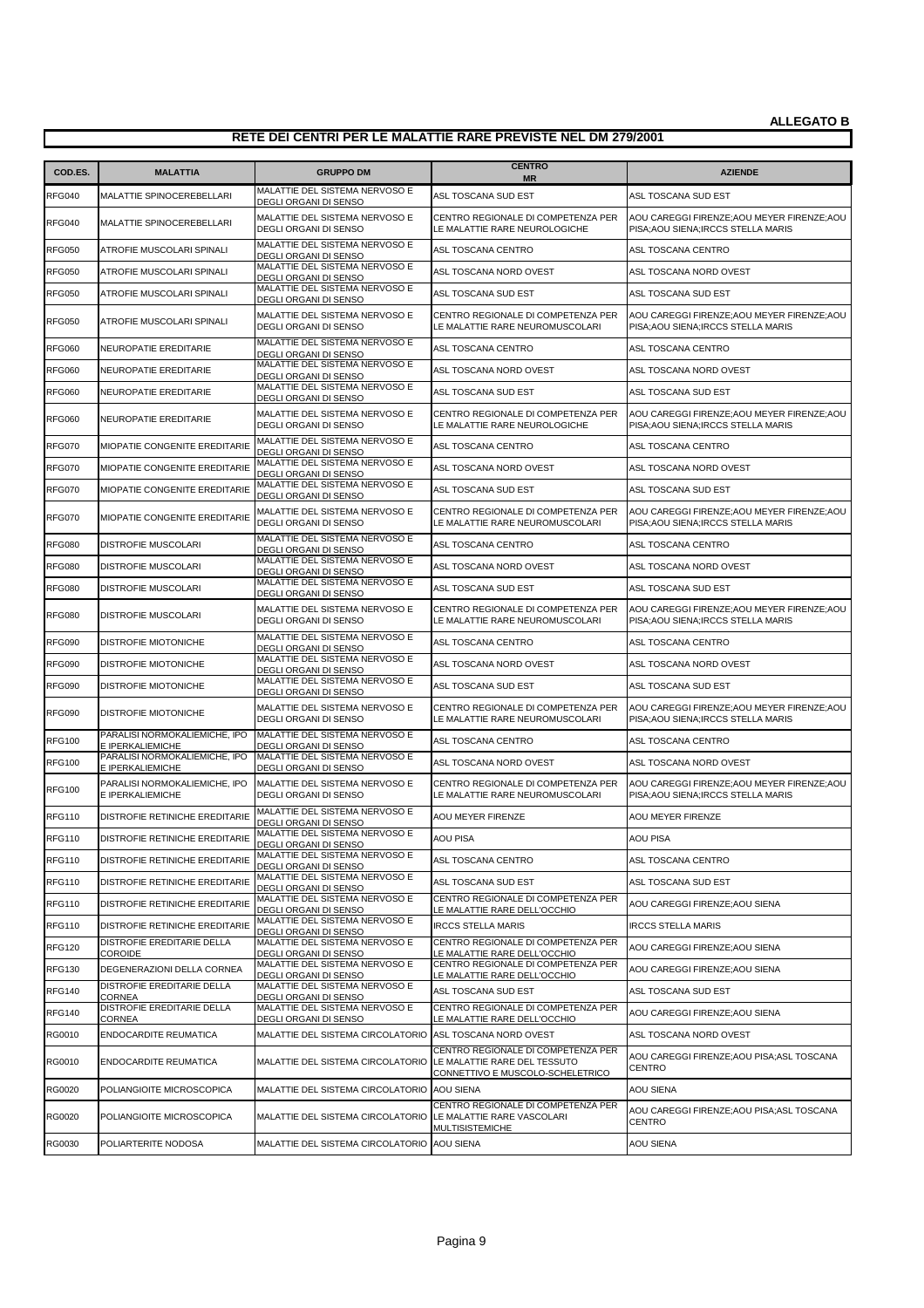| COD.ES.       | <b>MALATTIA</b>                                | <b>GRUPPO DM</b>                                                | <b>CENTRO</b><br><b>MR</b>                                                          | <b>AZIENDE</b>                                                                                         |
|---------------|------------------------------------------------|-----------------------------------------------------------------|-------------------------------------------------------------------------------------|--------------------------------------------------------------------------------------------------------|
| RG0030        | POLIARTERITE NODOSA                            | MALATTIE DEL SISTEMA CIRCOLATORIO                               | CENTRO REGIONALE DI COMPETENZA PER<br>LE MALATTIE RARE VASCOLARI<br>MULTISISTEMICHE | AOU CAREGGI FIRENZE;AOU PISA;ASL TOSCANA<br><b>CENTRO</b>                                              |
| <b>RG0040</b> | KAWASAKI SINDROME DI                           | MALATTIE DEL SISTEMA CIRCOLATORIO                               | AOU MEYER FIRENZE                                                                   | <b>AOU MEYER FIRENZE</b>                                                                               |
| RG0040        | KAWASAKI SINDROME DI                           | MALATTIE DEL SISTEMA CIRCOLATORIO AOU SIENA                     |                                                                                     | <b>AOU SIENA</b>                                                                                       |
| <b>RG0040</b> | KAWASAKI SINDROME DI                           | MALATTIE DEL SISTEMA CIRCOLATORIO LE MALATTIE RARE VASCOLARI    | CENTRO REGIONALE DI COMPETENZA PER<br>MULTISISTEMICHE                               | AOU CAREGGI FIRENZE;AOU PISA;ASL TOSCANA<br><b>CENTRO</b>                                              |
| <b>RG0050</b> | CHURG-STRAUSS SINDROME DI                      | MALATTIE DEL SISTEMA CIRCOLATORIO                               | <b>AOU SIENA</b>                                                                    | <b>AOU SIENA</b>                                                                                       |
| RG0050        | CHURG-STRAUSS SINDROME DI                      | MALATTIE DEL SISTEMA CIRCOLATORIO ASL TOSCANA NORD OVEST        |                                                                                     | ASL TOSCANA NORD OVEST                                                                                 |
| RG0050        | CHURG-STRAUSS SINDROME DI                      | MALATTIE DEL SISTEMA CIRCOLATORIO ASL TOSCANA SUD EST           |                                                                                     | ASL TOSCANA SUD EST                                                                                    |
| RG0050        | CHURG-STRAUSS SINDROME DI                      | MALATTIE DEL SISTEMA CIRCOLATORIO LE MALATTIE RARE VASCOLARI    | CENTRO REGIONALE DI COMPETENZA PER<br>MULTISISTEMICHE                               | AOU CAREGGI FIRENZE; AOU PISA; ASL TOSCANA<br><b>CENTRO</b>                                            |
| <b>RG0060</b> | GOODPASTURE SINDROME DI                        | MALATTIE DEL SISTEMA CIRCOLATORIO                               | AOU SIENA                                                                           | AOU SIENA                                                                                              |
| RG0060        | GOODPASTURE SINDROME DI                        | MALATTIE DEL SISTEMA CIRCOLATORIO LE MALATTIE RARE VASCOLARI    | CENTRO REGIONALE DI COMPETENZA PER<br>MULTISISTEMICHE                               | AOU CAREGGI FIRENZE; AOU PISA; ASL TOSCANA<br><b>CENTRO</b>                                            |
| <b>RG0070</b> | <b>GRANULOMATOSI DI WEGENER</b>                | MALATTIE DEL SISTEMA CIRCOLATORIO                               | <b>AOU SIENA</b>                                                                    | <b>AOU SIENA</b>                                                                                       |
| <b>RG0070</b> | GRANULOMATOSI DI WEGENER                       | MALATTIE DEL SISTEMA CIRCOLATORIO ASL TOSCANA SUD EST           |                                                                                     | ASL TOSCANA SUD EST                                                                                    |
| <b>RG0070</b> | <b>GRANULOMATOSI DI WEGENER</b>                | MALATTIE DEL SISTEMA CIRCOLATORIO LE MALATTIE RARE VASCOLARI    | CENTRO REGIONALE DI COMPETENZA PER<br>MULTISISTEMICHE                               | AOU CAREGGI FIRENZE; AOU PISA; ASL TOSCANA<br><b>CENTRO</b>                                            |
| <b>RG0080</b> | ARTERITE A CELLULE GIGANTI                     | MALATTIE DEL SISTEMA CIRCOLATORIO                               | <b>AOU SIENA</b>                                                                    | <b>AOU SIENA</b>                                                                                       |
| <b>RG0080</b> | ARTERITE A CELLULE GIGANTI                     | MALATTIE DEL SISTEMA CIRCOLATORIO                               | ASL TOSCANA NORD OVEST                                                              | ASL TOSCANA NORD OVEST                                                                                 |
| <b>RG0080</b> | ARTERITE A CELLULE GIGANTI                     | MALATTIE DEL SISTEMA CIRCOLATORIO ASL TOSCANA SUD EST           |                                                                                     | ASL TOSCANA SUD EST                                                                                    |
| <b>RG0080</b> | ARTERITE A CELLULE GIGANTI                     | MALATTIE DEL SISTEMA CIRCOLATORIO LE MALATTIE RARE VASCOLARI    | CENTRO REGIONALE DI COMPETENZA PER<br>MULTISISTEMICHE                               | AOU CAREGGI FIRENZE;AOU PISA;ASL TOSCANA<br><b>CENTRO</b>                                              |
| <b>RG0090</b> | TAKAYASU MALATTIA DI                           | MALATTIE DEL SISTEMA CIRCOLATORIO AOU SIENA                     |                                                                                     | <b>AOU SIENA</b>                                                                                       |
| RG0090        | TAKAYASU MALATTIA DI                           | MALATTIE DEL SISTEMA CIRCOLATORIO ASL TOSCANA SUD EST           |                                                                                     | ASL TOSCANA SUD EST                                                                                    |
| <b>RG0090</b> | TAKAYASU MALATTIA DI                           | MALATTIE DEL SISTEMA CIRCOLATORIO                               | CENTRO REGIONALE DI COMPETENZA PER<br>LE MALATTIE RARE VASCOLARI<br>MULTISISTEMICHE | AOU CAREGGI FIRENZE; AOU PISA; ASL TOSCANA<br><b>CENTRO</b>                                            |
| RG0100        | TELEANGECTASIA EMORRAGICA<br><b>EREDITARIA</b> | MALATTIE DEL SISTEMA CIRCOLATORIO AOU SIENA                     |                                                                                     | <b>AOU SIENA</b>                                                                                       |
| RG0100        | TELEANGECTASIA EMORRAGICA<br><b>EREDITARIA</b> | MALATTIE DEL SISTEMA CIRCOLATORIO LE MALATTIE RARE VASCOLARI    | CENTRO REGIONALE DI COMPETENZA PER<br>MULTISISTEMICHE                               | AOU CAREGGI FIRENZE;AOU PISA;ASL TOSCANA<br><b>CENTRO</b>                                              |
| RG0110        | BUDD-CHIARI SINDROME DI                        | MALATTIE DEL SISTEMA CIRCOLATORIO                               | CENTRO REGIONALE DI COMPETENZA PER<br>LE MALATTIE RARE EPATICHE                     | AOU CAREGGI FIRENZE; AOU MEYER FIRENZE; AOU<br>PISA:AOU SIENA                                          |
| <b>RGG010</b> | MICROANGIOPATIE TROMBOTICHE                    | MALATTIE DEL SISTEMA CIRCOLATORIO                               | ASL TOSCANA CENTRO                                                                  | ASL TOSCANA CENTRO                                                                                     |
| <b>RGG010</b> | MICROANGIOPATIE TROMBOTICHE                    | MALATTIE DEL SISTEMA CIRCOLATORIO                               | ASL TOSCANA NORD OVEST                                                              | ASL TOSCANA NORD OVEST                                                                                 |
| <b>RGG010</b> |                                                | MICROANGIOPATIE TROMBOTICHE   MALATTIE DEL SISTEMA CIRCOLATORIO | CENTRO REGIONALE DI COMPETENZA PER<br>LE MALATTIE RARE EMATOLOGICHE                 | AOU CAREGGI FIRENZE: AOU MEYER<br>FIRENZE;FONDAZIONE CNR REGIONE TOSCANA<br><b>GABRIELE MONASTERIO</b> |
| RI0010        | ACALASIA                                       | MALATTIE DELL'APPARATO DIGERENTE                                | ASL TOSCANA CENTRO                                                                  | ASL TOSCANA CENTRO                                                                                     |
| RI0010        | ACALASIA                                       | MALATTIE DELL'APPARATO DIGERENTE                                | ASL TOSCANA NORD OVEST                                                              | ASL TOSCANA NORD OVEST                                                                                 |
| RI0010        | ACALASIA                                       | MALATTIE DELL'APPARATO DIGERENTE                                | CENTRO REGIONALE DI COMPETENZA PER<br>LE MALATTIE RARE GASTROINTESTINALI            | AOU CAREGGI FIRENZE; AOU MEYER FIRENZE; AOU<br>PISA; AOU SIENA                                         |
| RI0020        | GASTRITE IPERTROFICA GIGANTE                   | MALATTIE DELL'APPARATO DIGERENTE                                | CENTRO REGIONALE DI COMPETENZA PER<br>LE MALATTIE RARE GASTROINTESTINALI            | AOU CAREGGI FIRENZE; AOU MEYER FIRENZE; AOU<br>PISA: AOU SIENA                                         |
| RI0030        | GASTROENTERITE EOSINOFILA                      | MALATTIE DELL'APPARATO DIGERENTE                                | ASL TOSCANA CENTRO                                                                  | ASL TOSCANA CENTRO                                                                                     |
| RI0030        | GASTROENTERITE EOSINOFILA                      | MALATTIE DELL'APPARATO DIGERENTE                                | CENTRO REGIONALE DI COMPETENZA PER<br>LE MALATTIE RARE GASTROINTESTINALI            | AOU CAREGGI FIRENZE; AOU MEYER FIRENZE; AOU<br>PISA; AOU SIENA                                         |
| RI0040        | SINDROME DA PSEUDO-<br>OSTRUZIONE INTESTINALE  | MALATTIE DELL'APPARATO DIGERENTE                                | CENTRO REGIONALE DI COMPETENZA PER<br>LE MALATTIE RARE GASTROINTESTINALI            | AOU CAREGGI FIRENZE; AOU MEYER FIRENZE; AOU<br>PISA; AOU SIENA                                         |
| RI0050        | COLANGITE PRIMITIVA<br><b>SCLEROSANTE</b>      | MALATTIE DELL'APPARATO DIGERENTE                                | ASL TOSCANA CENTRO                                                                  | ASL TOSCANA CENTRO                                                                                     |
| RI0050        | COLANGITE PRIMITIVA<br><b>SCLEROSANTE</b>      | MALATTIE DELL'APPARATO DIGERENTE                                | ASL TOSCANA NORD OVEST                                                              | ASL TOSCANA NORD OVEST                                                                                 |
| RI0050        | COLANGITE PRIMITIVA<br><b>SCLEROSANTE</b>      | MALATTIE DELL'APPARATO DIGERENTE                                | CENTRO REGIONALE DI COMPETENZA PER<br>LE MALATTIE RARE EPATICHE                     | AOU CAREGGI FIRENZE; AOU MEYER FIRENZE; AOU<br>PISA; AOU SIENA                                         |
| RI0060        | SPRUE CELIACA                                  | MALATTIE DELL'APPARATO DIGERENTE                                | AOU CAREGGI FIRENZE                                                                 | AOU CAREGGI FIRENZE                                                                                    |
| RI0060        | SPRUE CELIACA                                  | MALATTIE DELL'APPARATO DIGERENTE                                | AOU MEYER FIRENZE                                                                   | AOU MEYER FIRENZE                                                                                      |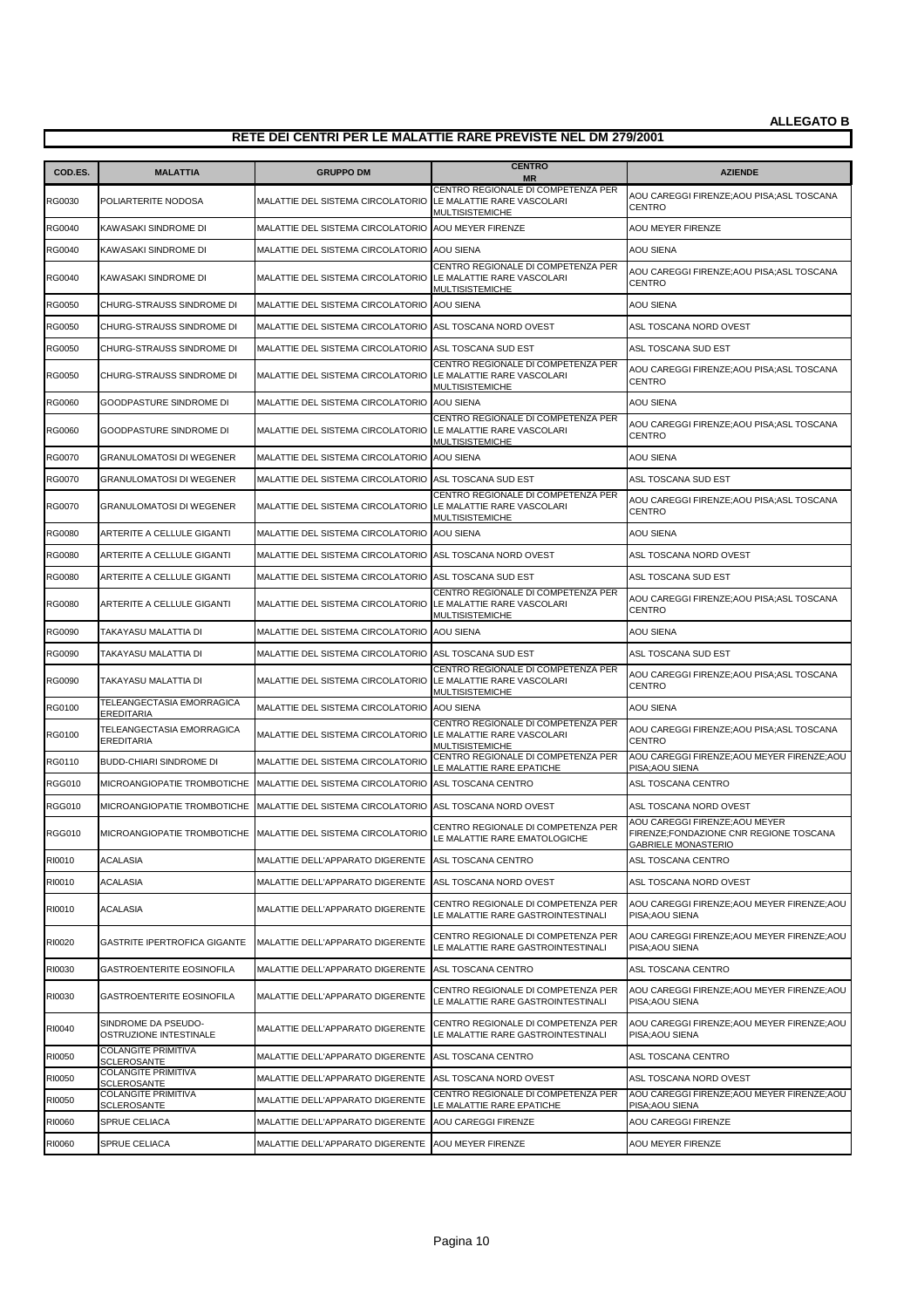| COD.ES.       | <b>MALATTIA</b>                             | <b>GRUPPO DM</b>                                                          | <b>CENTRO</b>                                                                                          | <b>AZIENDE</b>                                                 |
|---------------|---------------------------------------------|---------------------------------------------------------------------------|--------------------------------------------------------------------------------------------------------|----------------------------------------------------------------|
| RI0060        | SPRUE CELIACA                               | MALATTIE DELL'APPARATO DIGERENTE AOU PISA                                 | <b>MR</b>                                                                                              | AOU PISA                                                       |
| RI0060        | SPRUE CELIACA                               | MALATTIE DELL'APPARATO DIGERENTE AOU SIENA                                |                                                                                                        | <b>AOU SIENA</b>                                               |
| RI0060        | SPRUE CELIACA                               | MALATTIE DELL'APPARATO DIGERENTE ASL TOSCANA CENTRO                       |                                                                                                        | ASL TOSCANA CENTRO                                             |
| RI0060        | <b>SPRUE CELIACA</b>                        | MALATTIE DELL'APPARATO DIGERENTE                                          | ASL TOSCANA NORD OVEST                                                                                 | ASL TOSCANA NORD OVEST                                         |
| RI0060        | SPRUE CELIACA                               | MALATTIE DELL'APPARATO DIGERENTE                                          | ASL TOSCANA SUD EST                                                                                    | ASL TOSCANA SUD EST                                            |
|               | MALATTIA DA INCLUSIONE DEI                  |                                                                           | CENTRO REGIONALE DI COMPETENZA PER                                                                     | AOU CAREGGI FIRENZE; AOU MEYER FIRENZE; AOU                    |
| RI0070        | <b>MICROVILLI</b>                           | MALATTIE DELL'APPARATO DIGERENTE                                          | LE MALATTIE RARE GASTROINTESTINALI                                                                     | PISA; AOU SIENA                                                |
| RI0080        | LINFANGECTASIA INTESTINALE                  | MALATTIE DELL'APPARATO DIGERENTE                                          | CENTRO REGIONALE DI COMPETENZA PER<br>LE MALATTIE RARE GASTROINTESTINALI                               | AOU CAREGGI FIRENZE; AOU MEYER FIRENZE; AOU<br>PISA: AOU SIENA |
| RJ0010        | DIABETE INSIPIDO NEFROGENICO                | MALATTIE DELL'APPARATO GENITO-<br><b>URINARIO</b>                         | AOU CAREGGI FIRENZE                                                                                    | <b>AOU CAREGGI FIRENZE</b>                                     |
| RJ0010        | DIABETE INSIPIDO NEFROGENICO                | MALATTIE DELL'APPARATO GENITO-<br>URINARIO                                | ASL TOSCANA CENTRO                                                                                     | ASL TOSCANA CENTRO                                             |
| RJ0010        | DIABETE INSIPIDO NEFROGENICO                | MALATTIE DELL'APPARATO GENITO-<br><b>URINARIO</b>                         | CENTRO REGIONALE DI COMPETENZA PER<br>LE MALATTIE RARE RENALI                                          | AOU MEYER FIRENZE; AOU PISA; AOU SIENA                         |
| RJ0020        | FIBROSI RETROPERITONEALE                    | MALATTIE DELL'APPARATO GENITO-<br><b>URINARIO</b>                         | ASL TOSCANA CENTRO                                                                                     | ASL TOSCANA CENTRO                                             |
| RJ0020        | FIBROSI RETROPERITONEALE                    | MALATTIE DELL'APPARATO GENITO-<br>URINARIO                                | CENTRO REGIONALE DI COMPETENZA PER<br>LE MALATTIE RARE UROGENITALI                                     | AOU CAREGGI FIRENZE;AOU PISA;AOU SIENA                         |
| RJ0030        | <b>CISTITE INTERSTIZIALE</b>                | MALATTIE DELL'APPARATO GENITO-<br><b>URINARIO</b>                         | CENTRO REGIONALE DI COMPETENZA PER<br>LE MALATTIE RARE UROGENITALI                                     | AOU CAREGGI FIRENZE;AOU PISA;AOU SIENA                         |
| <b>RL0010</b> | ERITROCHERATOLISI HIEMALIS                  | SOTTOCUTANEO                                                              | MALATTIE DELLA PELLE E DEL TESSUTO CENTRO REGIONALE DI COMPETENZA PER<br>LE MALATTIE RARE DELLA PELLE  | AOU PISA; AOU SIENA; ASL TOSCANA CENTRO                        |
| <b>RL0020</b> | DERMATITE ERPETIFORME                       | MALATTIE DELLA PELLE E DEL TESSUTO<br>SOTTOCUTANEO                        | ASL TOSCANA NORD OVEST                                                                                 | ASL TOSCANA NORD OVEST                                         |
| <b>RL0020</b> | DERMATITE ERPETIFORME                       | <b>SOTTOCUTANEO</b>                                                       | MALATTIE DELLA PELLE E DEL TESSUTO CENTRO REGIONALE DI COMPETENZA PER                                  | AOU PISA;AOU SIENA;ASL TOSCANA CENTRO                          |
| <b>RL0030</b> | <b>PEMFIGO</b>                              | MALATTIE DELLA PELLE E DEL TESSUTO<br><b>SOTTOCUTANEO</b>                 | LE MALATTIE RARE DELLA PELLE<br>AOU CAREGGI FIRENZE                                                    | <b>AOU CAREGGI FIRENZE</b>                                     |
| <b>RL0030</b> | <b>PEMFIGO</b>                              | MALATTIE DELLA PELLE E DEL TESSUTO                                        | ASL TOSCANA NORD OVEST                                                                                 | ASL TOSCANA NORD OVEST                                         |
| <b>RL0030</b> | <b>PEMFIGO</b>                              | SOTTOCUTANEO<br>MALATTIE DELLA PELLE E DEL TESSUTO                        | ASL TOSCANA SUD EST                                                                                    | ASL TOSCANA SUD EST                                            |
| <b>RL0030</b> | <b>PEMFIGO</b>                              | <b>SOTTOCUTANEO</b>                                                       | MALATTIE DELLA PELLE E DEL TESSUTO CENTRO REGIONALE DI COMPETENZA PER                                  | AOU PISA;AOU SIENA;ASL TOSCANA CENTRO                          |
| <b>RL0040</b> | PEMFIGOIDE BOLLOSO                          | <b>SOTTOCUTANEO</b><br>MALATTIE DELLA PELLE E DEL TESSUTO                 | LE MALATTIE RARE DELLA PELLE<br>AOU CAREGGI FIRENZE                                                    | <b>AOU CAREGGI FIRENZE</b>                                     |
| <b>RL0040</b> | PEMFIGOIDE BOLLOSO                          | SOTTOCUTANEO<br>MALATTIE DELLA PELLE E DEL TESSUTO                        | ASL TOSCANA NORD OVEST                                                                                 | ASL TOSCANA NORD OVEST                                         |
| <b>RL0040</b> | PEMFIGOIDE BOLLOSO                          | SOTTOCUTANEO<br>MALATTIE DELLA PELLE E DEL TESSUTO                        | ASL TOSCANA SUD EST                                                                                    | ASL TOSCANA SUD EST                                            |
| <b>RL0040</b> | PEMFIGOIDE BOLLOSO                          | <b>SOTTOCUTANEO</b>                                                       | MALATTIE DELLA PELLE E DEL TESSUTO CENTRO REGIONALE DI COMPETENZA PER                                  | AOU PISA;AOU SIENA;ASL TOSCANA CENTRO                          |
| <b>RL0050</b> | PEMFIGOIDE BENIGNO DELLE                    | SOTTOCUTANEO<br>MALATTIE DELLA PELLE E DEL TESSUTO                        | E MALATTIE RARE DELLA PELLE<br>AOU CAREGGI FIRENZE                                                     | <b>AOU CAREGGI FIRENZE</b>                                     |
| <b>RL0050</b> | <b>MUCOSE</b><br>PEMFIGOIDE BENIGNO DELLE   | SOTTOCUTANEO                                                              | MALATTIE DELLA PELLE E DEL TESSUTO CENTRO REGIONALE DI COMPETENZA PER                                  | AOU PISA; AOU SIENA; ASL TOSCANA CENTRO                        |
| <b>RL0060</b> | <b>MUCOSE</b><br><b>LICHEN SCLEROSUS ET</b> | <b>SOTTOCUTANEO</b><br>MALATTIE DELLA PELLE E DEL TESSUTO                 | LE MALATTIE RARE DELLA PELLE<br>ASL TOSCANA NORD OVEST                                                 | ASL TOSCANA NORD OVEST                                         |
| <b>RL0060</b> | <b>ATROPHICUS</b><br>LICHEN SCLEROSUS ET    | SOTTOCUTANEO<br>MALATTIE DELLA PELLE E DEL TESSUTO                        | ASL TOSCANA SUD EST                                                                                    | ASL TOSCANA SUD EST                                            |
|               | <b>ATROPHICUS</b><br>LICHEN SCLEROSUS ET    | <b>SOTTOCUTANEO</b>                                                       | MALATTIE DELLA PELLE E DEL TESSUTO CENTRO REGIONALE DI COMPETENZA PER                                  |                                                                |
| <b>RL0060</b> | ATROPHICUS                                  | SOTTOCUTANEO<br>MALATTIE DEL SISTEMA                                      | LE MALATTIE RARE DELLA PELLE                                                                           | AOU PISA;AOU SIENA;ASL TOSCANA CENTRO                          |
| RM0010        | <b>DERMATOMIOSITE</b>                       | OSTEOMUSCOLARE E DEL TESSUTO<br><b>CONNETTIVO</b>                         | <b>AOU SIENA</b>                                                                                       | <b>AOU SIENA</b>                                               |
| RM0010        | <b>DERMATOMIOSITE</b>                       | MALATTIE DEL SISTEMA<br>OSTEOMUSCOLARE E DEL TESSUTO<br><b>CONNETTIVO</b> | ASL TOSCANA NORD OVEST                                                                                 | ASL TOSCANA NORD OVEST                                         |
| RM0010        | <b>DERMATOMIOSITE</b>                       | MALATTIE DEL SISTEMA<br>OSTEOMUSCOLARE E DEL TESSUTO<br>CONNETTIVO        | CENTRO REGIONALE DI COMPETENZA PER<br>LE MALATTIE RARE DEL TESSUTO<br>CONNETTIVO E MUSCOLO-SCHELETRICO | AOU CAREGGI FIRENZE;AOU PISA;ASL TOSCANA<br><b>CENTRO</b>      |
| RM0020        | <b>POLIMIOSITE</b>                          | MALATTIE DEL SISTEMA<br>OSTEOMUSCOLARE E DEL TESSUTO<br>CONNETTIVO        | AOU SIENA                                                                                              | <b>AOU SIENA</b>                                               |
| RM0020        | POLIMIOSITE                                 | MALATTIE DEL SISTEMA<br>OSTEOMUSCOLARE E DEL TESSUTO<br>CONNETTIVO        | ASL TOSCANA NORD OVEST                                                                                 | ASL TOSCANA NORD OVEST                                         |
| RM0020        | <b>POLIMIOSITE</b>                          | MALATTIE DEL SISTEMA<br>OSTEOMUSCOLARE E DEL TESSUTO<br>CONNETTIVO        | CENTRO REGIONALE DI COMPETENZA PER<br>LE MALATTIE RARE DEL TESSUTO<br>CONNETTIVO E MUSCOLO-SCHELETRICO | AOU CAREGGI FIRENZE;AOU PISA;ASL TOSCANA<br><b>CENTRO</b>      |
| RM0030        | CONNETTIVITE MISTA                          | MALATTIE DEL SISTEMA<br>OSTEOMUSCOLARE E DEL TESSUTO<br>CONNETTIVO        | AOU SIENA                                                                                              | <b>AOU SIENA</b>                                               |
| RM0030        | CONNETTIVITE MISTA                          | MALATTIE DEL SISTEMA<br>OSTEOMUSCOLARE E DEL TESSUTO<br>CONNETTIVO        | ASL TOSCANA NORD OVEST                                                                                 | ASL TOSCANA NORD OVEST                                         |
| RM0030        | CONNETTIVITE MISTA                          | MALATTIE DEL SISTEMA<br>OSTEOMUSCOLARE E DEL TESSUTO<br>CONNETTIVO        | ASL TOSCANA SUD EST                                                                                    | ASL TOSCANA SUD EST                                            |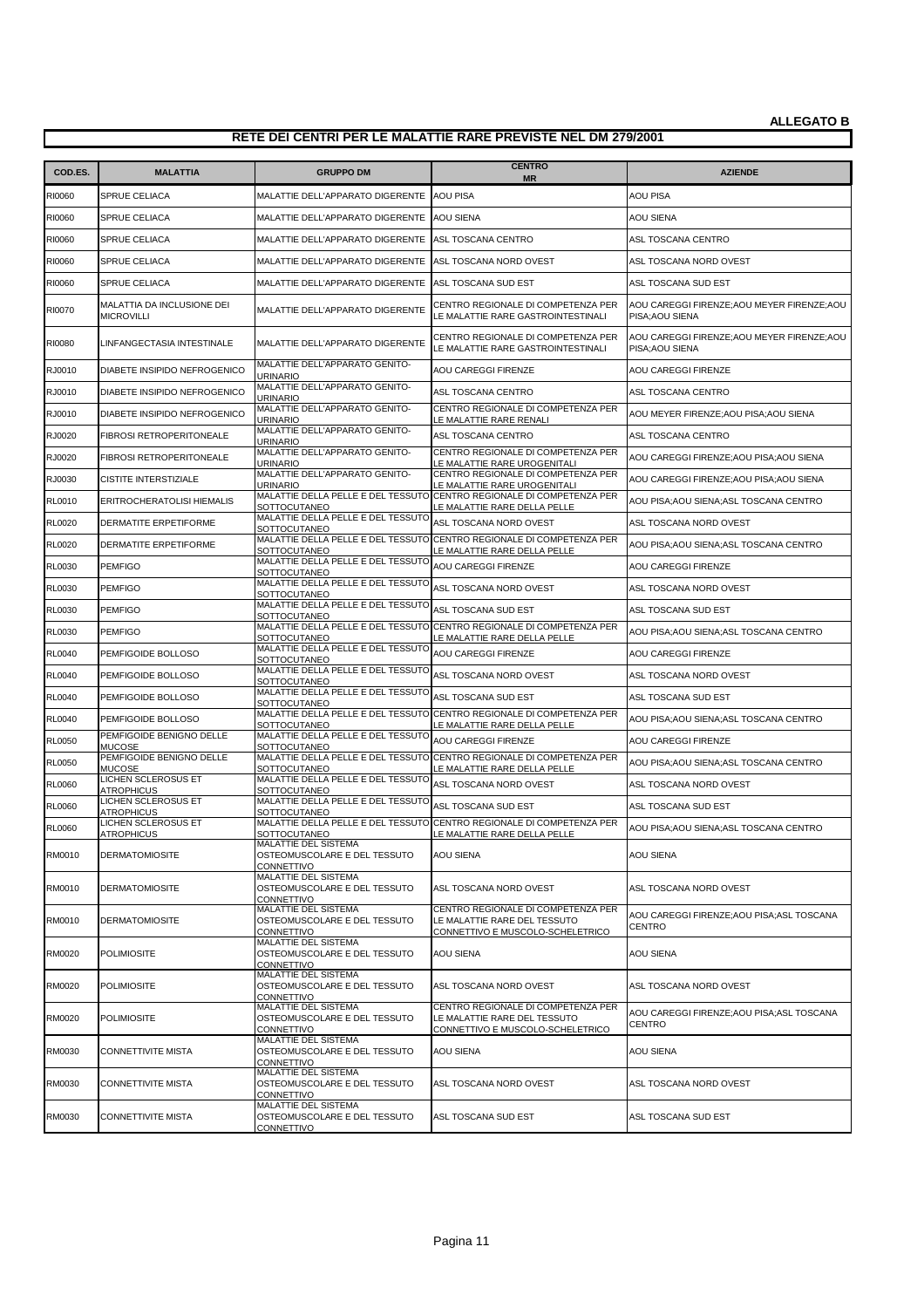| COD.ES.       | <b>MALATTIA</b>                        | <b>GRUPPO DM</b>                                                          | <b>CENTRO</b><br><b>MR</b>                                                                                                       | <b>AZIENDE</b>                                                                     |
|---------------|----------------------------------------|---------------------------------------------------------------------------|----------------------------------------------------------------------------------------------------------------------------------|------------------------------------------------------------------------------------|
|               |                                        | MALATTIE DEL SISTEMA                                                      | CENTRO REGIONALE DI COMPETENZA PER                                                                                               | AOU CAREGGI FIRENZE;AOU PISA;ASL TOSCANA                                           |
| RM0030        | <b>CONNETTIVITE MISTA</b>              | OSTEOMUSCOLARE E DEL TESSUTO<br>CONNETTIVO<br>MALATTIE DEL SISTEMA        | LE MALATTIE RARE DEL TESSUTO<br>CONNETTIVO E MUSCOLO-SCHELETRICO                                                                 | <b>CENTRO</b>                                                                      |
| RM0040        | <b>FASCITE EOSINOFILA</b>              | OSTEOMUSCOLARE E DEL TESSUTO<br>CONNETTIVO                                | <b>AOU SIENA</b>                                                                                                                 | <b>AOU SIENA</b>                                                                   |
| RM0040        | <b>FASCITE EOSINOFILA</b>              | MALATTIE DEL SISTEMA<br>OSTEOMUSCOLARE E DEL TESSUTO<br>CONNETTIVO        | CENTRO REGIONALE DI COMPETENZA PER<br>LE MALATTIE RARE DEL TESSUTO<br>CONNETTIVO E MUSCOLO-SCHELETRICO                           | AOU CAREGGI FIRENZE: AOU PISA: ASL TOSCANA<br><b>CENTRO</b>                        |
| RM0050        | <b>FASCITE DIFFUSA</b>                 | MALATTIE DEL SISTEMA<br>OSTEOMUSCOLARE E DEL TESSUTO<br>CONNETTIVO        | CENTRO REGIONALE DI COMPETENZA PER<br>LE MALATTIE RARE DEL TESSUTO<br>CONNETTIVO E MUSCOLO-SCHELETRICO                           | AOU CAREGGI FIRENZE;AOU PISA;ASL TOSCANA<br><b>CENTRO</b>                          |
| RM0060        | <b>POLICONDRITE</b>                    | MALATTIE DEL SISTEMA<br>OSTEOMUSCOLARE E DEL TESSUTO<br>CONNETTIVO        | <b>AOU SIENA</b>                                                                                                                 | <b>AOU SIENA</b>                                                                   |
| RM0060        | POLICONDRITE                           | MALATTIE DEL SISTEMA<br>OSTEOMUSCOLARE E DEL TESSUTO<br>CONNETTIVO        | ASL TOSCANA NORD OVEST                                                                                                           | ASL TOSCANA NORD OVEST                                                             |
| RM0060        | <b>POLICONDRITE</b>                    | MALATTIE DEL SISTEMA<br>OSTEOMUSCOLARE E DEL TESSUTO<br><b>CONNETTIVO</b> | CENTRO REGIONALE DI COMPETENZA PER<br>LE MALATTIE RARE DEL TESSUTO<br>CONNETTIVO E MUSCOLO-SCHELETRICO                           | AOU CAREGGI FIRENZE;AOU PISA;ASL TOSCANA<br><b>CENTRO</b>                          |
| <b>RMG010</b> | CONNETTIVITI INDIFFERENZIATE           | MALATTIE DEL SISTEMA<br>OSTEOMUSCOLARE E DEL TESSUTO<br>CONNETTIVO        | <b>AOU SIENA</b>                                                                                                                 | <b>AOU SIENA</b>                                                                   |
| <b>RMG010</b> | CONNETTIVITI INDIFFERENZIATE           | MALATTIE DEL SISTEMA<br>OSTEOMUSCOLARE E DEL TESSUTO<br>CONNETTIVO        | ASL TOSCANA NORD OVEST                                                                                                           | ASL TOSCANA NORD OVEST                                                             |
| <b>RMG010</b> | CONNETTIVITI INDIFFERENZIATE           | MALATTIE DEL SISTEMA<br>OSTEOMUSCOLARE E DEL TESSUTO<br>CONNETTIVO        | ASL TOSCANA SUD EST                                                                                                              | ASL TOSCANA SUD EST                                                                |
| <b>RMG010</b> | CONNETTIVITI INDIFFERENZIATE           | MALATTIE DEL SISTEMA<br>OSTEOMUSCOLARE E DEL TESSUTO<br>CONNETTIVO        | CENTRO REGIONALE DI COMPETENZA PER<br>LE MALATTIE RARE DEL TESSUTO<br>CONNETTIVO E MUSCOLO-SCHELETRICO                           | AOU CAREGGI FIRENZE;AOU PISA;ASL TOSCANA<br><b>CENTRO</b>                          |
| RN0010        | ARNOLD-CHIARI SINDROME DI              | MALFORMAZIONI CONGENITE                                                   | ASL TOSCANA CENTRO                                                                                                               | ASL TOSCANA CENTRO                                                                 |
| RN0010        | ARNOLD-CHIARI SINDROME DI              | MALFORMAZIONI CONGENITE                                                   | ASL TOSCANA SUD EST                                                                                                              | ASL TOSCANA SUD EST                                                                |
| RN0010        | ARNOLD-CHIARI SINDROME DI              | MALFORMAZIONI CONGENITE                                                   | CENTRO REGIONALE DI COMPETENZA PER<br>LE MALATTIE RARE NEUROLOGICHE                                                              | AOU CAREGGI FIRENZE; AOU MEYER FIRENZE; AOU<br>PISA: AOU SIENA: IRCCS STELLA MARIS |
| <b>RN0020</b> | <b>MICROCEFALIA</b>                    | MALFORMAZIONI CONGENITE                                                   | <b>AOU PISA</b>                                                                                                                  | <b>AOU PISA</b>                                                                    |
| <b>RN0020</b> | <b>MICROCEFALIA</b>                    | MALFORMAZIONI CONGENITE                                                   | ASL TOSCANA CENTRO                                                                                                               | ASL TOSCANA CENTRO                                                                 |
| <b>RN0020</b> | <b>MICROCEFALIA</b>                    | MALFORMAZIONI CONGENITE                                                   | ASL TOSCANA SUD EST                                                                                                              | ASL TOSCANA SUD EST                                                                |
| RN0020        | <b>MICROCEFALIA</b>                    | MALFORMAZIONI CONGENITE                                                   | CENTRO REGIONALE DI COMPETENZA PER<br>LE MALFORMAZIONI RARE, ANOMALIE<br>COMPORTAMENTALI E DISABILITA'<br>COGNITIVE              | AOU MEYER FIRENZE; AOU SIENA; IRCCS STELLA<br><b>MARIS</b>                         |
| RN0030        | AGENESIA CEREBELLARE                   | MALFORMAZIONI CONGENITE                                                   | CENTRO REGIONALE DI COMPETENZA PER<br>LE MALFORMAZIONI RARE, ANOMALIE<br>COMPORTAMENTALI E DISABILITA'<br><b>COGNITIVE</b>       | AOU MEYER FIRENZE; AOU SIENA; IRCCS STELLA<br><b>MARIS</b>                         |
| <b>RN0040</b> | JOUBERT SINDROME DI                    | MALFORMAZIONI CONGENITE                                                   | <b>AOU PISA</b>                                                                                                                  | <b>AOU PISA</b>                                                                    |
| <b>RN0040</b> | JOUBERT SINDROME DI                    | MALFORMAZIONI CONGENITE                                                   | ASL TOSCANA SUD EST                                                                                                              | ASL TOSCANA SUD EST                                                                |
| RN0040        | JOUBERT SINDROME DI                    | <b>MALFORMAZIONI CONGENITE</b>                                            | CENTRO REGIONALE DI COMPETENZA PER<br>LE MALFORMAZIONI RARE, ANOMALIE<br>COMPORTAMENTALI E DISABILITA'<br><b>COGNITIVE</b>       | AOU MEYER FIRENZE; AOU SIENA; IRCCS STELLA<br><b>MARIS</b>                         |
| RN0050        | LISSENCEFALIA                          | MALFORMAZIONI CONGENITE                                                   | <b>AOU PISA</b>                                                                                                                  | <b>AOU PISA</b>                                                                    |
| <b>RN0050</b> | LISSENCEFALIA                          | MALFORMAZIONI CONGENITE                                                   | CENTRO REGIONALE DI COMPETENZA PER<br><b>E MALFORMAZIONI RARE, ANOMALIE</b><br>COMPORTAMENTALI E DISABILITA'<br><b>COGNITIVE</b> | AOU MEYER FIRENZE;AOU SIENA;IRCCS STELLA<br><b>MARIS</b>                           |
| RN0060        | <b>OLOPROSENCEFALIA</b>                | MALFORMAZIONI CONGENITE                                                   | <b>AOU PISA</b>                                                                                                                  | <b>AOU PISA</b>                                                                    |
| RN0060        | OLOPROSENCEFALIA                       | MALFORMAZIONI CONGENITE                                                   | ASL TOSCANA SUD EST                                                                                                              | ASL TOSCANA SUD EST                                                                |
| <b>RN0060</b> | OLOPROSENCEFALIA                       | MALFORMAZIONI CONGENITE                                                   | CENTRO REGIONALE DI COMPETENZA PER<br>LE MALFORMAZIONI RARE, ANOMALIE<br>COMPORTAMENTALI E DISABILITA'<br><b>COGNITIVE</b>       | AOU MEYER FIRENZE; AOU SIENA; IRCCS STELLA<br><b>MARIS</b>                         |
| <b>RN0070</b> | CHIRAY FOIX SINDROME DI                | MALFORMAZIONI CONGENITE                                                   | CENTRO REGIONALE DI COMPETENZA PER<br>LE MALATTIE RARE DELL'OCCHIO                                                               | AOU CAREGGI FIRENZE; AOU SIENA                                                     |
| RN0080        | DISAUTONOMIA FAMILIARE                 | MALFORMAZIONI CONGENITE                                                   | CENTRO REGIONALE DI COMPETENZA PER<br>LE MALATTIE RARE NEUROLOGICHE                                                              | AOU CAREGGI FIRENZE; AOU MEYER FIRENZE; AOU<br>PISA; AOU SIENA; IRCCS STELLA MARIS |
| RN0090        | AXENFELD-RIEGER ANOMALIA DI            | MALFORMAZIONI CONGENITE                                                   | AOU PISA                                                                                                                         | AOU PISA                                                                           |
| <b>RN0090</b> | AXENFELD-RIEGER ANOMALIA DI            | MALFORMAZIONI CONGENITE                                                   | CENTRO REGIONALE DI COMPETENZA PER<br>LE MALATTIE RARE DELL'OCCHIO                                                               | AOU CAREGGI FIRENZE; AOU SIENA                                                     |
| RN0100        | PETER ANOMALIA DI                      | MALFORMAZIONI CONGENITE                                                   | AOU MEYER FIRENZE                                                                                                                | AOU MEYER FIRENZE                                                                  |
| RN0100        | PETER ANOMALIA DI                      | MALFORMAZIONI CONGENITE                                                   | CENTRO REGIONALE DI COMPETENZA PER<br>LE MALATTIE RARE DELL'OCCHIO                                                               | AOU CAREGGI FIRENZE; AOU SIENA                                                     |
| RN0100        | PETER ANOMALIA DI                      | MALFORMAZIONI CONGENITE                                                   | <b>IRCCS STELLA MARIS</b>                                                                                                        | <b>IRCCS STELLA MARIS</b>                                                          |
| RN0110        | ANIRIDIA                               | MALFORMAZIONI CONGENITE                                                   | CENTRO REGIONALE DI COMPETENZA PER                                                                                               | AOU CAREGGI FIRENZE;AOU SIENA                                                      |
| RN0120        | COLOBOMA CONGENITO DEL<br>DISCO OTTICO | MALFORMAZIONI CONGENITE                                                   | LE MALATTIE RARE DELL'OCCHIO<br>AOU MEYER FIRENZE                                                                                | AOU MEYER FIRENZE                                                                  |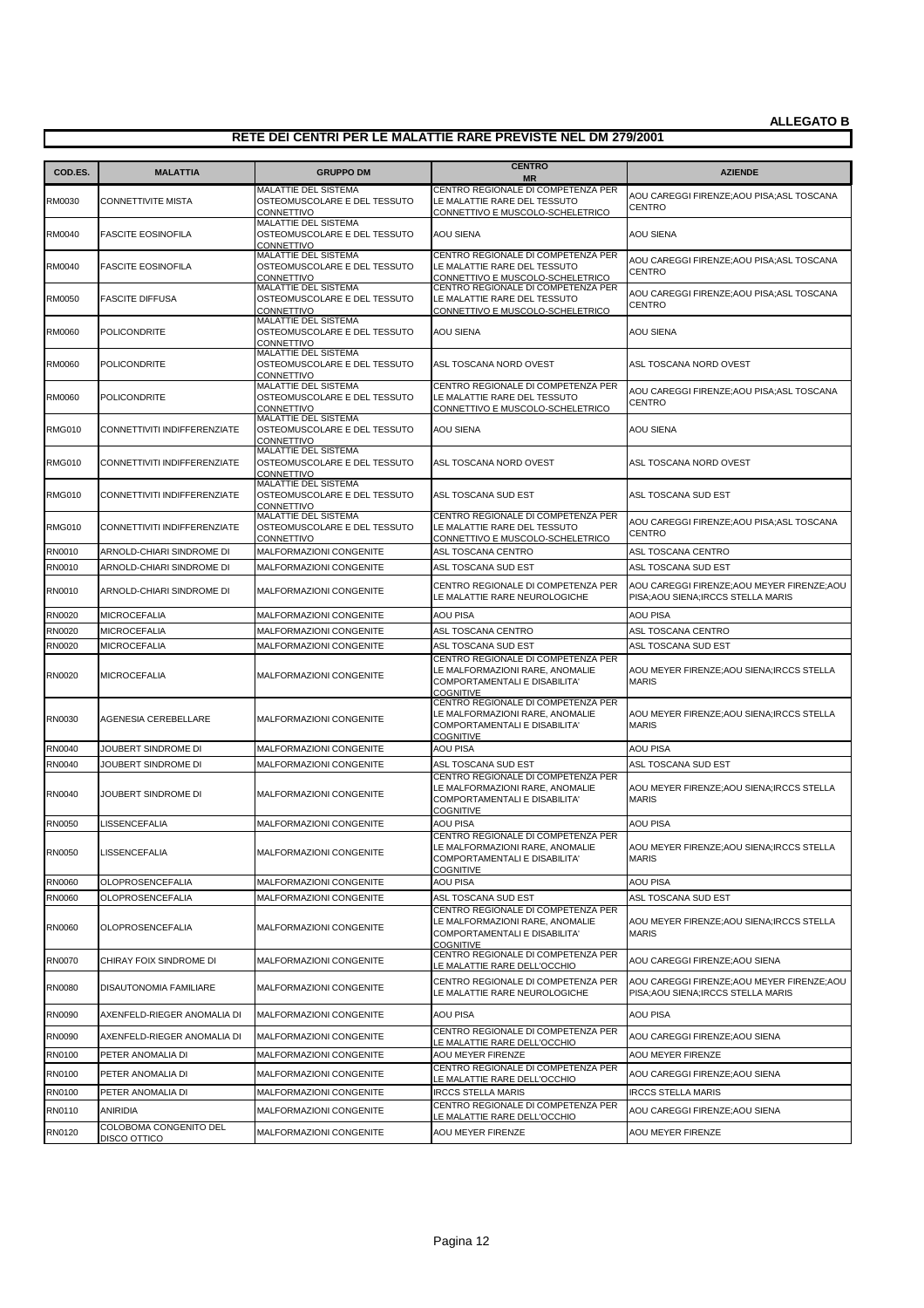| COD.ES.       | <b>MALATTIA</b>                                    | <b>GRUPPO DM</b>               | <b>CENTRO</b><br><b>MR</b>                                                                                                 | <b>AZIENDE</b>                                                                    |
|---------------|----------------------------------------------------|--------------------------------|----------------------------------------------------------------------------------------------------------------------------|-----------------------------------------------------------------------------------|
| RN0120        | COLOBOMA CONGENITO DEL                             | MALFORMAZIONI CONGENITE        | <b>AOU PISA</b>                                                                                                            | AOU PISA                                                                          |
| RN0120        | <b>DISCO OTTICO</b><br>COLOBOMA CONGENITO DEL      | MALFORMAZIONI CONGENITE        | CENTRO REGIONALE DI COMPETENZA PER                                                                                         | AOU CAREGGI FIRENZE; AOU SIENA                                                    |
| RN0130        | DISCO OTTICO<br>MORNING GLORY ANOMALIA DI          | MALFORMAZIONI CONGENITE        | LE MALATTIE RARE DELL'OCCHIO<br>CENTRO REGIONALE DI COMPETENZA PER                                                         | AOU CAREGGI FIRENZE; AOU SIENA                                                    |
| RN0140        | PERSISTENZA DELLA MEMBRANA                         | MALFORMAZIONI CONGENITE        | LE MALATTIE RARE DELL'OCCHIO<br>CENTRO REGIONALE DI COMPETENZA PER                                                         | AOU CAREGGI FIRENZE;AOU SIENA                                                     |
| RN0150        | PUPILLARE<br>BLUE RUBBER BLEB NEVUS                | MALFORMAZIONI CONGENITE        | LE MALATTIE RARE DELL'OCCHIO<br>CENTRO REGIONALE DI COMPETENZA PER<br>LE MALATTIE RARE VASCOLARI                           | AOU CAREGGI FIRENZE;AOU PISA;ASL TOSCANA<br><b>CENTRO</b>                         |
| RN0160        | ATRESIA ESOFAGEA E/O FISTOLA<br>TRACHEOESOFAGEA    | <b>MALFORMAZIONI CONGENITE</b> | MULTISISTEMICHE<br>CENTRO REGIONALE DI COMPETENZA PER<br>LE MALATTIE RARE GASTROINTESTINALI                                | AOU CAREGGI FIRENZE; AOU MEYER FIRENZE; AOU<br>PISA; AOU SIENA                    |
| RN0170        | ATRESIA DEL DIGIUNO                                | MALFORMAZIONI CONGENITE        | CENTRO REGIONALE DI COMPETENZA PER<br>LE MALATTIE RARE GASTROINTESTINALI                                                   | AOU CAREGGI FIRENZE;AOU MEYER FIRENZE;AOU<br>PISA; AOU SIENA                      |
| RN0180        | ATRESIA O STENOSI DUODENALE                        | MALFORMAZIONI CONGENITE        | CENTRO REGIONALE DI COMPETENZA PER<br>LE MALATTIE RARE GASTROINTESTINALI                                                   | AOU CAREGGI FIRENZE; AOU MEYER FIRENZE; AOU<br>PISA; AOU SIENA                    |
| RN0190        | ANO IMPERFORATO                                    | MALFORMAZIONI CONGENITE        | CENTRO REGIONALE DI COMPETENZA PER<br>LE MALATTIE RARE GASTROINTESTINALI                                                   | AOU CAREGGI FIRENZE; AOU MEYER FIRENZE; AOU<br>PISA; AOU SIENA                    |
| RN0200        | HIRSCHSPRUNG MALATTIA DI                           | <b>MALFORMAZIONI CONGENITE</b> | ASL TOSCANA NORD OVEST                                                                                                     | ASL TOSCANA NORD OVEST                                                            |
| RN0200        | HIRSCHSPRUNG MALATTIA DI                           | MALFORMAZIONI CONGENITE        | CENTRO REGIONALE DI COMPETENZA PER<br>LE MALATTIE RARE GASTROINTESTINALI                                                   | AOU CAREGGI FIRENZE; AOU MEYER FIRENZE; AOU<br>PISA; AOU SIENA                    |
| RN0210        | ATRESIA BILIARE                                    | MALFORMAZIONI CONGENITE        | CENTRO REGIONALE DI COMPETENZA PER                                                                                         | AOU CAREGGI FIRENZE; AOU MEYER FIRENZE; AOU                                       |
| RN0220        | CAROLI MALATTIA DI                                 | MALFORMAZIONI CONGENITE        | LE MALATTIE RARE EPATICHE<br>ASL TOSCANA NORD OVEST                                                                        | PISA; AOU SIENA<br>ASL TOSCANA NORD OVEST                                         |
| RN0220        | <b>CAROLI MALATTIA DI</b>                          | MALFORMAZIONI CONGENITE        | CENTRO REGIONALE DI COMPETENZA PER<br>LE MALATTIE RARE EPATICHE                                                            | AOU CAREGGI FIRENZE; AOU MEYER FIRENZE; AOU                                       |
| RN0230        | MALATTIA DEL FEGATO<br>POLICISTICO                 | <b>MALFORMAZIONI CONGENITE</b> | CENTRO REGIONALE DI COMPETENZA PER<br>LE MALATTIE RARE EPATICHE                                                            | PISA; AOU SIENA<br>AOU CAREGGI FIRENZE; AOU MEYER FIRENZE; AOU<br>PISA; AOU SIENA |
| RN0240        | ERMAFRODITISMO VERO                                | MALFORMAZIONI CONGENITE        | CENTRO REGIONALE DI COMPETENZA PER<br>LE MALATTIE RARE ENDOCRINE                                                           | AOU CAREGGI FIRENZE: AOU MEYER FIRENZE: AOU<br>PISA; AOU SIENA                    |
| RN0250        | RENE CON MIDOLLARE A SPUGNA                        | <b>MALFORMAZIONI CONGENITE</b> | AOU CAREGGI FIRENZE                                                                                                        | AOU CAREGGI FIRENZE                                                               |
| RN0250        | RENE CON MIDOLLARE A SPUGNA                        | MALFORMAZIONI CONGENITE        | ASL TOSCANA CENTRO                                                                                                         | ASL TOSCANA CENTRO                                                                |
| RN0250        | RENE CON MIDOLLARE A SPUGNA                        | MALFORMAZIONI CONGENITE        | CENTRO REGIONALE DI COMPETENZA PER<br>LE MALATTIE RARE RENALI                                                              | AOU MEYER FIRENZE; AOU PISA; AOU SIENA                                            |
| RN0260        | <b>FOCOMELIA</b>                                   | MALFORMAZIONI CONGENITE        | CENTRO REGIONALE DI COMPETENZA PER<br>LE MALATTIE RARE DELL'OSSO                                                           | AOU CAREGGI FIRENZE;AOU PISA;AOU SIENA                                            |
| RN0270        | DEFORMITA' DI SPRENGEL                             | MALFORMAZIONI CONGENITE        | CENTRO REGIONALE DI COMPETENZA PER<br>LE MALATTIE RARE DELL'OSSO                                                           | AOU CAREGGI FIRENZE; AOU PISA; AOU SIENA                                          |
| RN0280        | <b>ACRODISOSTOSI</b>                               | MALFORMAZIONI CONGENITE        | CENTRO REGIONALE DI COMPETENZA PER<br>LE MALATTIE RARE DELL'OSSO                                                           | AOU CAREGGI FIRENZE; AOU PISA; AOU SIENA                                          |
| RN0290        | CAMPTODATTILIA FAMILIARE                           | MALFORMAZIONI CONGENITE        | CENTRO REGIONALE DI COMPETENZA PER<br>LE MALATTIE RARE DELL'OSSO                                                           | AOU CAREGGI FIRENZE;AOU PISA;AOU SIENA                                            |
| RN0300        | SINDROME DA REGRESSIONE<br><b>CAUDALE</b>          | MALFORMAZIONI CONGENITE        | CENTRO REGIONALE DI COMPETENZA PER<br>LE MALATTIE RARE DELL'OSSO                                                           | AOU CAREGGI FIRENZE; AOU PISA; AOU SIENA                                          |
| RN0310        | KLIPPEL-FEIL SINDROME DI                           | MALFORMAZIONI CONGENITE        | CENTRO REGIONALE DI COMPETENZA PER<br>LE MALATTIE RARE DELL'OSSO                                                           | AOU CAREGGI FIRENZE; AOU PISA; AOU SIENA                                          |
| RN0320        | <b>GASTROSCHISI</b>                                | MALFORMAZIONI CONGENITE        | CENTRO REGIONALE DI COMPETENZA PER<br>LE MALATTIE RARE GASTROINTESTINALI                                                   | AOU CAREGGI FIRENZE; AOU MEYER FIRENZE; AOU<br>PISA; AOU SIENA                    |
| RN0330        | EHLERS-DANLOS SINDROME DI                          | <b>MALFORMAZIONI CONGENITE</b> | <b>AOU SIENA</b>                                                                                                           | AOU SIENA                                                                         |
| RN0330        | EHLERS-DANLOS SINDROME DI                          | <b>MALFORMAZIONI CONGENITE</b> | ASL TOSCANA SUD EST                                                                                                        | ASL TOSCANA SUD EST                                                               |
| RN0330        | EHLERS-DANLOS SINDROME DI                          | MALFORMAZIONI CONGENITE        | CENTRO REGIONALE DI COMPETENZA PER<br>LE MALATTIE RARE DEL TESSUTO<br>CONNETTIVO E MUSCOLO-SCHELETRICO                     | AOU CAREGGI FIRENZE;AOU PISA;ASL TOSCANA<br><b>CENTRO</b>                         |
| RN0340        | ADAMS-OLIVER SINDROME DI                           | MALFORMAZIONI CONGENITE        | CENTRO REGIONALE DI COMPETENZA PER<br>LE MALATTIE RARE DELL'OSSO                                                           | AOU CAREGGI FIRENZE;AOU PISA;AOU SIENA                                            |
| RN0350        | COFFIN-LOWRY SINDROME DI                           | MALFORMAZIONI CONGENITE        | CENTRO REGIONALE DI COMPETENZA PER<br>LE MALFORMAZIONI RARE, ANOMALIE<br>COMPORTAMENTALI E DISABILITA'<br><b>COGNITIVE</b> | AOU MEYER FIRENZE; AOU SIENA; IRCCS STELLA<br><b>MARIS</b>                        |
| <b>RN0360</b> | <b>COFFIN-SIRIS SINDROME DI</b>                    | <b>MALFORMAZIONI CONGENITE</b> | CENTRO REGIONALE DI COMPETENZA PER<br>LE MALFORMAZIONI RARE, ANOMALIE<br>COMPORTAMENTALI E DISABILITA'<br><b>COGNITIVE</b> | AOU MEYER FIRENZE; AOU SIENA; IRCCS STELLA<br><b>MARIS</b>                        |
| RN0370        | DYGGVE-MELCHIOR-CLAUSEN<br>(DMC) SINDROME DI       | MALFORMAZIONI CONGENITE        | CENTRO REGIONALE DI COMPETENZA PER<br>LE MALATTIE RARE DELL'OSSO                                                           | AOU CAREGGI FIRENZE; AOU PISA; AOU SIENA                                          |
| RN0380        | FILIPPI SINDROME DI                                | MALFORMAZIONI CONGENITE        | CENTRO REGIONALE DI COMPETENZA PER<br>LE MALFORMAZIONI RARE, ANOMALIE<br>COMPORTAMENTALI E DISABILITA'<br><b>COGNITIVE</b> | AOU MEYER FIRENZE; AOU SIENA; IRCCS STELLA<br><b>MARIS</b>                        |
| RN0390        | <b>GREIG SINDROME DI,</b><br>CEFALOPOLISINDATTILIA | MALFORMAZIONI CONGENITE        | CENTRO REGIONALE DI COMPETENZA PER<br>LE ANOMALIE RARE CRANIO-FACCIALI,<br>OCCHIO NASO E GOLA                              | AOU MEYER FIRENZE                                                                 |
| RN0400        | JACKSON-WEISS SINDROME DI                          | MALFORMAZIONI CONGENITE        | CENTRO REGIONALE DI COMPETENZA PER<br>LE ANOMALIE RARE CRANIO-FACCIALI,<br>OCCHIO NASO E GOLA                              | AOU MEYER FIRENZE                                                                 |
| RN0410        | JARCHO-LEVIN SINDROME DI                           | MALFORMAZIONI CONGENITE        | CENTRO REGIONALE DI COMPETENZA PER<br>LE MALATTIE RARE DELL'OSSO                                                           | AOU CAREGGI FIRENZE; AOU PISA; AOU SIENA                                          |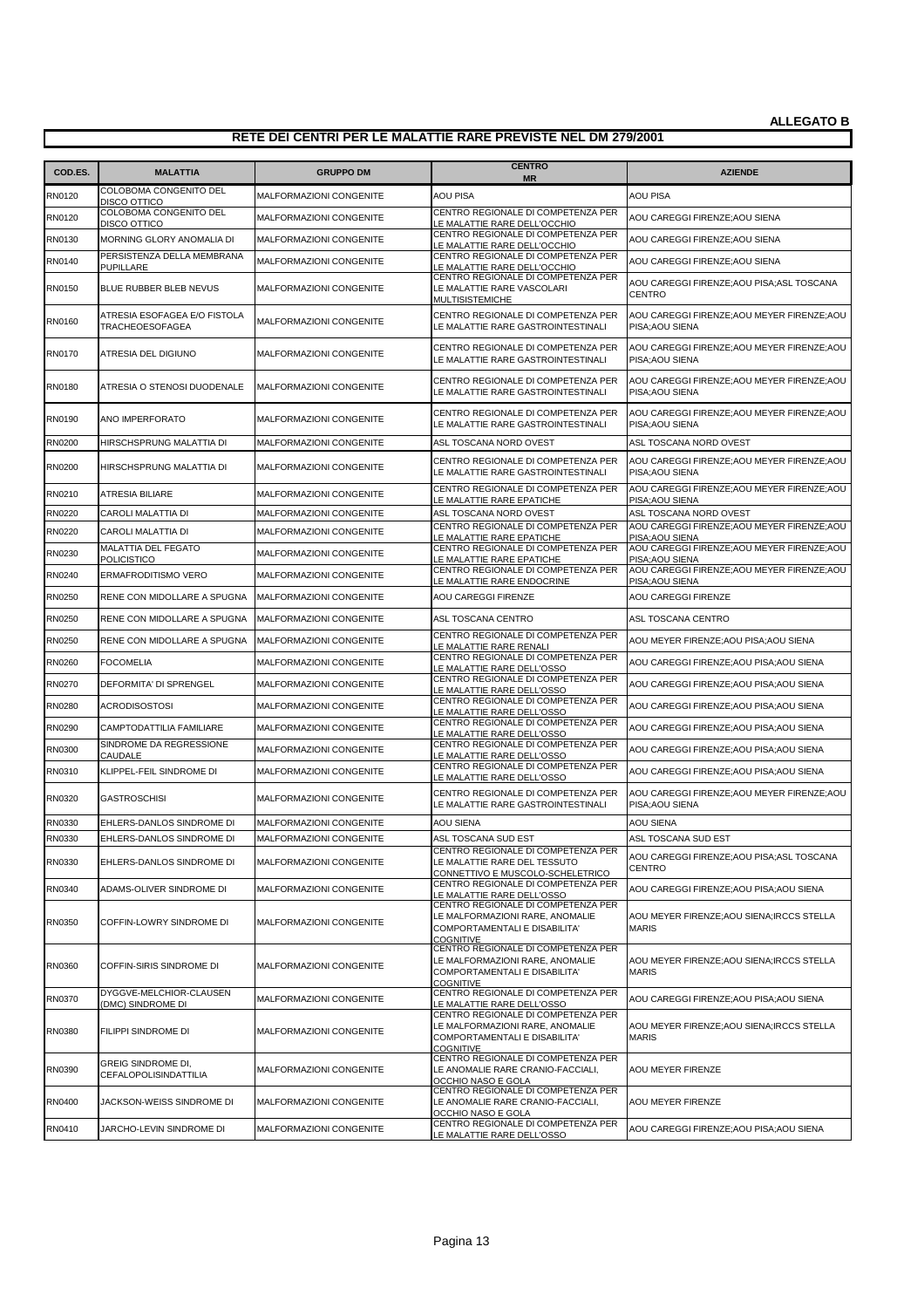| COD.ES.       | <b>MALATTIA</b>                                      | <b>GRUPPO DM</b>        | <b>CENTRO</b><br><b>MR</b>                                                                                                 | <b>AZIENDE</b>                                             |
|---------------|------------------------------------------------------|-------------------------|----------------------------------------------------------------------------------------------------------------------------|------------------------------------------------------------|
| RN0420        | PALLISTER-W SINDROME DI                              | MALFORMAZIONI CONGENITE | CENTRO REGIONALE DI COMPETENZA PER<br>LE MALFORMAZIONI RARE, ANOMALIE<br>COMPORTAMENTALI E DISABILITA'<br><b>COGNITIVE</b> | AOU MEYER FIRENZE; AOU SIENA; IRCCS STELLA<br><b>MARIS</b> |
| RN0430        | POLAND SINDROME DI                                   | MALFORMAZIONI CONGENITE | AOU MEYER FIRENZE                                                                                                          | AOU MEYER FIRENZE                                          |
| RN0430        | POLAND SINDROME DI                                   | MALFORMAZIONI CONGENITE | ASL TOSCANA CENTRO                                                                                                         | ASL TOSCANA CENTRO                                         |
| RN0430        | POLAND SINDROME DI                                   | MALFORMAZIONI CONGENITE | CENTRO REGIONALE DI COMPETENZA PER<br>LE MALATTIE RARE DELL'OSSO                                                           | AOU CAREGGI FIRENZE;AOU PISA;AOU SIENA                     |
| RN0430        | POLAND SINDROME DI                                   | MALFORMAZIONI CONGENITE | <b>IRCCS STELLA MARIS</b>                                                                                                  | <b>IRCCS STELLA MARIS</b>                                  |
| RN0440        | SEQUENZA SIRENOMELICA                                | MALFORMAZIONI CONGENITE | CENTRO REGIONALE DI COMPETENZA PER<br>LE MALATTIE RARE DELL'OSSO                                                           | AOU CAREGGI FIRENZE;AOU PISA;AOU SIENA                     |
| <b>RN0450</b> | SINDROME CEREBRO-COSTO-<br><b>MANDIBOLARE</b>        | MALFORMAZIONI CONGENITE | CENTRO REGIONALE DI COMPETENZA PER<br>LE MALATTIE RARE DELL'OSSO                                                           | AOU CAREGGI FIRENZE;AOU PISA;AOU SIENA                     |
| RN0460        | SINDROME FEMORO-FACCIALE                             | MALFORMAZIONI CONGENITE | CENTRO REGIONALE DI COMPETENZA PER<br>LE MALATTIE RARE DELL'OSSO                                                           | AOU CAREGGI FIRENZE; AOU PISA; AOU SIENA                   |
| RN0470        | SINDROME OTO-PALATO-DIGITALE                         | MALFORMAZIONI CONGENITE | AOU PISA                                                                                                                   | <b>AOU PISA</b>                                            |
| <b>RN0470</b> | SINDROME OTO-PALATO-DIGITALE                         | MALFORMAZIONI CONGENITE | CENTRO REGIONALE DI COMPETENZA PER<br>LE ANOMALIE RARE CRANIO-FACCIALI,<br>OCCHIO NASO E GOLA                              | AOU MEYER FIRENZE                                          |
| RN0480        | SINDROME TRISMA<br>PSEUDOCAMPTODATTILIA              | MALFORMAZIONI CONGENITE | CENTRO REGIONALE DI COMPETENZA PER<br>LE MALFORMAZIONI RARE, ANOMALIE<br>COMPORTAMENTALI E DISABILITA'<br><b>COGNITIVE</b> | AOU MEYER FIRENZE; AOU SIENA; IRCCS STELLA<br><b>MARIS</b> |
| RN0490        | <b>WEAVER SINDROME DI</b>                            | MALFORMAZIONI CONGENITE | CENTRO REGIONALE DI COMPETENZA PER<br>LE MALFORMAZIONI RARE, ANOMALIE<br>COMPORTAMENTALI E DISABILITA'<br><b>COGNITIVE</b> | AOU MEYER FIRENZE;AOU SIENA;IRCCS STELLA<br><b>MARIS</b>   |
| <b>RN0500</b> | <b>CUTIS LAXA</b>                                    | MALFORMAZIONI CONGENITE | AOU MEYER FIRENZE                                                                                                          | AOU MEYER FIRENZE                                          |
| RN0500        | <b>CUTIS LAXA</b>                                    | MALFORMAZIONI CONGENITE | CENTRO REGIONALE DI COMPETENZA PER<br>LE MALATTIE RARE DELLA PELLE                                                         | AOU PISA;AOU SIENA;ASL TOSCANA CENTRO                      |
| RN0510        | <b>INCONTINENTIA PIGMENTI</b>                        | MALFORMAZIONI CONGENITE | AOU MEYER FIRENZE                                                                                                          | AOU MEYER FIRENZE                                          |
| RN0510        | <b>INCONTINENTIA PIGMENTI</b>                        | MALFORMAZIONI CONGENITE | CENTRO REGIONALE DI COMPETENZA PER<br>LE MALATTIE RARE DELLA PELLE                                                         | AOU PISA;AOU SIENA;ASL TOSCANA CENTRO                      |
| RN0510        | <b>INCONTINENTIA PIGMENTI</b>                        | MALFORMAZIONI CONGENITE | <b>IRCCS STELLA MARIS</b>                                                                                                  | <b>IRCCS STELLA MARIS</b>                                  |
| <b>RN0520</b> | XERODERMA PIGMENTOSO                                 | MALFORMAZIONI CONGENITE | CENTRO REGIONALE DI COMPETENZA PER<br>LE MALATTIE RARE DELLA PELLE                                                         | AOU PISA;AOU SIENA;ASL TOSCANA CENTRO                      |
| RN0530        | CHERATOSI FOLLICOLARE<br><b>ACUMINATA</b>            | MALFORMAZIONI CONGENITE | CENTRO REGIONALE DI COMPETENZA PER<br>LE MALATTIE RARE DELLA PELLE                                                         | AOU PISA;AOU SIENA;ASL TOSCANA CENTRO                      |
| RN0540        | <b>CUTE MARMOREA</b><br>TELEANGECTASICA CONGENITA    | MALFORMAZIONI CONGENITE | CENTRO REGIONALE DI COMPETENZA PER<br>LE MALATTIE RARE DELLA PELLE                                                         | AOU PISA;AOU SIENA;ASL TOSCANA CENTRO                      |
| RN0550        | DARIER MALATTIA DI                                   | MALFORMAZIONI CONGENITE | ASL TOSCANA NORD OVEST                                                                                                     | ASL TOSCANA NORD OVEST                                     |
| <b>RN0550</b> | <b>DARIER MALATTIA DI</b>                            | MALFORMAZIONI CONGENITE | ASL TOSCANA SUD EST                                                                                                        | ASL TOSCANA SUD EST                                        |
| <b>RN0550</b> | <b>DARIER MALATTIA DI</b>                            | MALFORMAZIONI CONGENITE | CENTRO REGIONALE DI COMPETENZA PER<br>LE MALATTIE RARE DELLA PELLE                                                         | AOU PISA;AOU SIENA;ASL TOSCANA CENTRO                      |
| <b>RN0560</b> | DISCHERATOSI CONGENITA                               | MALFORMAZIONI CONGENITE | CENTRO REGIONALE DI COMPETENZA PER<br>LE MALATTIE RARE DELLA PELLE                                                         | AOU PISA;AOU SIENA;ASL TOSCANA CENTRO                      |
| RN0570        | EPIDERMOLISI BOLLOSA                                 | MALFORMAZIONI CONGENITE | ASL TOSCANA SUD EST                                                                                                        | ASL TOSCANA SUD EST                                        |
| <b>RN0570</b> | EPIDERMOLISI BOLLOSA                                 | MALFORMAZIONI CONGENITE | CENTRO REGIONALE DI COMPETENZA PER<br>LE MALATTIE RARE DELLA PELLE                                                         | AOU PISA;AOU SIENA;ASL TOSCANA CENTRO                      |
| <b>RN0580</b> | <b>ERITROCHERATODERMIA</b><br>SIMMETRICA PROGRESSIVA | MALFORMAZIONI CONGENITE | CENTRO REGIONALE DI COMPETENZA PER<br>LE MALATTIE RARE DELLA PELLE                                                         | AOU PISA;AOU SIENA;ASL TOSCANA CENTRO                      |
| RN0590        | <b>ERITROCHERATODERMIA</b><br><b>VARIABILE</b>       | MALFORMAZIONI CONGENITE | CENTRO REGIONALE DI COMPETENZA PER<br>E MALATTIE RARE DELLA PELLE.                                                         | AOU PISA;AOU SIENA;ASL TOSCANA CENTRO                      |
| <b>RN0600</b> | IPERCHERATOSI EPIDERMOLITICA                         | MALFORMAZIONI CONGENITE | CENTRO REGIONALE DI COMPETENZA PER<br>LE MALATTIE RARE DELLA PELLE                                                         | AOU PISA;AOU SIENA;ASL TOSCANA CENTRO                      |
| RN0610        | <b>IPOPLASIA FOCALE DERMICA</b>                      | MALFORMAZIONI CONGENITE | CENTRO REGIONALE DI COMPETENZA PER<br>LE MALATTIE RARE DELLA PELLE                                                         | AOU PISA;AOU SIENA;ASL TOSCANA CENTRO                      |
| RN0620        | PACHIDERMOPERIOSTOSI                                 | MALFORMAZIONI CONGENITE | CENTRO REGIONALE DI COMPETENZA PER<br>LE MALATTIE RARE DELLA PELLE                                                         | AOU PISA;AOU SIENA;ASL TOSCANA CENTRO                      |
| RN0630        | PSEUDOXANTOMA ELASTICO                               | MALFORMAZIONI CONGENITE | AOU CAREGGI FIRENZE                                                                                                        | AOU CAREGGI FIRENZE                                        |
| RN0630        | PSEUDOXANTOMA ELASTICO                               | MALFORMAZIONI CONGENITE | ASL TOSCANA SUD EST                                                                                                        | ASL TOSCANA SUD EST                                        |
| RN0630        | PSEUDOXANTOMA ELASTICO                               | MALFORMAZIONI CONGENITE | CENTRO REGIONALE DI COMPETENZA PER<br>E MALATTIE RARE DELLA PELLE                                                          | AOU PISA;AOU SIENA;ASL TOSCANA CENTRO                      |
| RN0640        | APLASIA CONGENITA DELLA CUTE                         | MALFORMAZIONI CONGENITE | CENTRO REGIONALE DI COMPETENZA PER<br>LE MALATTIE RARE DELLA PELLE                                                         | AOU PISA;AOU SIENA;ASL TOSCANA CENTRO                      |
| <b>RN0650</b> | PARRY-ROMBERG SINDROME DI                            | MALFORMAZIONI CONGENITE | AOU PISA                                                                                                                   | AOU PISA                                                   |
| <b>RN0650</b> | PARRY-ROMBERG SINDROME DI                            | MALFORMAZIONI CONGENITE | CENTRO REGIONALE DI COMPETENZA PER<br>LE MALFORMAZIONI RARE, ANOMALIE<br>COMPORTAMENTALI E DISABILITA'<br><b>COGNITIVE</b> | AOU MEYER FIRENZE; AOU SIENA; IRCCS STELLA<br><b>MARIS</b> |
| RN0660        | DOWN SINDROME DI                                     | MALFORMAZIONI CONGENITE | AOU CAREGGI FIRENZE                                                                                                        | AOU CAREGGI FIRENZE                                        |
| <b>RN0660</b> | DOWN SINDROME DI                                     | MALFORMAZIONI CONGENITE | <b>AOU PISA</b>                                                                                                            | <b>AOU PISA</b>                                            |
| <b>RN0660</b> | Down Sindrome Di                                     | MALFORMAZIONI CONGENITE | ASL TOSCANA CENTRO                                                                                                         | ASL TOSCANA CENTRO                                         |
| <b>RN0660</b> | DOWN SINDROME DI                                     | MALFORMAZIONI CONGENITE | ASL TOSCANA SUD EST                                                                                                        | ASL TOSCANA SUD EST                                        |
| <b>RN0660</b> | DOWN SINDROME DI                                     | MALFORMAZIONI CONGENITE | ASL TOSCANA NORD OVEST                                                                                                     | ASL TOSCANA NORD OVEST                                     |
| <b>RN0660</b> | DOWN SINDROME DI                                     | MALFORMAZIONI CONGENITE | CENTRO REGIONALE DI COMPETENZA PER<br>LE MALFORMAZIONI RARE, ANOMALIE<br>COMPORTAMENTALI E DISABILITA'<br><b>COGNITIVE</b> | AOU MEYER FIRENZE; AOU SIENA; IRCCS STELLA<br><b>MARIS</b> |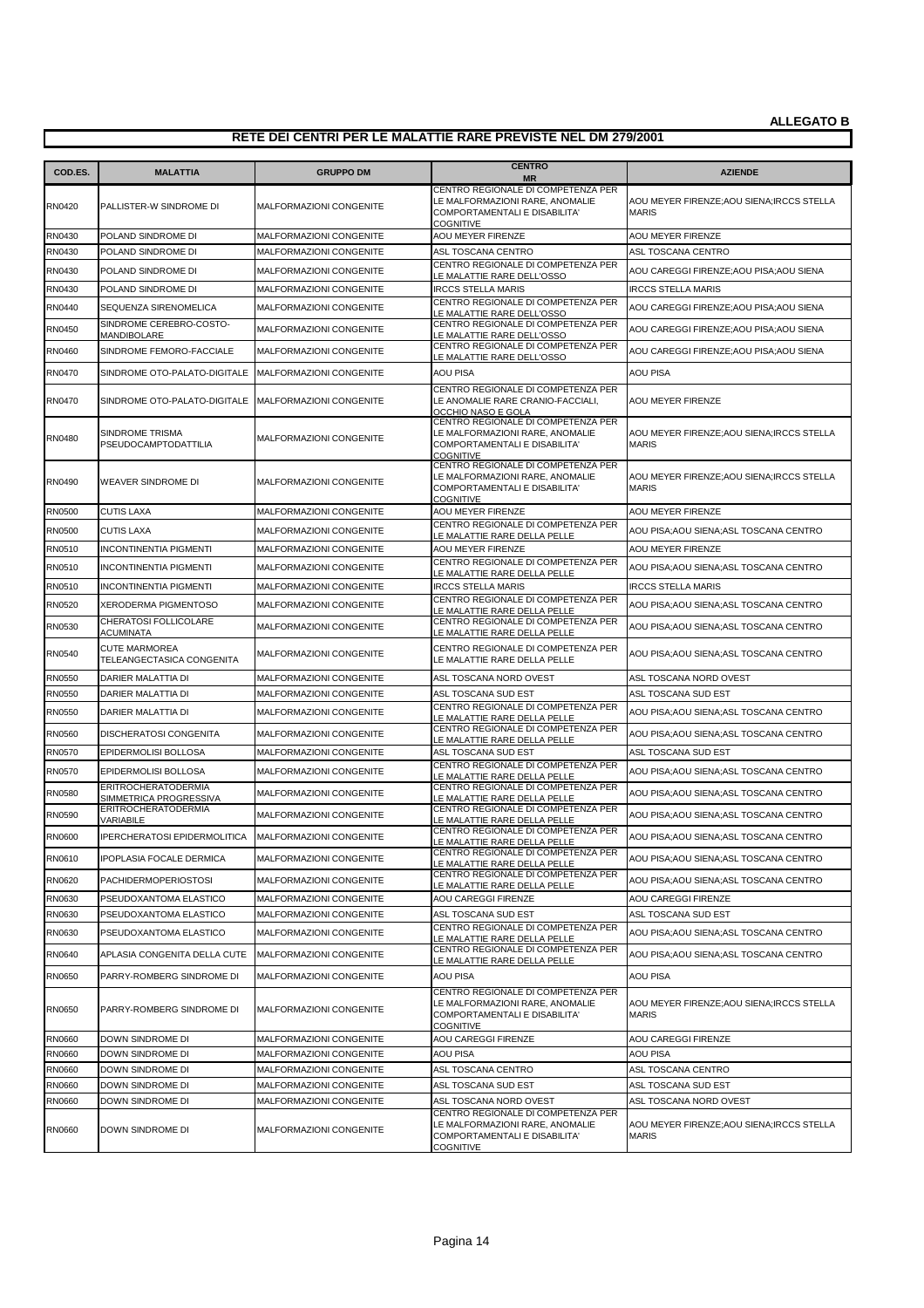| COD.ES.       | <b>MALATTIA</b>                                     | <b>GRUPPO DM</b>               | <b>CENTRO</b><br><b>MR</b>                                                                                                 | <b>AZIENDE</b>                                                                                                      |
|---------------|-----------------------------------------------------|--------------------------------|----------------------------------------------------------------------------------------------------------------------------|---------------------------------------------------------------------------------------------------------------------|
| <b>RN0670</b> | CRI DU CHAT MALATTIA DEL                            | MALFORMAZIONI CONGENITE        | CENTRO REGIONALE DI COMPETENZA PER<br>LE MALFORMAZIONI RARE, ANOMALIE<br>COMPORTAMENTALI E DISABILITA'<br><b>COGNITIVE</b> | AOU MEYER FIRENZE; AOU SIENA; IRCCS STELLA<br><b>MARIS</b>                                                          |
| <b>RN0680</b> | TURNER SINDROME DI                                  | MALFORMAZIONI CONGENITE        | ASL TOSCANA CENTRO                                                                                                         | ASL TOSCANA CENTRO                                                                                                  |
| RN0680        | TURNER SINDROME DI                                  | MALFORMAZIONI CONGENITE        | ASL TOSCANA NORD OVEST                                                                                                     | ASL TOSCANA NORD OVEST                                                                                              |
| <b>RN0680</b> | TURNER SINDROME DI                                  | MALFORMAZIONI CONGENITE        | ASL TOSCANA SUD EST                                                                                                        | ASL TOSCANA SUD EST                                                                                                 |
| RN0680        | TURNER SINDROME DI                                  | MALFORMAZIONI CONGENITE        | CENTRO REGIONALE DI COMPETENZA PER<br>LE MALATTIE RARE ENDOCRINE                                                           | AOU CAREGGI FIRENZE; AOU MEYER FIRENZE; AOU<br>PISA;AOU SIENA                                                       |
| RN0680        | TURNER SINDROME DI                                  | MALFORMAZIONI CONGENITE        | <b>IRCCS STELLA MARIS</b>                                                                                                  | <b>IRCCS STELLA MARIS</b>                                                                                           |
| <b>RN0690</b> | KLINEFELTER SINDROME DI                             | MALFORMAZIONI CONGENITE        | ASL TOSCANA CENTRO                                                                                                         | ASL TOSCANA CENTRO                                                                                                  |
| RN0690        | KLINEFELTER SINDROME DI                             | MALFORMAZIONI CONGENITE        | ASL TOSCANA SUD EST                                                                                                        | ASL TOSCANA SUD EST                                                                                                 |
| RN0690        | KLINEFELTER SINDROME DI                             | MALFORMAZIONI CONGENITE        | CENTRO REGIONALE DI COMPETENZA PER                                                                                         | AOU CAREGGI FIRENZE; AOU MEYER FIRENZE; AOU                                                                         |
| <b>RN0690</b> | KLINEFELTER SINDROME DI                             | MALFORMAZIONI CONGENITE        | LE MALATTIE RARE ENDOCRINE<br><b>IRCCS STELLA MARIS</b>                                                                    | PISA; AOU SIENA<br><b>IRCCS STELLA MARIS</b>                                                                        |
| <b>RN0700</b> | WOLF-HIRSCHHORN SINDROME DI                         | MALFORMAZIONI CONGENITE        | AOU CAREGGI FIRENZE                                                                                                        | AOU CAREGGI FIRENZE                                                                                                 |
|               |                                                     |                                |                                                                                                                            |                                                                                                                     |
| <b>RN0700</b> | WOLF-HIRSCHHORN SINDROME DI                         | MALFORMAZIONI CONGENITE        | <b>AOU PISA</b>                                                                                                            | <b>AOU PISA</b>                                                                                                     |
| <b>RN0700</b> | WOLF-HIRSCHHORN SINDROME DI                         | MALFORMAZIONI CONGENITE        | ASL TOSCANA CENTRO                                                                                                         | ASL TOSCANA CENTRO                                                                                                  |
| <b>RN0700</b> | WOLF-HIRSCHHORN SINDROME DI MALFORMAZIONI CONGENITE |                                | CENTRO REGIONALE DI COMPETENZA PER<br>LE MALFORMAZIONI RARE, ANOMALIE<br>COMPORTAMENTALI E DISABILITA'<br><b>COGNITIVE</b> | AOU MEYER FIRENZE; AOU SIENA; IRCCS STELLA<br><b>MARIS</b>                                                          |
| RN0710        | <b>MELAS SINDROME</b>                               | MALFORMAZIONI CONGENITE        | ASL TOSCANA CENTRO                                                                                                         | ASL TOSCANA CENTRO                                                                                                  |
| RN0710        | MELAS SINDROME                                      | MALFORMAZIONI CONGENITE        | ASL TOSCANA SUD EST                                                                                                        | ASL TOSCANA SUD EST                                                                                                 |
| RN0710        | <b>MELAS SINDROME</b>                               | MALFORMAZIONI CONGENITE        | CENTRO REGIONALE DI COMPETENZA PER I<br>DISORDINI RARI METABOLICI EREDITARI                                                | AOU MEYER FIRENZE;AOU PISA;AOU<br>SIENA;FONDAZIONE CNR REGIONE TOSCANA<br>GABRIELE MONASTERIO; IRCCS STELLA MARIS   |
| <b>RN0720</b> | <b>MERRF SINDROME</b>                               | MALFORMAZIONI CONGENITE        | ASL TOSCANA NORD OVEST                                                                                                     | ASL TOSCANA NORD OVEST                                                                                              |
| <b>RN0720</b> | <b>MERRF SINDROME</b>                               | <b>MALFORMAZIONI CONGENITE</b> | ASL TOSCANA SUD EST                                                                                                        | ASL TOSCANA SUD EST                                                                                                 |
| <b>RN0720</b> | <b>MERRF SINDROME</b>                               | MALFORMAZIONI CONGENITE        | CENTRO REGIONALE DI COMPETENZA PER<br>DISORDINI RARI METABOLICI EREDITARI                                                  | AOU MEYER FIRENZE; AOU PISA; AOU<br>SIENA;FONDAZIONE CNR REGIONE TOSCANA<br>GABRIELE MONASTERIO; IRCCS STELLA MARIS |
| RN0730        | <b>SHORT SINDROME</b>                               | MALFORMAZIONI CONGENITE        | CENTRO REGIONALE DI COMPETENZA PER<br>LE MALFORMAZIONI RARE, ANOMALIE<br>COMPORTAMENTALI E DISABILITA'<br><b>COGNITIVE</b> | AOU MEYER FIRENZE; AOU SIENA; IRCCS STELLA<br><b>MARIS</b>                                                          |
| <b>RN0740</b> | <b>IVEMARK SINDROME DI</b>                          | MALFORMAZIONI CONGENITE        | CENTRO REGIONALE DI COMPETENZA PER<br>LE MALFORMAZIONI RARE, ANOMALIE<br>COMPORTAMENTALI E DISABILITA'<br><b>COGNITIVE</b> | AOU MEYER FIRENZE; AOU SIENA; IRCCS STELLA<br><b>MARIS</b>                                                          |
| <b>RN0750</b> | <b>SCLEROSI TUBEROSA</b>                            | MALFORMAZIONI CONGENITE        | AOU CAREGGI FIRENZE                                                                                                        | AOU CAREGGI FIRENZE                                                                                                 |
| <b>RN0750</b> | <b>SCLEROSI TUBEROSA</b>                            | MALFORMAZIONI CONGENITE        | AOU PISA                                                                                                                   | <b>AOU PISA</b>                                                                                                     |
| <b>RN0750</b> | <b>SCLEROSI TUBEROSA</b>                            | MALFORMAZIONI CONGENITE        | ASL TOSCANA CENTRO                                                                                                         | ASL TOSCANA CENTRO                                                                                                  |
| <b>RN0750</b> | <b>SCLEROSI TUBEROSA</b>                            | MALFORMAZIONI CONGENITE        | CENTRO REGIONALE DI COMPETENZA PER<br>LE MALFORMAZIONI RARE, ANOMALIE<br>COMPORTAMENTALI E DISABILITA'<br><b>COGNITIVE</b> | AOU MEYER FIRENZE;AOU SIENA;IRCCS STELLA<br><b>MARIS</b>                                                            |
| <b>RN0760</b> | PEUTZ-JEGHERS SINDROME DI                           | MALFORMAZIONI CONGENITE        | ASL TOSCANA CENTRO                                                                                                         | ASL TOSCANA CENTRO                                                                                                  |
| <b>RN0760</b> | PEUTZ-JEGHERS SINDROME DI                           | MALFORMAZIONI CONGENITE        | CENTRO REGIONALE DI COMPETENZA PER<br>LE MALATTIE RARE GASTROINTESTINALI                                                   | AOU CAREGGI FIRENZE; AOU MEYER FIRENZE; AOU<br>PISA; AOU SIENA                                                      |
| <b>RN0770</b> | STURGE-WEBER SINDROME DI                            | MALFORMAZIONI CONGENITE        | AOU PISA                                                                                                                   | AOU PISA                                                                                                            |
| <b>RN0770</b> | STURGE-WEBER SINDROME DI                            | MALFORMAZIONI CONGENITE        | ASL TOSCANA CENTRO                                                                                                         | ASL TOSCANA CENTRO                                                                                                  |
| <b>RN0770</b> | STURGE-WEBER SINDROME DI                            | MALFORMAZIONI CONGENITE        | ASL TOSCANA SUD EST                                                                                                        | ASL TOSCANA SUD EST                                                                                                 |
| <b>RN0770</b> | STURGE-WEBER SINDROME DI                            | MALFORMAZIONI CONGENITE        | CENTRO REGIONALE DI COMPETENZA PER<br>LE MALFORMAZIONI RARE, ANOMALIE<br>COMPORTAMENTALI E DISABILITA'<br>COGNITIVE        | AOU MEYER FIRENZE; AOU SIENA; IRCCS STELLA<br><b>MARIS</b>                                                          |
| <b>RN0780</b> | VON HIPPEL-LINDAU SINDROME DI                       | MALFORMAZIONI CONGENITE        | <b>AOU CAREGGI FIRENZE</b>                                                                                                 | AOU CAREGGI FIRENZE                                                                                                 |
| <b>RN0780</b> | VON HIPPEL-LINDAU SINDROME DI                       | MALFORMAZIONI CONGENITE        | AOU PISA                                                                                                                   | <b>AOU PISA</b>                                                                                                     |
| <b>RN0780</b> | VON HIPPEL-LINDAU SINDROME DI                       | MALFORMAZIONI CONGENITE        | ASL TOSCANA NORD OVEST                                                                                                     | ASL TOSCANA NORD OVEST                                                                                              |
| <b>RN0780</b> | VON HIPPEL-LINDAU SINDROME DI                       | MALFORMAZIONI CONGENITE        | ASL TOSCANA SUD EST                                                                                                        | ASL TOSCANA SUD EST                                                                                                 |
| <b>RN0780</b> | VON HIPPEL-LINDAU SINDROME DI                       | MALFORMAZIONI CONGENITE        | CENTRO REGIONALE DI COMPETENZA PER<br>LE MALFORMAZIONI RARE, ANOMALIE<br>COMPORTAMENTALI E DISABILITA'<br><b>COGNITIVE</b> | AOU MEYER FIRENZE: AOU SIENA: IRCCS STELLA<br><b>MARIS</b>                                                          |
| <b>RN0790</b> | AARSKOG SINDROME DI                                 | MALFORMAZIONI CONGENITE        | CENTRO REGIONALE DI COMPETENZA PER<br>LE MALFORMAZIONI RARE, ANOMALIE<br>COMPORTAMENTALI E DISABILITA'<br>COGNITIVE        | AOU MEYER FIRENZE;AOU SIENA;IRCCS STELLA<br><b>MARIS</b>                                                            |
| <b>RN0800</b> | ANTLEY-BIXLER SINDROME DI                           | MALFORMAZIONI CONGENITE        | <b>AOU SIENA</b>                                                                                                           | <b>AOU SIENA</b>                                                                                                    |
| <b>RN0800</b> | ANTLEY-BIXLER SINDROME DI                           | MALFORMAZIONI CONGENITE        | CENTRO REGIONALE DI COMPETENZA PER<br>LE ANOMALIE RARE CRANIO-FACCIALI,<br>OCCHIO NASO E GOLA                              | AOU MEYER FIRENZE                                                                                                   |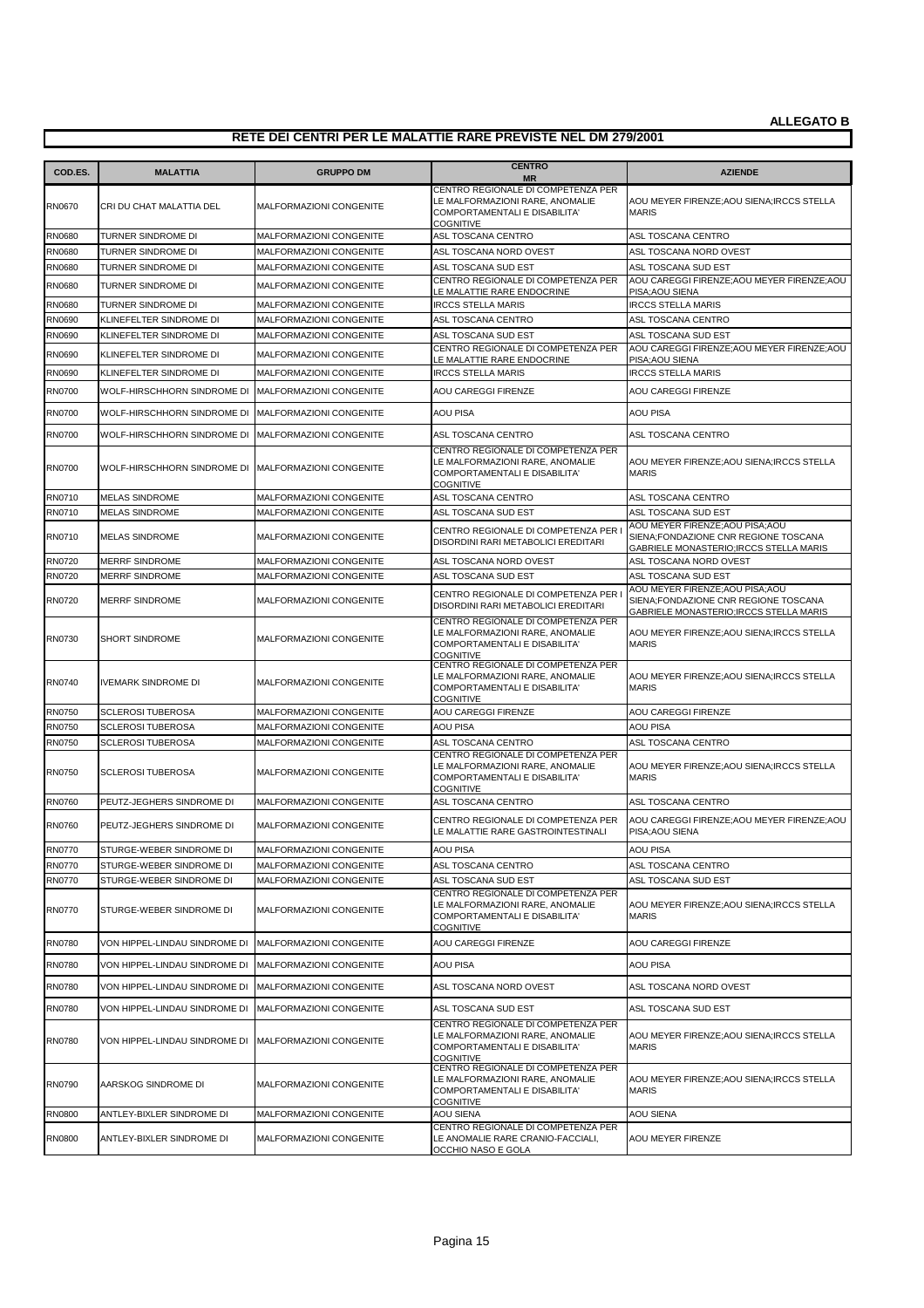| COD.ES.          | <b>MALATTIA</b>                                              | <b>GRUPPO DM</b>                                          | <b>CENTRO</b>                                                                                                                     | <b>AZIENDE</b>                                                                                         |
|------------------|--------------------------------------------------------------|-----------------------------------------------------------|-----------------------------------------------------------------------------------------------------------------------------------|--------------------------------------------------------------------------------------------------------|
|                  |                                                              |                                                           | <b>MR</b><br>CENTRO REGIONALE DI COMPETENZA PER                                                                                   |                                                                                                        |
| RN0810           | BALLER-GEROLD SINDROME DI                                    | MALFORMAZIONI CONGENITE                                   | LE ANOMALIE RARE CRANIO-FACCIALI,<br>OCCHIO NASO E GOLA                                                                           | <b>AOU MEYER FIRENZE</b>                                                                               |
| <b>RN0820</b>    | BECKWITH-WIEDEMANN SINDROME<br>DI                            | <b>MALFORMAZIONI CONGENITE</b>                            | AOU CAREGGI FIRENZE                                                                                                               | AOU CAREGGI FIRENZE                                                                                    |
| RN0820           | BECKWITH-WIEDEMANN SINDROME<br>DI                            | MALFORMAZIONI CONGENITE                                   | AOU PISA                                                                                                                          | <b>AOU PISA</b>                                                                                        |
| RN0820           | BECKWITH-WIEDEMANN SINDROME<br>DI                            | MALFORMAZIONI CONGENITE                                   | CENTRO REGIONALE DI COMPETENZA PER<br>LE MALFORMAZIONI RARE, ANOMALIE<br>COMPORTAMENTALI E DISABILITA'<br><b>COGNITIVE</b>        | AOU MEYER FIRENZE; AOU SIENA; IRCCS STELLA<br><b>MARIS</b>                                             |
| RN0830           | <b>BLOOM SINDROME DI</b>                                     | MALFORMAZIONI CONGENITE                                   | CENTRO REGIONALE DI COMPETENZA PER<br>LE MALFORMAZIONI RARE, ANOMALIE<br>COMPORTAMENTALI E DISABILITA'<br><b>COGNITIVE</b>        | AOU MEYER FIRENZE; AOU SIENA; IRCCS STELLA<br><b>MARIS</b>                                             |
| RN0840           | BORJESON SINDROME DI                                         | MALFORMAZIONI CONGENITE                                   | CENTRO REGIONALE DI COMPETENZA PER<br>LE MALFORMAZIONI RARE, ANOMALIE<br>COMPORTAMENTALI E DISABILITA'<br><b>COGNITIVE</b>        | AOU MEYER FIRENZE; AOU SIENA; IRCCS STELLA<br><b>MARIS</b>                                             |
| RN0850           | CHARGE ASSOCIAZIONE                                          | MALFORMAZIONI CONGENITE                                   | AOU PISA                                                                                                                          | <b>AOU PISA</b>                                                                                        |
| <b>RN0850</b>    | <b>CHARGE ASSOCIAZIONE</b>                                   | MALFORMAZIONI CONGENITE                                   | CENTRO REGIONALE DI COMPETENZA PER<br>LE MALFORMAZIONI RARE, ANOMALIE<br>COMPORTAMENTALI E DISABILITA'<br>COGNITIVE               | AOU MEYER FIRENZE; AOU SIENA; IRCCS STELLA<br><b>MARIS</b>                                             |
| RN0860           | DE MORSIER SINDROME DI                                       | MALFORMAZIONI CONGENITE                                   | AOU CAREGGI FIRENZE                                                                                                               | <b>AOU CAREGGI FIRENZE</b>                                                                             |
| RN0860           | DE MORSIER SINDROME DI                                       | MALFORMAZIONI CONGENITE                                   | AOU PISA                                                                                                                          | <b>AOU PISA</b>                                                                                        |
| <b>RN0860</b>    | DE MORSIER SINDROME DI                                       | <b>MALFORMAZIONI CONGENITE</b>                            | ASL TOSCANA CENTRO<br>CENTRO REGIONALE DI COMPETENZA PER                                                                          | ASL TOSCANA CENTRO                                                                                     |
| <b>RN0860</b>    | DE MORSIER SINDROME DI                                       | MALFORMAZIONI CONGENITE                                   | LE MALFORMAZIONI RARE, ANOMALIE<br>COMPORTAMENTALI E DISABILITA'<br>COGNITIVE                                                     | AOU MEYER FIRENZE; AOU SIENA; IRCCS STELLA<br><b>MARIS</b>                                             |
| RN0870           | DUBOWITZ SINDROME DI                                         | MALFORMAZIONI CONGENITE                                   | CENTRO REGIONALE DI COMPETENZA PER<br>LE MALFORMAZIONI RARE, ANOMALIE<br>COMPORTAMENTALI E DISABILITA'<br><b>COGNITIVE</b>        | AOU MEYER FIRENZE; AOU SIENA; IRCCS STELLA<br><b>MARIS</b>                                             |
| <b>RN0880</b>    | <b>EEC SINDROME</b>                                          | MALFORMAZIONI CONGENITE                                   | AOU PISA                                                                                                                          | <b>AOU PISA</b>                                                                                        |
| <b>RN0880</b>    | <b>EEC SINDROME</b>                                          | MALFORMAZIONI CONGENITE                                   | CENTRO REGIONALE DI COMPETENZA PER<br>LE MALFORMAZIONI RARE, ANOMALIE<br>COMPORTAMENTALI E DISABILITA'<br><b>COGNITIVE</b>        | AOU MEYER FIRENZE; AOU SIENA; IRCCS STELLA<br><b>MARIS</b>                                             |
| RN0890           | FREEMAN-SHELDON SINDROME DI                                  | <b>MALFORMAZIONI CONGENITE</b>                            | <b>AOU PISA</b>                                                                                                                   | <b>AOU PISA</b>                                                                                        |
| RN0890           | FREEMAN-SHELDON SINDROME DI                                  | MALFORMAZIONI CONGENITE                                   | CENTRO REGIONALE DI COMPETENZA PER<br>LE ANOMALIE RARE CRANIO-FACCIALI,<br>OCCHIO NASO E GOLA                                     | AOU MEYER FIRENZE                                                                                      |
| RN0900           | FRYNS SINDROME DI                                            | MALFORMAZIONI CONGENITE                                   | AOU PISA                                                                                                                          | <b>AOU PISA</b>                                                                                        |
| RN0900           | FRYNS SINDROME DI                                            | MALFORMAZIONI CONGENITE                                   | CENTRO REGIONALE DI COMPETENZA PER<br>LE MALFORMAZIONI RARE, ANOMALIE<br>COMPORTAMENTALI E DISABILITA'<br><b>COGNITIVE</b>        | AOU MEYER FIRENZE; AOU SIENA; IRCCS STELLA<br><b>MARIS</b>                                             |
| RN0910           | GOLDENHAR SINDROME DI                                        | MALFORMAZIONI CONGENITE                                   | <b>AOU PISA</b>                                                                                                                   | <b>AOU PISA</b>                                                                                        |
| RN0910           | <b>GOLDENHAR SINDROME DI</b>                                 | MALFORMAZIONI CONGENITE                                   | AOU SIENA                                                                                                                         | AOU SIENA                                                                                              |
| RN0910           | GOLDENHAR SINDROME DI                                        | MALFORMAZIONI CONGENITE                                   | ASL TOSCANA CENTRO                                                                                                                | ASL TOSCANA CENTRO                                                                                     |
| RN0910<br>RN0910 | <b>GOLDENHAR SINDROME DI</b><br><b>GOLDENHAR SINDROME DI</b> | <b>MALFORMAZIONI CONGENITE</b><br>MALFORMAZIONI CONGENITE | ASL TOSCANA SUD EST<br>CENTRO REGIONALE DI COMPETENZA PER<br>LE ANOMALIE RARE CRANIO-FACCIALI,<br>OCCHIO NASO E GOLA              | ASL TOSCANA SUD EST<br>AOU MEYER FIRENZE                                                               |
| RN0920           | HERMANSKY-PUDLAK SINDROME DI MALFORMAZIONI CONGENITE         |                                                           | CENTRO REGIONALE DI COMPETENZA PER<br>LE MALFORMAZIONI RARE, ANOMALIE<br>COMPORTAMENTALI E DISABILITA'<br><b>COGNITIVE</b>        | AOU MEYER FIRENZE; AOU SIENA; IRCCS STELLA<br><b>MARIS</b>                                             |
| RN0930           | HOLT-ORAM SINDROME DI                                        | MALFORMAZIONI CONGENITE                                   | CENTRO REGIONALE DI COMPETENZA PER<br>LE MALFORMAZIONI RARE, ANOMALIE<br><b>COMPORTAMENTALI E DISABILITA'</b><br><b>COGNITIVE</b> | AOU MEYER FIRENZE; AOU SIENA; IRCCS STELLA<br><b>MARIS</b>                                             |
| RN0940           | KABUKI SINDROME DELLA<br><b>MASCHERA</b>                     | MALFORMAZIONI CONGENITE                                   | AOU CAREGGI FIRENZE                                                                                                               | AOU CAREGGI FIRENZE                                                                                    |
| RN0940           | KABUKI SINDROME DELLA<br><b>MASCHERA</b>                     | MALFORMAZIONI CONGENITE                                   | AOU PISA                                                                                                                          | <b>AOU PISA</b>                                                                                        |
| RN0940           | KABUKI SINDROME DELLA<br>MASCHERA                            | MALFORMAZIONI CONGENITE                                   | ASL TOSCANA SUD EST                                                                                                               | ASL TOSCANA SUD EST                                                                                    |
| RN0940           | KABUKI SINDROME DELLA<br>MASCHERA                            | MALFORMAZIONI CONGENITE                                   | CENTRO REGIONALE DI COMPETENZA PER<br>LE MALFORMAZIONI RARE, ANOMALIE<br>COMPORTAMENTALI E DISABILITA'<br><b>COGNITIVE</b>        | AOU MEYER FIRENZE; AOU SIENA; IRCCS STELLA<br><b>MARIS</b>                                             |
| RN0950           | KARTAGENER SINDROME DI                                       | MALFORMAZIONI CONGENITE                                   | AOU MEYER FIRENZE                                                                                                                 | AOU MEYER FIRENZE                                                                                      |
| RN0950           | KARTAGENER SINDROME DI                                       | MALFORMAZIONI CONGENITE                                   | ASL TOSCANA SUD EST                                                                                                               | ASL TOSCANA SUD EST                                                                                    |
| <b>RN0950</b>    | KARTAGENER SINDROME DI                                       | MALFORMAZIONI CONGENITE                                   | CENTRO REGIONALE DI COMPETENZA PER<br>LE MALATTIE RARE POLMONARI                                                                  | AOU CAREGGI FIRENZE;AOU PISA;AOU<br>SIENA;FONDAZIONE CNR REGIONE TOSCANA<br><b>GABRIELE MONASTERIO</b> |
| RN0960           | MAFFUCCI SINDROME DI                                         | MALFORMAZIONI CONGENITE                                   | CENTRO REGIONALE DI COMPETENZA PER<br>LE MALATTIE RARE DELL'OSSO                                                                  | AOU CAREGGI FIRENZE; AOU PISA; AOU SIENA                                                               |
| RN0970           | MARSHALL SINDROME DI                                         | MALFORMAZIONI CONGENITE                                   | AOU CAREGGI FIRENZE                                                                                                               | AOU CAREGGI FIRENZE                                                                                    |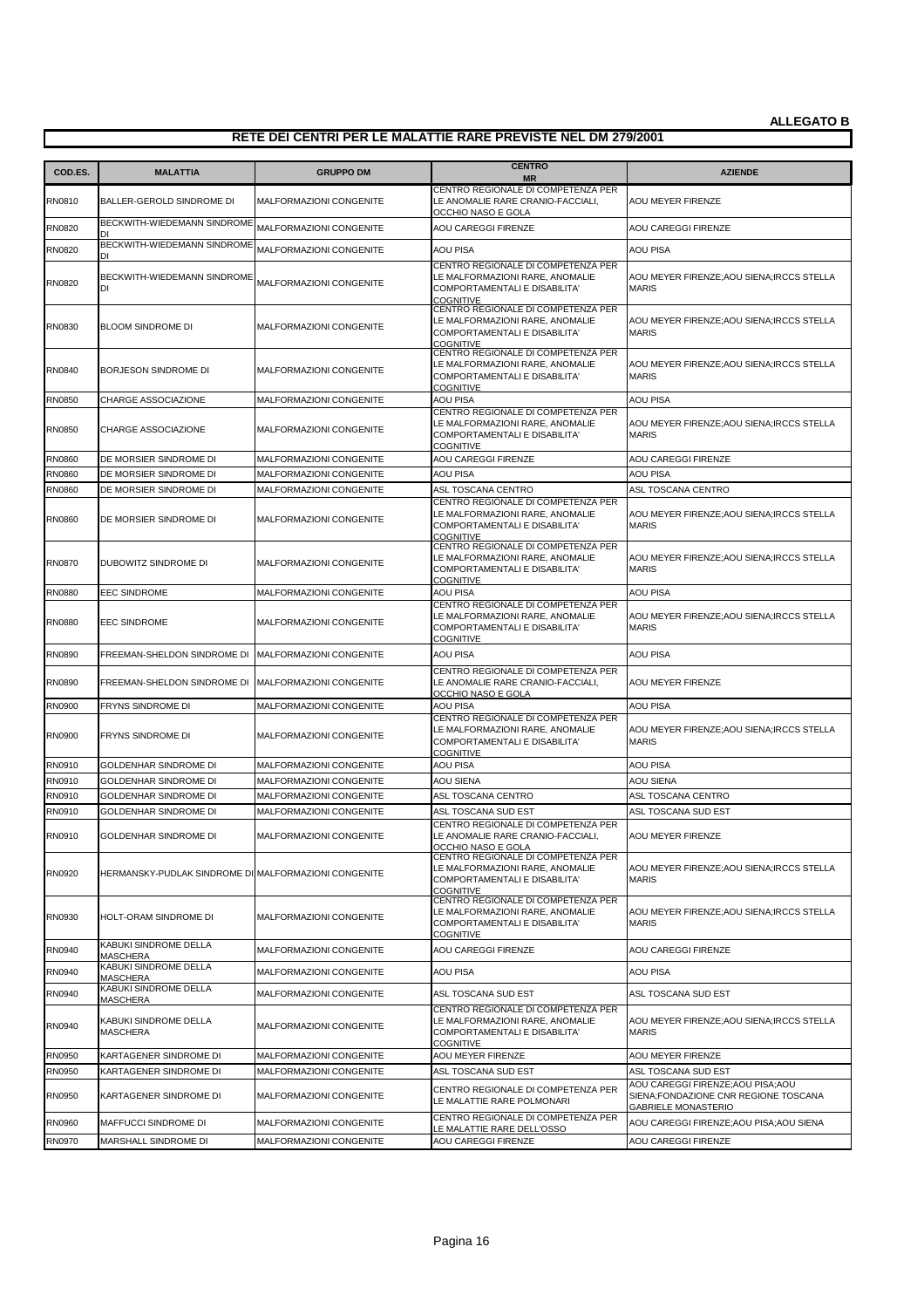| COD.ES.       | <b>MALATTIA</b>                             | <b>GRUPPO DM</b>               | <b>CENTRO</b><br><b>MR</b>                                                                                                        | <b>AZIENDE</b>                                             |
|---------------|---------------------------------------------|--------------------------------|-----------------------------------------------------------------------------------------------------------------------------------|------------------------------------------------------------|
| RN0970        | MARSHALL SINDROME DI                        | MALFORMAZIONI CONGENITE        | CENTRO REGIONALE DI COMPETENZA PER<br>LE MALFORMAZIONI RARE, ANOMALIE<br>COMPORTAMENTALI E DISABILITA'<br><b>COGNITIVE</b>        | AOU MEYER FIRENZE; AOU SIENA; IRCCS STELLA<br><b>MARIS</b> |
| RN0980        | MECKEL SINDROME DI                          | MALFORMAZIONI CONGENITE        | CENTRO REGIONALE DI COMPETENZA PER<br>LE MALFORMAZIONI RARE, ANOMALIE<br>COMPORTAMENTALI E DISABILITA'<br><b>COGNITIVE</b>        | AOU MEYER FIRENZE; AOU SIENA; IRCCS STELLA<br><b>MARIS</b> |
| RN0990        | MOEBIUS SINDROME DI                         | MALFORMAZIONI CONGENITE        | AOU PISA                                                                                                                          | <b>AOU PISA</b>                                            |
| <b>RN0990</b> | MOEBIUS SINDROME DI                         | MALFORMAZIONI CONGENITE        | ASL TOSCANA CENTRO                                                                                                                | ASL TOSCANA CENTRO                                         |
| RN0990        | MOEBIUS SINDROME DI                         | MALFORMAZIONI CONGENITE        | CENTRO REGIONALE DI COMPETENZA PER<br>LE MALFORMAZIONI RARE, ANOMALIE<br>COMPORTAMENTALI E DISABILITA'<br><b>COGNITIVE</b>        | AOU MEYER FIRENZE; AOU SIENA; IRCCS STELLA<br><b>MARIS</b> |
| RN1000        | NAGER SINDROME DI                           | MALFORMAZIONI CONGENITE        | CENTRO REGIONALE DI COMPETENZA PER<br>LE ANOMALIE RARE CRANIO-FACCIALI,<br>OCCHIO NASO E GOLA                                     | AOU MEYER FIRENZE                                          |
| RN1010        | NOONAN SINDROME DI                          | MALFORMAZIONI CONGENITE        | AOU PISA                                                                                                                          | <b>AOU PISA</b>                                            |
| RN1010        | NOONAN SINDROME DI                          | MALFORMAZIONI CONGENITE        | ASL TOSCANA CENTRO                                                                                                                | ASL TOSCANA CENTRO                                         |
| RN1010        | NOONAN SINDROME DI                          | MALFORMAZIONI CONGENITE        | CENTRO REGIONALE DI COMPETENZA PER<br>LE MALFORMAZIONI RARE, ANOMALIE<br>COMPORTAMENTALI E DISABILITA'<br><b>COGNITIVE</b>        | AOU MEYER FIRENZE; AOU SIENA; IRCCS STELLA<br><b>MARIS</b> |
| RN1020        | OPITZ SINDROME DI                           | MALFORMAZIONI CONGENITE        | CENTRO REGIONALE DI COMPETENZA PER<br>LE MALFORMAZIONI RARE, ANOMALIE<br>COMPORTAMENTALI E DISABILITA'<br><b>COGNITIVE</b>        | AOU MEYER FIRENZE; AOU SIENA; IRCCS STELLA<br><b>MARIS</b> |
| RN1030        | PALLISTER-HALL SINDROME DI                  | MALFORMAZIONI CONGENITE        | CENTRO REGIONALE DI COMPETENZA PER<br>LE MALFORMAZIONI RARE. ANOMALIE<br>COMPORTAMENTALI E DISABILITA'<br>COGNITIVE               | AOU MEYER FIRENZE; AOU SIENA; IRCCS STELLA<br><b>MARIS</b> |
| RN1040        | PFEIFFER SINDROME DI                        | MALFORMAZIONI CONGENITE        | AOU SIENA                                                                                                                         | <b>AOU SIENA</b>                                           |
| RN1040        | PFEIFFER SINDROME DI                        | MALFORMAZIONI CONGENITE        | CENTRO REGIONALE DI COMPETENZA PER<br>LE ANOMALIE RARE CRANIO-FACCIALI,<br>OCCHIO NASO E GOLA                                     | AOU MEYER FIRENZE                                          |
| RN1050        | RIEGER SINDROME DI                          | MALFORMAZIONI CONGENITE        | AOU PISA                                                                                                                          | <b>AOU PISA</b>                                            |
| RN1050        | RIEGER SINDROME DI                          | MALFORMAZIONI CONGENITE        | CENTRO REGIONALE DI COMPETENZA PER                                                                                                | AOU CAREGGI FIRENZE;AOU SIENA                              |
| RN1060        | ROBERTS SINDROME DI                         | MALFORMAZIONI CONGENITE        | LE MALATTIE RARE DELL'OCCHIO<br>CENTRO REGIONALE DI COMPETENZA PER<br>LE ANOMALIE RARE CRANIO-FACCIALI,<br>OCCHIO NASO E GOLA     | AOU MEYER FIRENZE                                          |
| RN1070        | ROBINOW SINDROME DI                         | MALFORMAZIONI CONGENITE        | CENTRO REGIONALE DI COMPETENZA PER<br>LE MALFORMAZIONI RARE, ANOMALIE<br>COMPORTAMENTALI E DISABILITA'<br><b>COGNITIVE</b>        | AOU MEYER FIRENZE; AOU SIENA; IRCCS STELLA<br><b>MARIS</b> |
| RN1080        | RUSSELL-SILVER SINDROME DI                  | MALFORMAZIONI CONGENITE        | <b>AOU PISA</b>                                                                                                                   | <b>AOU PISA</b>                                            |
| RN1080        | RUSSELL-SILVER SINDROME DI                  | MALFORMAZIONI CONGENITE        | ASL TOSCANA CENTRO                                                                                                                | ASL TOSCANA CENTRO                                         |
| RN1080        | RUSSELL-SILVER SINDROME DI                  | MALFORMAZIONI CONGENITE        | CENTRO REGIONALE DI COMPETENZA PER<br>LE MALFORMAZIONI RARE, ANOMALIE<br><b>COMPORTAMENTALI E DISABILITA'</b><br><b>COGNITIVE</b> | AOU MEYER FIRENZE; AOU SIENA; IRCCS STELLA<br><b>MARIS</b> |
| RN1090        | SCHINZEL-GIEDION SINDROME DI                | MALFORMAZIONI CONGENITE        | CENTRO REGIONALE DI COMPETENZA PER<br>LE MALFORMAZIONI RARE, ANOMALIE<br>COMPORTAMENTALI E DISABILITA'<br>COGNITIVE               | AOU MEYER FIRENZE; AOU SIENA; IRCCS STELLA<br><b>MARIS</b> |
| RN1100        | SECKEL SINDROME DI                          | MALFORMAZIONI CONGENITE        | CENTRO REGIONALE DI COMPETENZA PER<br>LE MALFORMAZIONI RARE, ANOMALIE<br>COMPORTAMENTALI E DISABILITA<br>COGNITIVE                | AOU MEYER FIRENZE; AOU SIENA; IRCCS STELLA<br><b>MARIS</b> |
| RN1110        | SEQUENZA DA IPOCINESIA FETALE               | <b>MALFORMAZIONI CONGENITE</b> | CENTRO REGIONALE DI COMPETENZA PER<br>LE MALFORMAZIONI RARE, ANOMALIE<br>COMPORTAMENTALI E DISABILITA'<br>COGNITIVE               | AOU MEYER FIRENZE; AOU SIENA; IRCCS STELLA<br><b>MARIS</b> |
| RN1120        | SIMPSON-GOLABI-BEHMEL<br>SINDROME DI        | MALFORMAZIONI CONGENITE        | CENTRO REGIONALE DI COMPETENZA PER<br>LE MALFORMAZIONI RARE, ANOMALIE<br>COMPORTAMENTALI E DISABILITA'<br><b>COGNITIVE</b>        | AOU MEYER FIRENZE; AOU SIENA; IRCCS STELLA<br><b>MARIS</b> |
| RN1130        | SINDROME BRANCHIO-OCULO-<br><b>FACCIALE</b> | MALFORMAZIONI CONGENITE        | CENTRO REGIONALE DI COMPETENZA PER<br>LE MALFORMAZIONI RARE, ANOMALIE<br><b>COMPORTAMENTALI E DISABILITA'</b><br><b>COGNITIVE</b> | AOU MEYER FIRENZE; AOU SIENA; IRCCS STELLA<br><b>MARIS</b> |
| RN1140        | SINDROME BRANCHIO-OTO-<br><b>RENALE</b>     | MALFORMAZIONI CONGENITE        | CENTRO REGIONALE DI COMPETENZA PER<br>LE MALFORMAZIONI RARE, ANOMALIE<br>COMPORTAMENTALI E DISABILITA'<br>COGNITIVE               | AOU MEYER FIRENZE; AOU SIENA; IRCCS STELLA<br><b>MARIS</b> |
| RN1150        | SINDROME CARDIO-FACIO-<br><b>CUTANEA</b>    | MALFORMAZIONI CONGENITE        | AOU PISA                                                                                                                          | <b>AOU PISA</b>                                            |
| RN1150        | SINDROME CARDIO-FACIO-<br><b>CUTANEA</b>    | MALFORMAZIONI CONGENITE        | CENTRO REGIONALE DI COMPETENZA PER<br>LE MALFORMAZIONI RARE, ANOMALIE<br>COMPORTAMENTALI E DISABILITA'<br><b>COGNITIVE</b>        | AOU MEYER FIRENZE; AOU SIENA; IRCCS STELLA<br><b>MARIS</b> |
| RN1160        | SINDROME OCULO-CEREBRO-<br><b>CUTANEA</b>   | MALFORMAZIONI CONGENITE        | CENTRO REGIONALE DI COMPETENZA PER<br>LE MALFORMAZIONI RARE, ANOMALIE<br>COMPORTAMENTALI E DISABILITA'<br>COGNITIVE               | AOU MEYER FIRENZE; AOU SIENA; IRCCS STELLA<br><b>MARIS</b> |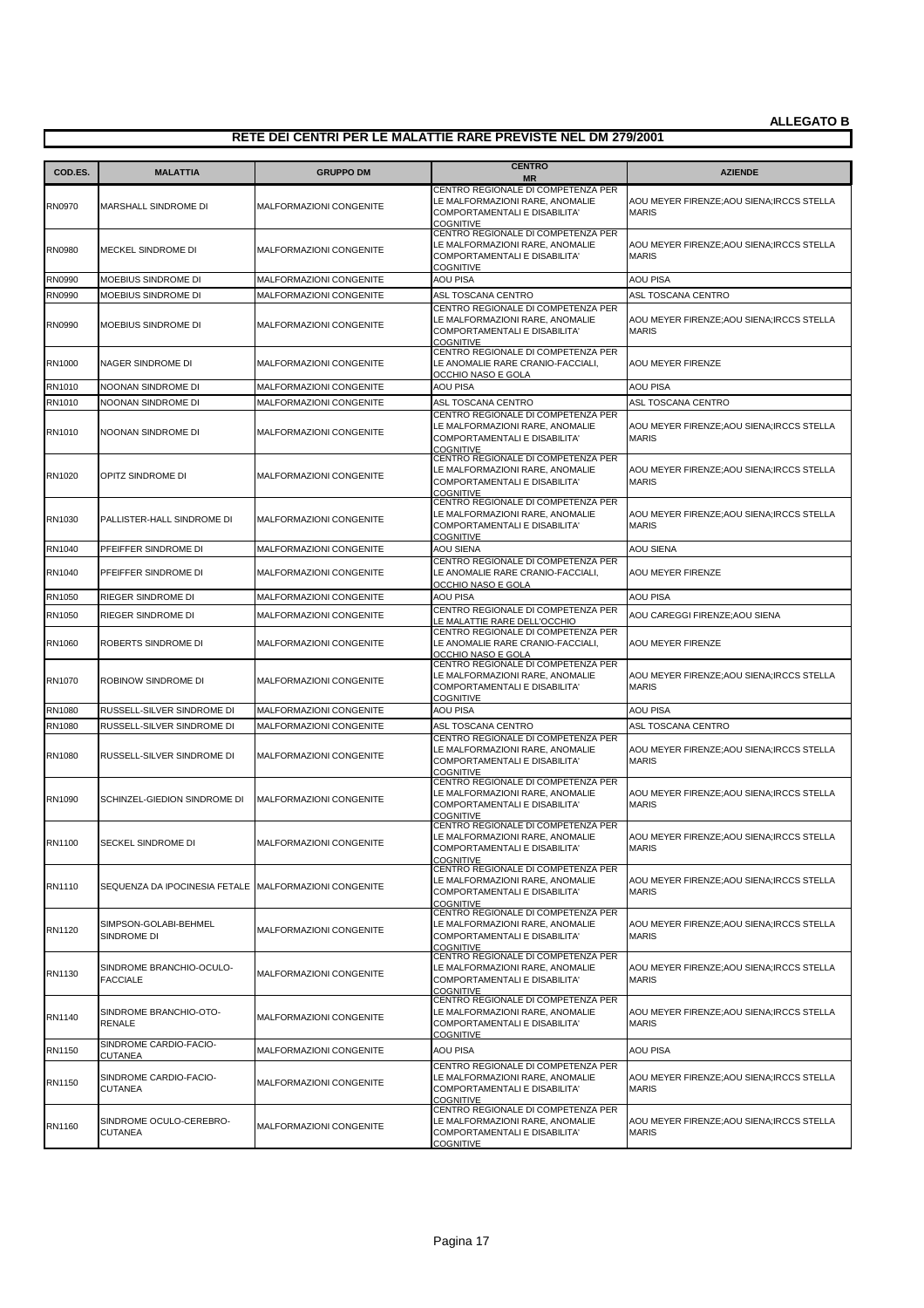| COD.ES.       | <b>MALATTIA</b>                                      | <b>GRUPPO DM</b>               | <b>CENTRO</b><br><b>MR</b>                                                                                                        | <b>AZIENDE</b>                                             |
|---------------|------------------------------------------------------|--------------------------------|-----------------------------------------------------------------------------------------------------------------------------------|------------------------------------------------------------|
| RN1170        | SINDROME PROTEO                                      | MALFORMAZIONI CONGENITE        | CENTRO REGIONALE DI COMPETENZA PER<br>LE MALFORMAZIONI RARE, ANOMALIE<br>COMPORTAMENTALI E DISABILITA'<br><b>COGNITIVE</b>        | AOU MEYER FIRENZE; AOU SIENA; IRCCS STELLA<br><b>MARIS</b> |
| RN1180        | SINDROME TRICO-RINO-FALANGEA MALFORMAZIONI CONGENITE |                                | CENTRO REGIONALE DI COMPETENZA PER<br>LE MALFORMAZIONI RARE, ANOMALIE<br>COMPORTAMENTALI E DISABILITA'<br><b>COGNITIVE</b>        | AOU MEYER FIRENZE;AOU SIENA;IRCCS STELLA<br><b>MARIS</b>   |
| RN1190        | SINDROME UNGHIA-ROTULA                               | <b>MALFORMAZIONI CONGENITE</b> | ASL TOSCANA SUD EST                                                                                                               | ASL TOSCANA SUD EST                                        |
| RN1190        | SINDROME UNGHIA-ROTULA                               | MALFORMAZIONI CONGENITE        | CENTRO REGIONALE DI COMPETENZA PER<br>LE MALATTIE RARE RENALI                                                                     | AOU MEYER FIRENZE;AOU PISA;AOU SIENA                       |
| RN1200        | SMITH-LEMLI-OPITZ, TIPO 1<br>SINDROME DI             | <b>MALFORMAZIONI CONGENITE</b> | CENTRO REGIONALE DI COMPETENZA PER<br>LE MALFORMAZIONI RARE, ANOMALIE<br>COMPORTAMENTALI E DISABILITA'<br><b>COGNITIVE</b>        | AOU MEYER FIRENZE; AOU SIENA; IRCCS STELLA<br><b>MARIS</b> |
| RN1210        | SMITH-MAGENIS SINDROME DI                            | MALFORMAZIONI CONGENITE        | <b>AOU PISA</b>                                                                                                                   | <b>AOU PISA</b>                                            |
| RN1210        | SMITH-MAGENIS SINDROME DI                            | <b>MALFORMAZIONI CONGENITE</b> | CENTRO REGIONALE DI COMPETENZA PER<br>LE MALFORMAZIONI RARE, ANOMALIE<br>COMPORTAMENTALI E DISABILITA'<br><b>COGNITIVE</b>        | AOU MEYER FIRENZE;AOU SIENA;IRCCS STELLA<br><b>MARIS</b>   |
| RN1220        | STICKLER SINDROME DI                                 | <b>MALFORMAZIONI CONGENITE</b> | AOU MEYER FIRENZE                                                                                                                 | AOU MEYER FIRENZE                                          |
| RN1220        | STICKLER SINDROME DI                                 | MALFORMAZIONI CONGENITE        | <b>AOU SIENA</b>                                                                                                                  | <b>AOU SIENA</b>                                           |
| <b>RN1220</b> | STICKLER SINDROME DI                                 | <b>MALFORMAZIONI CONGENITE</b> | CENTRO REGIONALE DI COMPETENZA PER<br>LE MALATTIE RARE DEL TESSUTO<br>CONNETTIVO E MUSCOLO-SCHELETRICO                            | AOU CAREGGI FIRENZE;AOU PISA;ASL TOSCANA<br><b>CENTRO</b>  |
| RN1230        | <b>SUMMIT SINDROME DI</b>                            | <b>MALFORMAZIONI CONGENITE</b> | CENTRO REGIONALE DI COMPETENZA PER<br>LE ANOMALIE RARE CRANIO-FACCIALI,<br>OCCHIO NASO E GOLA                                     | AOU MEYER FIRENZE                                          |
| RN1240        | TOWNES-BROCKS SINDROME DI                            | <b>MALFORMAZIONI CONGENITE</b> | CENTRO REGIONALE DI COMPETENZA PER<br>LE MALFORMAZIONI RARE. ANOMALIE<br>COMPORTAMENTALI E DISABILITA'<br><b>COGNITIVE</b>        | AOU MEYER FIRENZE;AOU SIENA;IRCCS STELLA<br><b>MARIS</b>   |
| RN1250        | VACTERL ASSOCIAZIONE                                 | <b>MALFORMAZIONI CONGENITE</b> | <b>AOU PISA</b>                                                                                                                   | <b>AOU PISA</b>                                            |
| RN1250        | VACTERL ASSOCIAZIONE                                 | MALFORMAZIONI CONGENITE        | CENTRO REGIONALE DI COMPETENZA PER<br>LE MALFORMAZIONI RARE, ANOMALIE<br>COMPORTAMENTALI E DISABILITA'<br><b>COGNITIVE</b>        | AOU MEYER FIRENZE; AOU SIENA; IRCCS STELLA<br><b>MARIS</b> |
| RN1260        | WILDERVANCK SINDROME DI                              | MALFORMAZIONI CONGENITE        | CENTRO REGIONALE DI COMPETENZA PER<br>LE MALFORMAZIONI RARE, ANOMALIE<br>COMPORTAMENTALI E DISABILITA'<br><b>COGNITIVE</b>        | AOU MEYER FIRENZE;AOU SIENA;IRCCS STELLA<br><b>MARIS</b>   |
| RN1270        | WILLIAMS SINDROME DI                                 | <b>MALFORMAZIONI CONGENITE</b> | AOU CAREGGI FIRENZE                                                                                                               | <b>AOU CAREGGI FIRENZE</b>                                 |
| RN1270        | WILLIAMS SINDROME DI                                 | MALFORMAZIONI CONGENITE        | <b>AOU PISA</b>                                                                                                                   | <b>AOU PISA</b>                                            |
| RN1270        | WILLIAMS SINDROME DI                                 | MALFORMAZIONI CONGENITE        | ASL TOSCANA CENTRO                                                                                                                | ASL TOSCANA CENTRO                                         |
| RN1270        | WILLIAMS SINDROME DI                                 | <b>MALFORMAZIONI CONGENITE</b> | CENTRO REGIONALE DI COMPETENZA PER<br>LE MALFORMAZIONI RARE, ANOMALIE<br>COMPORTAMENTALI E DISABILITA'<br><b>COGNITIVE</b>        | AOU MEYER FIRENZE; AOU SIENA; IRCCS STELLA<br><b>MARIS</b> |
| RN1280        | WINCHESTER SINDROME DI                               | MALFORMAZIONI CONGENITE        | CENTRO REGIONALE DI COMPETENZA PER<br>LE MALFORMAZIONI RARE, ANOMALIE<br>COMPORTAMENTALI E DISABILITA'<br><b>COGNITIVE</b>        | AOU MEYER FIRENZE; AOU SIENA; IRCCS STELLA<br><b>MARIS</b> |
| RN1290        | WOLFRAM SINDROME DI                                  | MALFORMAZIONI CONGENITE        | ASL TOSCANA CENTRO                                                                                                                | ASL TOSCANA CENTRO                                         |
| RN1290        | WOLFRAM SINDROME DI                                  | <b>MALFORMAZIONI CONGENITE</b> | CENTRO REGIONALE DI COMPETENZA PER<br>LE MALFORMAZIONI RARE, ANOMALIE<br>COMPORTAMENTALI E DISABILITA'<br><b>COGNITIVE</b>        | AOU MEYER FIRENZE;AOU SIENA;IRCCS STELLA<br><b>MARIS</b>   |
| RN1300        | ANGELMAN SINDROME DI                                 | MALFORMAZIONI CONGENITE        | <b>AOU PISA</b>                                                                                                                   | <b>AOU PISA</b>                                            |
| RN1300        | ANGELMAN SINDROME DI                                 | MALFORMAZIONI CONGENITE        | ASL TOSCANA CENTRO                                                                                                                | ASL TOSCANA CENTRO                                         |
| RN1300        | ANGELMAN SINDROME DI                                 | MALFORMAZIONI CONGENITE        | ASL TOSCANA SUD EST                                                                                                               | ASL TOSCANA SUD EST                                        |
| RN1300        | ANGELMAN SINDROME DI                                 | MALFORMAZIONI CONGENITE        | CENTRO REGIONALE DI COMPETENZA PER<br>LE MALFORMAZIONI RARE, ANOMALIE<br>COMPORTAMENTALI E DISABILITA'<br><b>COGNITIVE</b>        | AOU MEYER FIRENZE; AOU SIENA; IRCCS STELLA<br><b>MARIS</b> |
| RN1310        | PRADER-WILLI SINDROME DI                             | MALFORMAZIONI CONGENITE        | AOU CAREGGI FIRENZE                                                                                                               | AOU CAREGGI FIRENZE                                        |
| RN1310        | PRADER-WILLI SINDROME DI                             | MALFORMAZIONI CONGENITE        | <b>AOU PISA</b>                                                                                                                   | <b>AOU PISA</b>                                            |
| RN1310        | PRADER-WILLI SINDROME DI                             | MALFORMAZIONI CONGENITE        | ASL TOSCANA NORD OVEST                                                                                                            | ASL TOSCANA NORD OVEST                                     |
| RN1310        | PRADER-WILLI SINDROME DI                             | MALFORMAZIONI CONGENITE        | CENTRO REGIONALE DI COMPETENZA PER<br>LE MALFORMAZIONI RARE, ANOMALIE<br><b>COMPORTAMENTALI E DISABILITA'</b><br><b>COGNITIVE</b> | AOU MEYER FIRENZE; AOU SIENA; IRCCS STELLA<br><b>MARIS</b> |
| RN1320        | MARFAN SINDROME DI                                   | MALFORMAZIONI CONGENITE        | <b>AOU SIENA</b>                                                                                                                  | <b>AOU SIENA</b>                                           |
| RN1320        | MARFAN SINDROME DI                                   | MALFORMAZIONI CONGENITE        | ASL TOSCANA SUD EST                                                                                                               | ASL TOSCANA SUD EST                                        |
| RN1320        | MARFAN SINDROME DI                                   | MALFORMAZIONI CONGENITE        | CENTRO REGIONALE DI COMPETENZA PER<br>LE MALATTIE RARE DEL TESSUTO<br>CONNETTIVO E MUSCOLO-SCHELETRICO                            | AOU CAREGGI FIRENZE;AOU PISA;ASL TOSCANA<br><b>CENTRO</b>  |
| RN1330        | SINDROME DA X FRAGILE                                | MALFORMAZIONI CONGENITE        | AOU CAREGGI FIRENZE                                                                                                               | AOU CAREGGI FIRENZE                                        |
| RN1330        | SINDROME DA X FRAGILE                                | MALFORMAZIONI CONGENITE        | <b>AOU PISA</b>                                                                                                                   | AOU PISA                                                   |
| RN1330        | SINDROME DA X FRAGILE                                | MALFORMAZIONI CONGENITE        | ASL TOSCANA SUD EST                                                                                                               | ASL TOSCANA SUD EST                                        |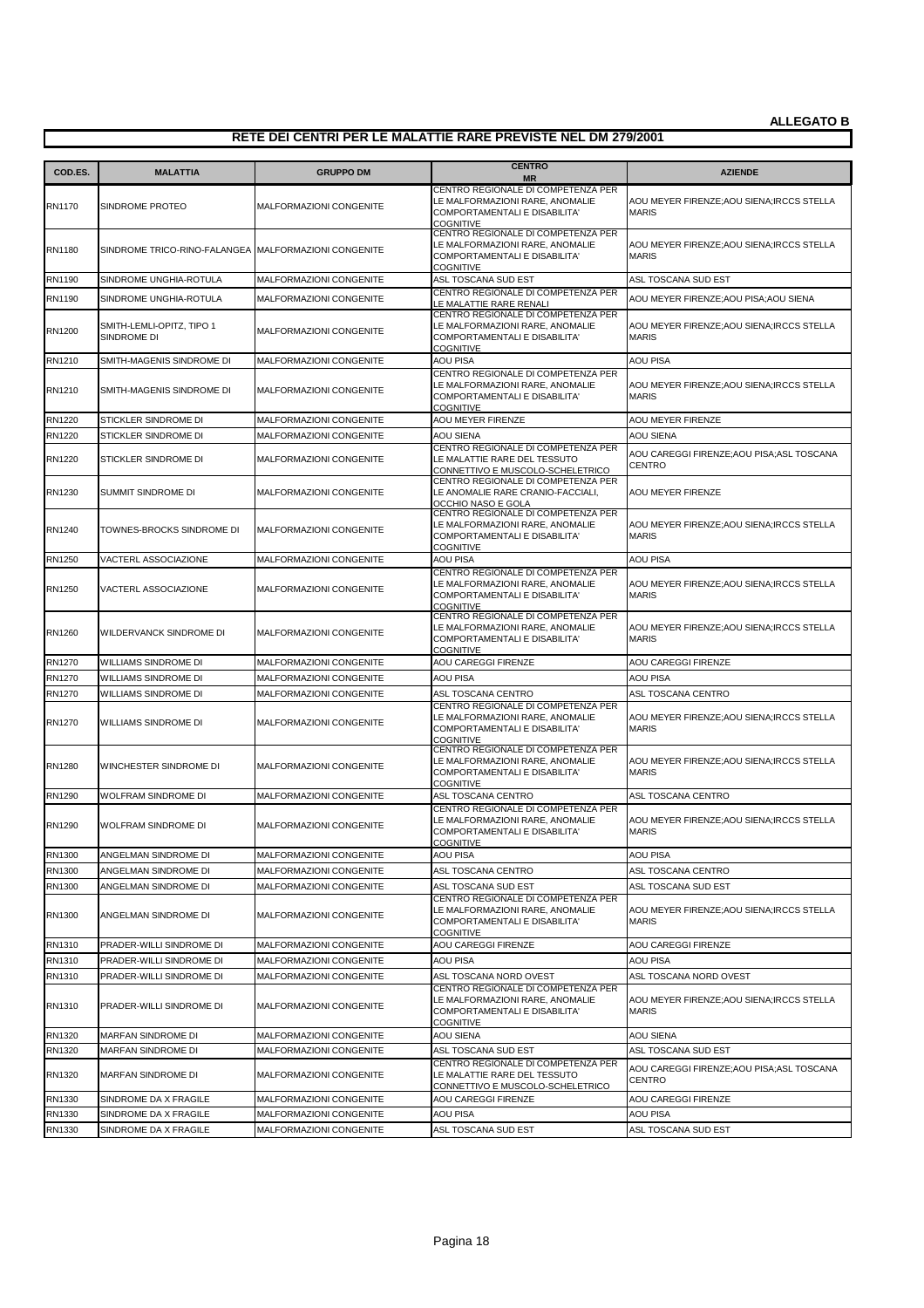| COD.ES. | <b>MALATTIA</b>                                       | <b>GRUPPO DM</b>               | <b>CENTRO</b><br><b>MR</b>                                                                                                        | <b>AZIENDE</b>                                                                     |
|---------|-------------------------------------------------------|--------------------------------|-----------------------------------------------------------------------------------------------------------------------------------|------------------------------------------------------------------------------------|
| RN1330  | SINDROME DA X FRAGILE                                 | MALFORMAZIONI CONGENITE        | CENTRO REGIONALE DI COMPETENZA PER<br>LE MALFORMAZIONI RARE, ANOMALIE<br>COMPORTAMENTALI E DISABILITA'<br><b>COGNITIVE</b>        | AOU MEYER FIRENZE; AOU SIENA; IRCCS STELLA<br><b>MARIS</b>                         |
| RN1340  | AASE-SMITH SINDROME DI                                | <b>MALFORMAZIONI CONGENITE</b> | CENTRO REGIONALE DI COMPETENZA PER<br>LE MALFORMAZIONI RARE, ANOMALIE<br><b>COMPORTAMENTALI E DISABILITA'</b><br><b>COGNITIVE</b> | AOU MEYER FIRENZE;AOU SIENA;IRCCS STELLA<br><b>MARIS</b>                           |
| RN1350  | ALAGILLE SINDROME DI                                  | MALFORMAZIONI CONGENITE        | CENTRO REGIONALE DI COMPETENZA PER<br>LE MALATTIE RARE EPATICHE                                                                   | AOU CAREGGI FIRENZE; AOU MEYER FIRENZE; AOU<br>PISA; AOU SIENA                     |
| RN1350  | ALAGILLE SINDROME DI                                  | MALFORMAZIONI CONGENITE        | <b>IRCCS STELLA MARIS</b>                                                                                                         | <b>IRCCS STELLA MARIS</b>                                                          |
| RN1360  | ALPORT SINDROME DI                                    | <b>MALFORMAZIONI CONGENITE</b> | <b>AOU CAREGGI FIRENZE</b>                                                                                                        | AOU CAREGGI FIRENZE                                                                |
| RN1360  | ALPORT SINDROME DI                                    | MALFORMAZIONI CONGENITE        | ASL TOSCANA CENTRO                                                                                                                | ASL TOSCANA CENTRO                                                                 |
| RN1360  | ALPORT SINDROME DI                                    | MALFORMAZIONI CONGENITE        | CENTRO REGIONALE DI COMPETENZA PER<br>E MALATTIE RARE RENALI                                                                      | AOU MEYER FIRENZE; AOU PISA; AOU SIENA                                             |
| RN1370  | ALSTROM SINDROME DI                                   | MALFORMAZIONI CONGENITE        | CENTRO REGIONALE DI COMPETENZA PER<br>LE MALFORMAZIONI RARE, ANOMALIE<br>COMPORTAMENTALI E DISABILITA'<br><b>COGNITIVE</b>        | AOU MEYER FIRENZE; AOU SIENA; IRCCS STELLA<br><b>MARIS</b>                         |
| RN1380  | BARDET-BIEDL SINDROME DI                              | MALFORMAZIONI CONGENITE        | AOU CAREGGI FIRENZE                                                                                                               | AOU CAREGGI FIRENZE                                                                |
| RN1380  | BARDET-BIEDL SINDROME DI                              | <b>MALFORMAZIONI CONGENITE</b> | <b>AOU PISA</b>                                                                                                                   | AOU PISA                                                                           |
| RN1380  | BARDET-BIEDL SINDROME DI                              | MALFORMAZIONI CONGENITE        | ASL TOSCANA CENTRO                                                                                                                | ASL TOSCANA CENTRO                                                                 |
| RN1380  | BARDET-BIEDL SINDROME DI                              | <b>MALFORMAZIONI CONGENITE</b> | CENTRO REGIONALE DI COMPETENZA PER<br>LE MALFORMAZIONI RARE, ANOMALIE<br>COMPORTAMENTALI E DISABILITA'<br><b>COGNITIVE</b>        | AOU MEYER FIRENZE;AOU SIENA;IRCCS STELLA<br><b>MARIS</b>                           |
| RN1390  | CARPENTER SINDROME DI                                 | MALFORMAZIONI CONGENITE        | CENTRO REGIONALE DI COMPETENZA PER<br>LE ANOMALIE RARE CRANIO-FACCIALI,<br>OCCHIO NASO E GOLA                                     | AOU MEYER FIRENZE                                                                  |
| RN1400  | <b>COCKAYNE SINDROME DI</b>                           | <b>MALFORMAZIONI CONGENITE</b> | CENTRO REGIONALE DI COMPETENZA PER<br>LE MALFORMAZIONI RARE, ANOMALIE<br>COMPORTAMENTALI E DISABILITA'<br><b>COGNITIVE</b>        | AOU MEYER FIRENZE; AOU SIENA; IRCCS STELLA<br><b>MARIS</b>                         |
| RN1410  | CORNELIA DE LANGE SINDROME DI MALFORMAZIONI CONGENITE |                                | <b>AOU PISA</b>                                                                                                                   | AOU PISA                                                                           |
| RN1410  | CORNELIA DE LANGE SINDROME DI MALFORMAZIONI CONGENITE |                                | ASL TOSCANA CENTRO                                                                                                                | ASL TOSCANA CENTRO                                                                 |
| RN1410  | CORNELIA DE LANGE SINDROME DI MALFORMAZIONI CONGENITE |                                | ASL TOSCANA SUD EST                                                                                                               | ASL TOSCANA SUD EST                                                                |
| RN1410  | CORNELIA DE LANGE SINDROME DI MALFORMAZIONI CONGENITE |                                | CENTRO REGIONALE DI COMPETENZA PER<br>LE MALFORMAZIONI RARE, ANOMALIE<br>COMPORTAMENTALI E DISABILITA'<br><b>COGNITIVE</b>        | AOU MEYER FIRENZE;AOU SIENA;IRCCS STELLA<br><b>MARIS</b>                           |
| RN1420  | DE SANCTIS CACCHIONE MALATTIA<br>וח                   | MALFORMAZIONI CONGENITE        | CENTRO REGIONALE DI COMPETENZA PER<br>LE MALATTIE RARE DELLA PELLE                                                                | AOU PISA;AOU SIENA;ASL TOSCANA CENTRO                                              |
| RN1430  | DENYS-DRASH SINDROME DI                               | MALFORMAZIONI CONGENITE        | CENTRO REGIONALE DI COMPETENZA PER<br>LE MALATTIE RARE UROGENITALI                                                                | AOU CAREGGI FIRENZE;AOU PISA;AOU SIENA                                             |
| RN1440  | DISPLASIA OCULO-DIGITO-<br>DENTALE                    | MALFORMAZIONI CONGENITE        | ASL TOSCANA NORD OVEST                                                                                                            | ASL TOSCANA NORD OVEST                                                             |
| RN1440  | DISPLASIA OCULO-DIGITO-<br>DENTALE                    | MALFORMAZIONI CONGENITE        | CENTRO REGIONALE DI COMPETENZA PER<br>LE MALFORMAZIONI RARE, ANOMALIE<br><b>COMPORTAMENTALI E DISABILITA'</b><br><b>COGNITIVE</b> | AOU MEYER FIRENZE;AOU SIENA;IRCCS STELLA<br><b>MARIS</b>                           |
| RN1450  | DISPLASIA SPONDILOEPIFISARIA<br><b>CONGENITA</b>      | <b>MALFORMAZIONI CONGENITE</b> | CENTRO REGIONALE DI COMPETENZA PER<br>LE MALATTIE RARE DELL'OSSO                                                                  | AOU CAREGGI FIRENZE;AOU PISA;AOU SIENA                                             |
| RN1460  | FRASER SINDROME DI                                    | MALFORMAZIONI CONGENITE        | CENTRO REGIONALE DI COMPETENZA PER<br>LE MALATTIE RARE DELL'OCCHIO                                                                | AOU CAREGGI FIRENZE;AOU SIENA                                                      |
| RN1470  | HAY-WELLS SINDROME DI                                 | MALFORMAZIONI CONGENITE        | CENTRO REGIONALE DI COMPETENZA PER<br>LE MALATTIE RARE DELLA PELLE                                                                | AOU PISA; AOU SIENA; ASL TOSCANA CENTRO                                            |
| RN1480  | <b>IPOMELANOSI DI ITO</b>                             | MALFORMAZIONI CONGENITE        | AOU MEYER FIRENZE                                                                                                                 | <b>AOU MEYER FIRENZE</b>                                                           |
| RN1480  | <b>IPOMELANOSI DI ITO</b>                             | MALFORMAZIONI CONGENITE        | CENTRO REGIONALE DI COMPETENZA PER<br>LE MALATTIE RARE DELLA PELLE                                                                | AOU PISA; AOU SIENA; ASL TOSCANA CENTRO                                            |
| RN1490  | <b>ISAACS SINDROME DI</b>                             | MALFORMAZIONI CONGENITE        | ASL TOSCANA CENTRO                                                                                                                | ASL TOSCANA CENTRO                                                                 |
| RN1490  | <b>ISAACS SINDROME DI</b>                             | MALFORMAZIONI CONGENITE        | ASL TOSCANA NORD OVEST                                                                                                            | ASL TOSCANA NORD OVEST                                                             |
| RN1490  | <b>ISAACS SINDROME DI</b>                             | MALFORMAZIONI CONGENITE        | CENTRO REGIONALE DI COMPETENZA PER<br>LE MALATTIE RARE NEUROLOGICHE                                                               | AOU CAREGGI FIRENZE; AOU MEYER FIRENZE; AOU<br>PISA; AOU SIENA; IRCCS STELLA MARIS |
| RN1500  | <b>KID SINDROME</b>                                   | MALFORMAZIONI CONGENITE        | CENTRO REGIONALE DI COMPETENZA PER<br>LE MALATTIE RARE DELLA PELLE                                                                | AOU PISA;AOU SIENA;ASL TOSCANA CENTRO                                              |
| RN1510  | KLIPPEL-TRENAUNAY SINDROME DI MALFORMAZIONI CONGENITE |                                | AOU MEYER FIRENZE                                                                                                                 | AOU MEYER FIRENZE                                                                  |
| RN1510  | KLIPPEL-TRENAUNAY SINDROME DI MALFORMAZIONI CONGENITE |                                | ASL TOSCANA SUD EST                                                                                                               | ASL TOSCANA SUD EST                                                                |
| RN1510  | KLIPPEL-TRENAUNAY SINDROME DI MALFORMAZIONI CONGENITE |                                | CENTRO REGIONALE DI COMPETENZA PER<br>LE MALATTIE RARE DELL'OSSO                                                                  | AOU CAREGGI FIRENZE;AOU PISA;AOU SIENA                                             |
| RN1520  | LANDAU-KLEFFNER SINDROME DI                           | MALFORMAZIONI CONGENITE        | ASL TOSCANA CENTRO                                                                                                                | ASL TOSCANA CENTRO                                                                 |
| RN1520  | LANDAU-KLEFFNER SINDROME DI                           | MALFORMAZIONI CONGENITE        | CENTRO REGIONALE DI COMPETENZA PER<br>LE MALATTIE RARE NEUROLOGICHE                                                               | AOU CAREGGI FIRENZE; AOU MEYER FIRENZE; AOU<br>PISA; AOU SIENA; IRCCS STELLA MARIS |
| RN1530  | LEOPARD SINDROME                                      | MALFORMAZIONI CONGENITE        | CENTRO REGIONALE DI COMPETENZA PER<br>LE MALFORMAZIONI RARE, ANOMALIE<br>COMPORTAMENTALI E DISABILITA'<br><b>COGNITIVE</b>        | AOU MEYER FIRENZE; AOU SIENA; IRCCS STELLA<br><b>MARIS</b>                         |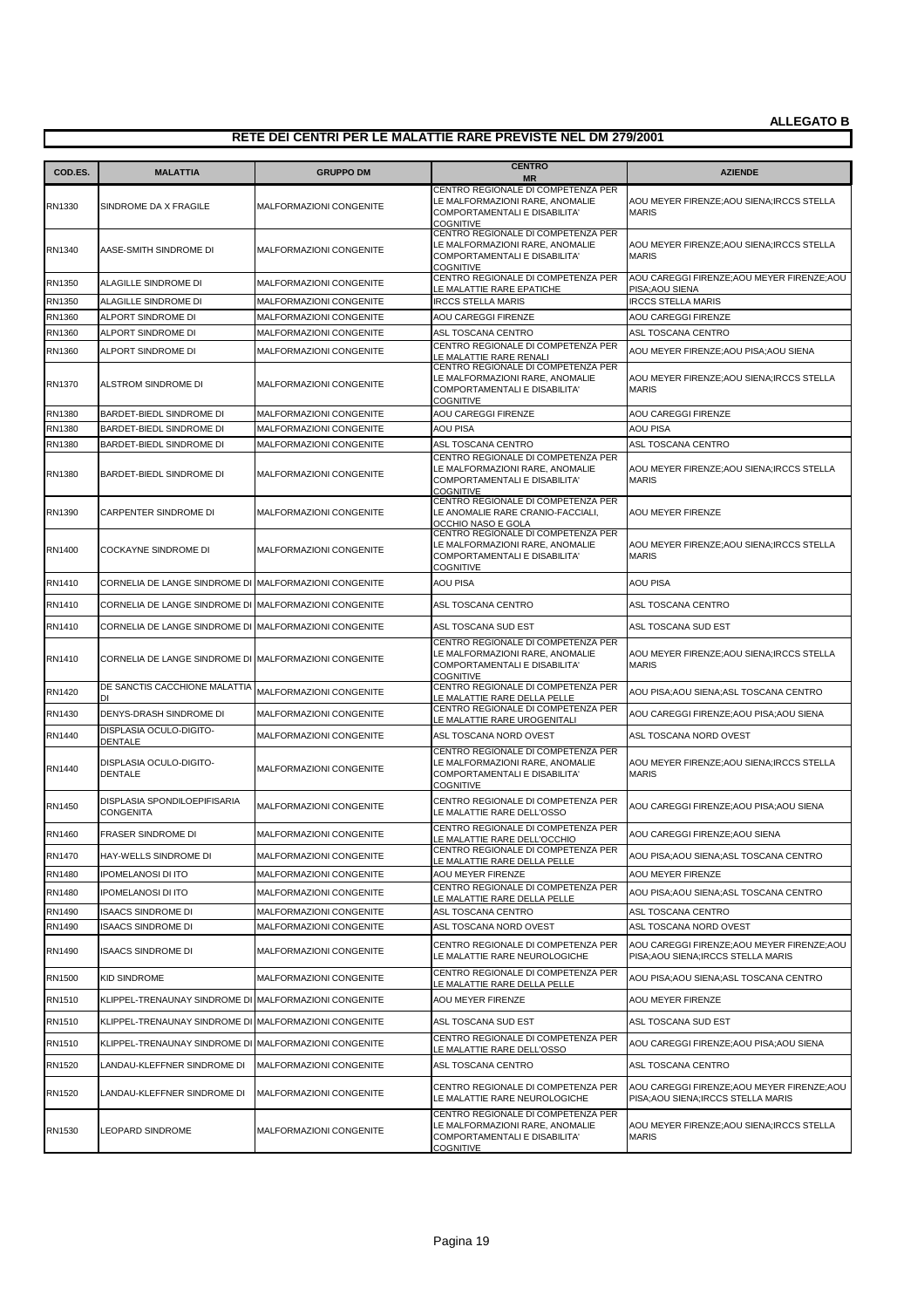| COD.ES.       | <b>MALATTIA</b>                                       | <b>GRUPPO DM</b>               | <b>CENTRO</b><br><b>MR</b>                                                                                                 | <b>AZIENDE</b>                                                                                                      |
|---------------|-------------------------------------------------------|--------------------------------|----------------------------------------------------------------------------------------------------------------------------|---------------------------------------------------------------------------------------------------------------------|
| RN1540        | LEVY-HOLLISTER SINDROME DI                            | MALFORMAZIONI CONGENITE        | CENTRO REGIONALE DI COMPETENZA PER<br>LE MALFORMAZIONI RARE, ANOMALIE<br>COMPORTAMENTALI E DISABILITA'<br><b>COGNITIVE</b> | AOU MEYER FIRENZE: AOU SIENA: IRCCS STELLA<br>MARIS                                                                 |
| RN1550        | MARSHALL-SMITH SINDROME DI                            | <b>MALFORMAZIONI CONGENITE</b> | CENTRO REGIONALE DI COMPETENZA PER<br>LE MALFORMAZIONI RARE, ANOMALIE<br>COMPORTAMENTALI E DISABILITA'<br><b>COGNITIVE</b> | AOU MEYER FIRENZE;AOU SIENA;IRCCS STELLA<br><b>MARIS</b>                                                            |
| RN1560        | NEU-LAXOVA SINDROME DI                                | MALFORMAZIONI CONGENITE        | CENTRO REGIONALE DI COMPETENZA PER<br>LE MALATTIE RARE DELLA PELLE                                                         | AOU PISA;AOU SIENA;ASL TOSCANA CENTRO                                                                               |
| RN1570        | NEUROACANTOCITOSI                                     | <b>MALFORMAZIONI CONGENITE</b> | CENTRO REGIONALE DI COMPETENZA PER<br>LE MALATTIE RARE NEUROLOGICHE                                                        | AOU CAREGGI FIRENZE; AOU MEYER FIRENZE; AOU<br>PISA;AOU SIENA;IRCCS STELLA MARIS                                    |
| RN1580        | NORRIE MALATTIA DI                                    | <b>MALFORMAZIONI CONGENITE</b> | CENTRO REGIONALE DI COMPETENZA PER<br>LE MALATTIE RARE DELL'OCCHIO                                                         | AOU CAREGGI FIRENZE; AOU SIENA                                                                                      |
| RN1590        | PALLISTER-KILLIAN SINDROME DI                         | <b>MALFORMAZIONI CONGENITE</b> | ASL TOSCANA SUD EST                                                                                                        | ASL TOSCANA SUD EST                                                                                                 |
| RN1590        | PALLISTER-KILLIAN SINDROME DI                         | <b>MALFORMAZIONI CONGENITE</b> | CENTRO REGIONALE DI COMPETENZA PER<br>LE MALFORMAZIONI RARE, ANOMALIE<br>COMPORTAMENTALI E DISABILITA'<br><b>COGNITIVE</b> | AOU MEYER FIRENZE; AOU SIENA; IRCCS STELLA<br><b>MARIS</b>                                                          |
| RN1600        | PEARSON SINDROME DI                                   | MALFORMAZIONI CONGENITE        | CENTRO REGIONALE DI COMPETENZA PER<br>DISORDINI RARI METABOLICI EREDITARI                                                  | AOU MEYER FIRENZE; AOU PISA; AOU<br>SIENA;FONDAZIONE CNR REGIONE TOSCANA<br>GABRIELE MONASTERIO; IRCCS STELLA MARIS |
| RN1610        | POEMS SINDROME                                        | MALFORMAZIONI CONGENITE        | CENTRO REGIONALE DI COMPETENZA PER<br>LE MALATTIE RARE NEUROLOGICHE                                                        | AOU CAREGGI FIRENZE;AOU MEYER FIRENZE;AOU<br>PISA; AOU SIENA; IRCCS STELLA MARIS                                    |
| RN1620        | RUBINSTEIN-TAYBI SINDROME DI                          | MALFORMAZIONI CONGENITE        | CENTRO REGIONALE DI COMPETENZA PER<br>LE MALFORMAZIONI RARE, ANOMALIE<br>COMPORTAMENTALI E DISABILITA'<br><b>COGNITIVE</b> | AOU MEYER FIRENZE; AOU SIENA; IRCCS STELLA<br><b>MARIS</b>                                                          |
| RN1630        | SINDROME ACROCALLOSA                                  | MALFORMAZIONI CONGENITE        | CENTRO REGIONALE DI COMPETENZA PER<br>LE MALFORMAZIONI RARE, ANOMALIE<br>COMPORTAMENTALI E DISABILITA'<br><b>COGNITIVE</b> | AOU MEYER FIRENZE;AOU SIENA;IRCCS STELLA<br><b>MARIS</b>                                                            |
| RN1640        | SINDROME CEREBRO-OCULO-<br><b>FACIO-SCHELETRICA</b>   | MALFORMAZIONI CONGENITE        | CENTRO REGIONALE DI COMPETENZA PER<br>LE ANOMALIE RARE CRANIO-FACCIALI,<br>OCCHIO NASO E GOLA                              | AOU MEYER FIRENZE                                                                                                   |
| RN1650        | SINDROME DEL NEVO DISPLASTICO MALFORMAZIONI CONGENITE |                                | ASL TOSCANA NORD OVEST                                                                                                     | ASL TOSCANA NORD OVEST                                                                                              |
| RN1650        | SINDROME DEL NEVO DISPLASTICO MALFORMAZIONI CONGENITE |                                | CENTRO REGIONALE DI COMPETENZA PER<br>LE MALATTIE RARE DELLA PELLE                                                         | AOU PISA;AOU SIENA;ASL TOSCANA CENTRO                                                                               |
| RN1660        | SINDROME DEL NEVO EPIDERMALE MALFORMAZIONI CONGENITE  |                                | CENTRO REGIONALE DI COMPETENZA PER<br>LE MALATTIE RARE DELLA PELLE                                                         | AOU PISA;AOU SIENA;ASL TOSCANA CENTRO                                                                               |
| RN1670        | SINDROME PTERIGIO MULTIPLO                            | MALFORMAZIONI CONGENITE        | CENTRO REGIONALE DI COMPETENZA PER<br>LE MALFORMAZIONI RARE, ANOMALIE<br>COMPORTAMENTALI E DISABILITA'<br><b>COGNITIVE</b> | AOU MEYER FIRENZE; AOU SIENA; IRCCS STELLA<br><b>MARIS</b>                                                          |
| RN1680        | SINDROME TRICO-DENTO-OSSEA                            | MALFORMAZIONI CONGENITE        | CENTRO REGIONALE DI COMPETENZA PER<br>LE MALATTIE RARE DELLA PELLE                                                         | AOU PISA;AOU SIENA;ASL TOSCANA CENTRO                                                                               |
| RN1690        | SINDROME TROMBOCITOPENICA<br>CON ASSENZA DI RADIO     | <b>MALFORMAZIONI CONGENITE</b> | CENTRO REGIONALE DI COMPETENZA PER<br>LE MALATTIE RARE EMATOLOGICHE                                                        | AOU CAREGGI FIRENZE; AOU MEYER<br>FIRENZE;FONDAZIONE CNR REGIONE TOSCANA<br>GABRIELE MONASTERIO                     |
| <b>RN1700</b> | SJÖGREN-LARSONN SINDROME DI MALFORMAZIONI CONGENITE   |                                | AOU CAREGGI FIRENZE                                                                                                        | AOU CAREGGI FIRENZE                                                                                                 |
| RN1700        | SJÖGREN-LARSONN SINDROME DI                           | MALFORMAZIONI CONGENITE        | AOU MEYER FIRENZE                                                                                                          | AOU MEYER FIRENZE                                                                                                   |
| RN1700        | SJÖGREN-LARSONN SINDROME DI                           | MALFORMAZIONI CONGENITE        | CENTRO REGIONALE DI COMPETENZA PER<br>E MALATTIE RARE DELLA PELLE                                                          | AOU PISA;AOU SIENA;ASL TOSCANA CENTRO                                                                               |
| RN1700        | SJÖGREN-LARSONN SINDROME DI MALFORMAZIONI CONGENITE   |                                | FONDAZIONE CNR REGIONE TOSCANA<br>GARRIELE MONASTERIO                                                                      | FONDAZIONE CNR REGIONE TOSCANA GABRIELE<br><b>MONASTERIO</b>                                                        |
| RN1710        | TAY SINDROME DI                                       | MALFORMAZIONI CONGENITE        | CENTRO REGIONALE DI COMPETENZA PER<br>LE MALATTIE RARE DELLA PELLE                                                         | AOU PISA;AOU SIENA;ASL TOSCANA CENTRO                                                                               |
| <b>RN1720</b> | VOGT-KOYANAGI-HARADA<br>SINDROME DI                   | MALFORMAZIONI CONGENITE        | <b>AOU PISA</b>                                                                                                            | AOU PISA                                                                                                            |
| RN1720        | VOGT-KOYANAGI-HARADA<br>SINDROME DI                   | MALFORMAZIONI CONGENITE        | CENTRO REGIONALE DI COMPETENZA PER<br>LE MALATTIE RARE DELL'OCCHIO                                                         | AOU CAREGGI FIRENZE;AOU SIENA                                                                                       |
| RN1730        | WAGR SINDROME DI                                      | MALFORMAZIONI CONGENITE        | AOU MEYER FIRENZE                                                                                                          | AOU MEYER FIRENZE                                                                                                   |
| RN1730        | WAGR SINDROME DI                                      | MALFORMAZIONI CONGENITE        | CENTRO REGIONALE DI COMPETENZA PER<br>LE MALATTIE RARE UROGENITALI                                                         | AOU CAREGGI FIRENZE;AOU PISA;AOU SIENA                                                                              |
| RN1740        | WALKER-WARBURG SINDROME DI                            | MALFORMAZIONI CONGENITE        | CENTRO REGIONALE DI COMPETENZA PER<br>LE MALATTIE RARE NEUROLOGICHE                                                        | AOU CAREGGI FIRENZE; AOU MEYER FIRENZE; AOU<br>PISA; AOU SIENA; IRCCS STELLA MARIS                                  |
| RN1750        | WEILL-MARCHESANI SINDROME DI                          | MALFORMAZIONI CONGENITE        | CENTRO REGIONALE DI COMPETENZA PER<br>LE MALFORMAZIONI RARE, ANOMALIE<br>COMPORTAMENTALI E DISABILITA'<br><b>COGNITIVE</b> | AOU MEYER FIRENZE; AOU SIENA; IRCCS STELLA<br><b>MARIS</b>                                                          |
| RN1760        | ZELLWEGER SINDROME DI                                 | MALFORMAZIONI CONGENITE        | CENTRO REGIONALE DI COMPETENZA PER<br>DISORDINI RARI METABOLICI EREDITARI                                                  | AOU MEYER FIRENZE; AOU PISA; AOU<br>SIENA;FONDAZIONE CNR REGIONE TOSCANA<br>GABRIELE MONASTERIO; IRCCS STELLA MARIS |
| <b>RNG010</b> | PSEUDOERMAFRODITISMI                                  | MALFORMAZIONI CONGENITE        | ASL TOSCANA SUD EST<br>CENTRO REGIONALE DI COMPETENZA PER                                                                  | ASL TOSCANA SUD EST<br>AOU CAREGGI FIRENZE; AOU MEYER FIRENZE; AOU                                                  |
| <b>RNG010</b> | PSEUDOERMAFRODITISMI                                  | MALFORMAZIONI CONGENITE        | LE MALATTIE RARE ENDOCRINE<br>CENTRO REGIONALE DI COMPETENZA PER                                                           | PISA; AOU SIENA                                                                                                     |
| <b>RNG020</b> | ARTROGRIPOSI MULTIPLE<br><b>CONGENITE</b>             | MALFORMAZIONI CONGENITE        | LE MALFORMAZIONI RARE, ANOMALIE<br>COMPORTAMENTALI E DISABILITA'<br><b>COGNITIVE</b>                                       | AOU MEYER FIRENZE; AOU SIENA; IRCCS STELLA<br><b>MARIS</b>                                                          |
| <b>RNG030</b> | ACROCEFALOSINDATTILIA                                 | MALFORMAZIONI CONGENITE        | AOU SIENA                                                                                                                  | AOU SIENA                                                                                                           |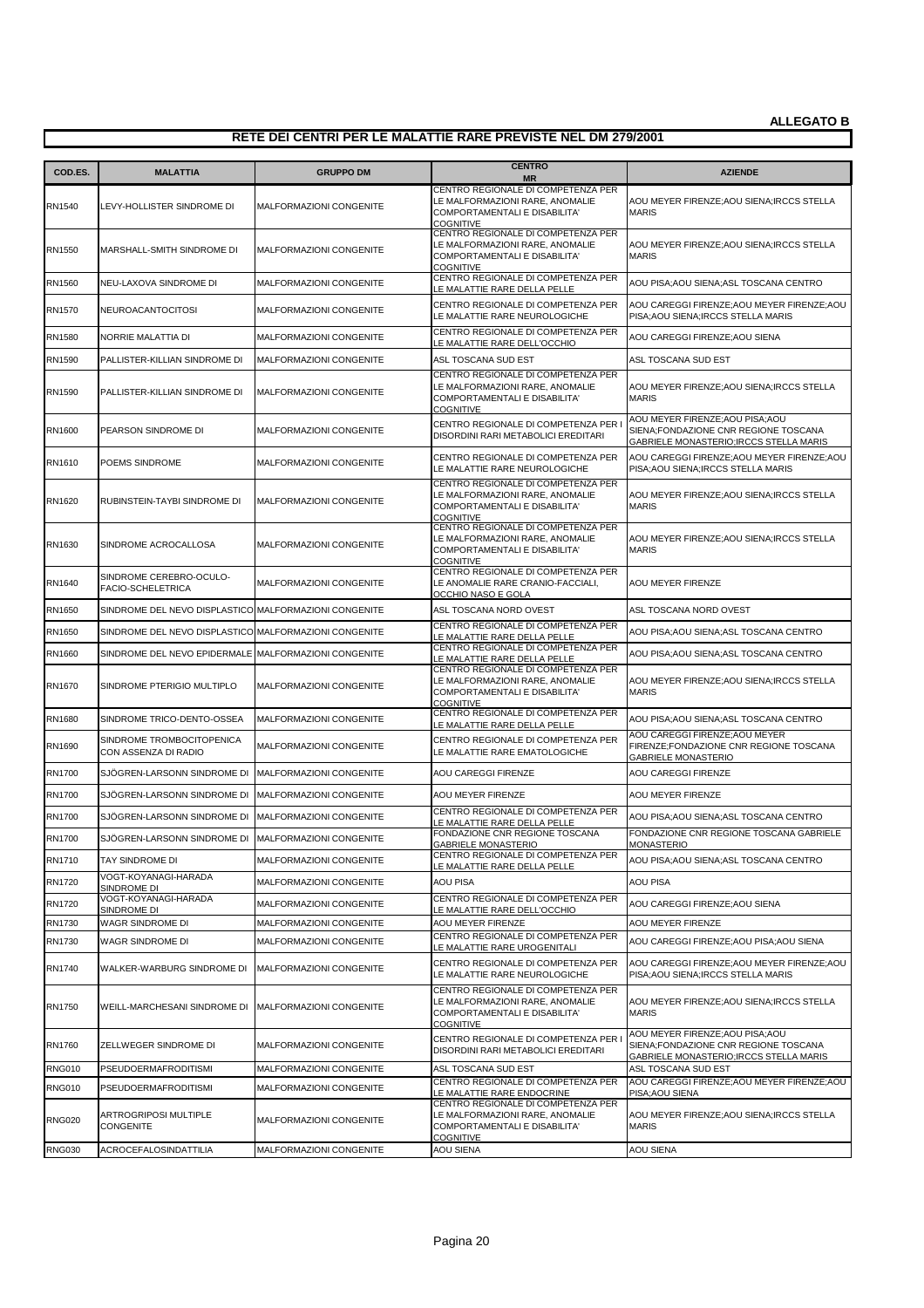| COD.ES.       | <b>MALATTIA</b>                                                        | <b>GRUPPO DM</b>                                   | <b>CENTRO</b><br><b>MR</b>                                                                                                 | <b>AZIENDE</b>                                             |
|---------------|------------------------------------------------------------------------|----------------------------------------------------|----------------------------------------------------------------------------------------------------------------------------|------------------------------------------------------------|
| <b>RNG030</b> | ACROCEFALOSINDATTILIA                                                  | <b>MALFORMAZIONI CONGENITE</b>                     | CENTRO REGIONALE DI COMPETENZA PER<br>LE ANOMALIE RARE CRANIO-FACCIALI,                                                    | AOU MEYER FIRENZE                                          |
| <b>RNG030</b> | ACROCEFALOSINDATTILIA                                                  | MALFORMAZIONI CONGENITE                            | OCCHIO NASO E GOLA<br><b>IRCCS STELLA MARIS</b>                                                                            | <b>IRCCS STELLA MARIS</b>                                  |
| <b>RNG040</b> | ANOMALIE CONGENITE DEL<br>CRANIO E/O DELLE OSSA DELLA<br><b>FACCIA</b> | MALFORMAZIONI CONGENITE                            | <b>AOU PISA</b>                                                                                                            | <b>AOU PISA</b>                                            |
| <b>RNG040</b> | ANOMALIE CONGENITE DEL<br>CRANIO E/O DELLE OSSA DELLA<br><b>FACCIA</b> | MALFORMAZIONI CONGENITE                            | AOU SIENA                                                                                                                  | <b>AOU SIENA</b>                                           |
| <b>RNG040</b> | ANOMALIE CONGENITE DEL<br>CRANIO E/O DELLE OSSA DELLA<br><b>FACCIA</b> | MALFORMAZIONI CONGENITE                            | ASL TOSCANA CENTRO                                                                                                         | ASL TOSCANA CENTRO                                         |
| <b>RNG040</b> | ANOMALIE CONGENITE DEL<br>CRANIO E/O DELLE OSSA DELLA<br><b>FACCIA</b> | MALFORMAZIONI CONGENITE                            | ASL TOSCANA SUD EST                                                                                                        | ASL TOSCANA SUD EST                                        |
| <b>RNG040</b> | <b>ANOMALIE CONGENITE DEL</b><br>CRANIO E/O DELLE OSSA DELLA<br>FACCIA | MALFORMAZIONI CONGENITE                            | CENTRO REGIONALE DI COMPETENZA PER<br>LE ANOMALIE RARE CRANIO-FACCIALI,<br>OCCHIO NASO E GOLA                              | AOU MEYER FIRENZE                                          |
| <b>RNG050</b> | CONDRODISTROFIE CONGENITE                                              | MALFORMAZIONI CONGENITE                            | AOU MEYER FIRENZE                                                                                                          | AOU MEYER FIRENZE                                          |
| <b>RNG050</b> | CONDRODISTROFIE CONGENITE                                              | MALFORMAZIONI CONGENITE                            | ASL TOSCANA SUD EST                                                                                                        | ASL TOSCANA SUD EST                                        |
| <b>RNG050</b> | CONDRODISTROFIE CONGENITE                                              | MALFORMAZIONI CONGENITE                            | CENTRO REGIONALE DI COMPETENZA PER<br>LE MALATTIE RARE DELL'OSSO                                                           | AOU CAREGGI FIRENZE;AOU PISA;AOU SIENA                     |
| <b>RNG050</b> | CONDRODISTROFIE CONGENITE                                              | MALFORMAZIONI CONGENITE                            | <b>IRCCS STELLA MARIS</b>                                                                                                  | <b>IRCCS STELLA MARIS</b>                                  |
| <b>RNG060</b> | OSTEODISTROFIE CONGENITE                                               | MALFORMAZIONI CONGENITE                            | AOU MEYER FIRENZE                                                                                                          | <b>AOU MEYER FIRENZE</b>                                   |
| <b>RNG060</b> | OSTEODISTROFIE CONGENITE                                               | MALFORMAZIONI CONGENITE                            | ASL TOSCANA CENTRO                                                                                                         | ASL TOSCANA CENTRO                                         |
| <b>RNG060</b> | OSTEODISTROFIE CONGENITE                                               | MALFORMAZIONI CONGENITE                            | ASL TOSCANA SUD EST                                                                                                        | ASL TOSCANA SUD EST                                        |
| <b>RNG060</b> | OSTEODISTROFIE CONGENITE                                               | MALFORMAZIONI CONGENITE                            | CENTRO REGIONALE DI COMPETENZA PER<br>LE MALATTIE RARE DELL'OSSO                                                           | AOU CAREGGI FIRENZE;AOU PISA;AOU SIENA                     |
| <b>RNG060</b> | OSTEODISTROFIE CONGENITE                                               | MALFORMAZIONI CONGENITE                            | <b>IRCCS STELLA MARIS</b>                                                                                                  | <b>IRCCS STELLA MARIS</b>                                  |
| <b>RNG070</b> | <b>ITTIOSI CONGENITE</b>                                               | MALFORMAZIONI CONGENITE                            | <b>AOU CAREGGI FIRENZE</b>                                                                                                 | AOU CAREGGI FIRENZE                                        |
| <b>RNG070</b> | <b>ITTIOSI CONGENITE</b>                                               | MALFORMAZIONI CONGENITE                            | AOU MEYER FIRENZE                                                                                                          | <b>AOU MEYER FIRENZE</b>                                   |
| <b>RNG070</b> | <b>ITTIOSI CONGENITE</b>                                               | MALFORMAZIONI CONGENITE                            | CENTRO REGIONALE DI COMPETENZA PER                                                                                         | AOU PISA; AOU SIENA; ASL TOSCANA CENTRO                    |
| <b>RNG080</b> | SINDROMI DA ANEUPLOIDIA                                                | MALFORMAZIONI CONGENITE                            | LE MALATTIE RARE DELLA PELLE<br><b>AOU CAREGGI FIRENZE</b>                                                                 | AOU CAREGGI FIRENZE                                        |
| <b>RNG080</b> | <b>CROMOSOMICA</b><br>SINDROMI DA ANEUPLOIDIA                          | MALFORMAZIONI CONGENITE                            | AOU PISA                                                                                                                   | AOU PISA                                                   |
| <b>RNG080</b> | <b>CROMOSOMICA</b><br>SINDROMI DA ANEUPLOIDIA                          | MALFORMAZIONI CONGENITE                            | ASL TOSCANA CENTRO                                                                                                         | ASL TOSCANA CENTRO                                         |
| <b>RNG080</b> | CROMOSOMICA<br>SINDROMI DA ANEUPLOIDIA                                 | MALFORMAZIONI CONGENITE                            | ASL TOSCANA SUD EST                                                                                                        | ASL TOSCANA SUD EST                                        |
| <b>RNG080</b> | CROMOSOMICA<br>SINDROMI DA ANEUPLOIDIA<br>CROMOSOMICA                  | MALFORMAZIONI CONGENITE                            | CENTRO REGIONALE DI COMPETENZA PER<br>LE MALFORMAZIONI RARE, ANOMALIE<br>COMPORTAMENTALI E DISABILITA'<br><b>COGNITIVE</b> | AOU MEYER FIRENZE; AOU SIENA; IRCCS STELLA<br>MARIS        |
| <b>RNG090</b> | SINDROMI DA<br>DUPLICAZIONE/DEFICIENZA<br><b>CROMOSOMICA</b>           | MALFORMAZIONI CONGENITE                            | AOU CAREGGI FIRENZE                                                                                                        | AOU CAREGGI FIRENZE                                        |
| <b>RNG090</b> | SINDROMI DA<br>DUPLICAZIONE/DEFICIENZA<br>CROMOSOMICA                  | MALFORMAZIONI CONGENITE                            | AOU PISA                                                                                                                   | <b>AOU PISA</b>                                            |
| <b>RNG090</b> | SINDROMI DA<br>DUPLICAZIONE/DEFICIENZA<br>CROMOSOMICA                  | MALFORMAZIONI CONGENITE                            | ASL TOSCANA CENTRO                                                                                                         | ASL TOSCANA CENTRO                                         |
| <b>RNG090</b> | SINDROMI DA<br>DUPLICAZIONE/DEFICIENZA<br>CROMOSOMICA                  | <b>MALFORMAZIONI CONGENITE</b>                     | ASL TOSCANA SUD EST                                                                                                        | ASL TOSCANA SUD EST                                        |
| <b>RNG090</b> | SINDROMI DA<br>DUPLICAZIONE/DEFICIENZA<br>CROMOSOMICA                  | MALFORMAZIONI CONGENITE                            | CENTRO REGIONALE DI COMPETENZA PER<br>LE MALFORMAZIONI RARE, ANOMALIE<br>COMPORTAMENTALI E DISABILITA'<br><b>COGNITIVE</b> | AOU MEYER FIRENZE; AOU SIENA; IRCCS STELLA<br><b>MARIS</b> |
| <b>RNG100</b> | ALTRE ANOMALIE CONGENITE<br>MULTIPLE CON RITARDO MENTALE               | MALFORMAZIONI CONGENITE                            | AOU PISA                                                                                                                   | AOU PISA                                                   |
| <b>RNG100</b> | ALTRE ANOMALIE CONGENITE<br>MULTIPLE CON RITARDO MENTALE               | MALFORMAZIONI CONGENITE                            | ASL TOSCANA CENTRO                                                                                                         | ASL TOSCANA CENTRO                                         |
| <b>RNG100</b> | ALTRE ANOMALIE CONGENITE<br>MULTIPLE CON RITARDO MENTALE               | MALFORMAZIONI CONGENITE                            | ASL TOSCANA SUD EST                                                                                                        | ASL TOSCANA SUD EST                                        |
| <b>RNG100</b> | ALTRE ANOMALIE CONGENITE<br>MULTIPLE CON RITARDO MENTALE               | MALFORMAZIONI CONGENITE                            | CENTRO REGIONALE DI COMPETENZA PER<br>LE MALFORMAZIONI RARE, ANOMALIE<br>COMPORTAMENTALI E DISABILITA'<br><b>COGNITIVE</b> | AOU MEYER FIRENZE; AOU SIENA; IRCCS STELLA<br><b>MARIS</b> |
| RP0010        | EMBRIOFETOPATIA RUBEOLICA                                              | ALCUNE CONDIZIONI MORBOSE DI<br>ORIGINE PERINATALE | CENTRO REGIONALE DI COMPETENZA PER<br>LE MALFORMAZIONI RARE, ANOMALIE<br>COMPORTAMENTALI E DISABILITA'<br><b>COGNITIVE</b> | AOU MEYER FIRENZE; AOU SIENA; IRCCS STELLA<br><b>MARIS</b> |
| RP0020        | SINDROME FETALE DA ACIDO<br>VALPROICO                                  | ALCUNE CONDIZIONI MORBOSE DI<br>ORIGINE PERINATALE | CENTRO REGIONALE DI COMPETENZA PER<br>LE MALFORMAZIONI RARE, ANOMALIE<br>COMPORTAMENTALI E DISABILITA'<br><b>COGNITIVE</b> | AOU MEYER FIRENZE; AOU SIENA; IRCCS STELLA<br><b>MARIS</b> |